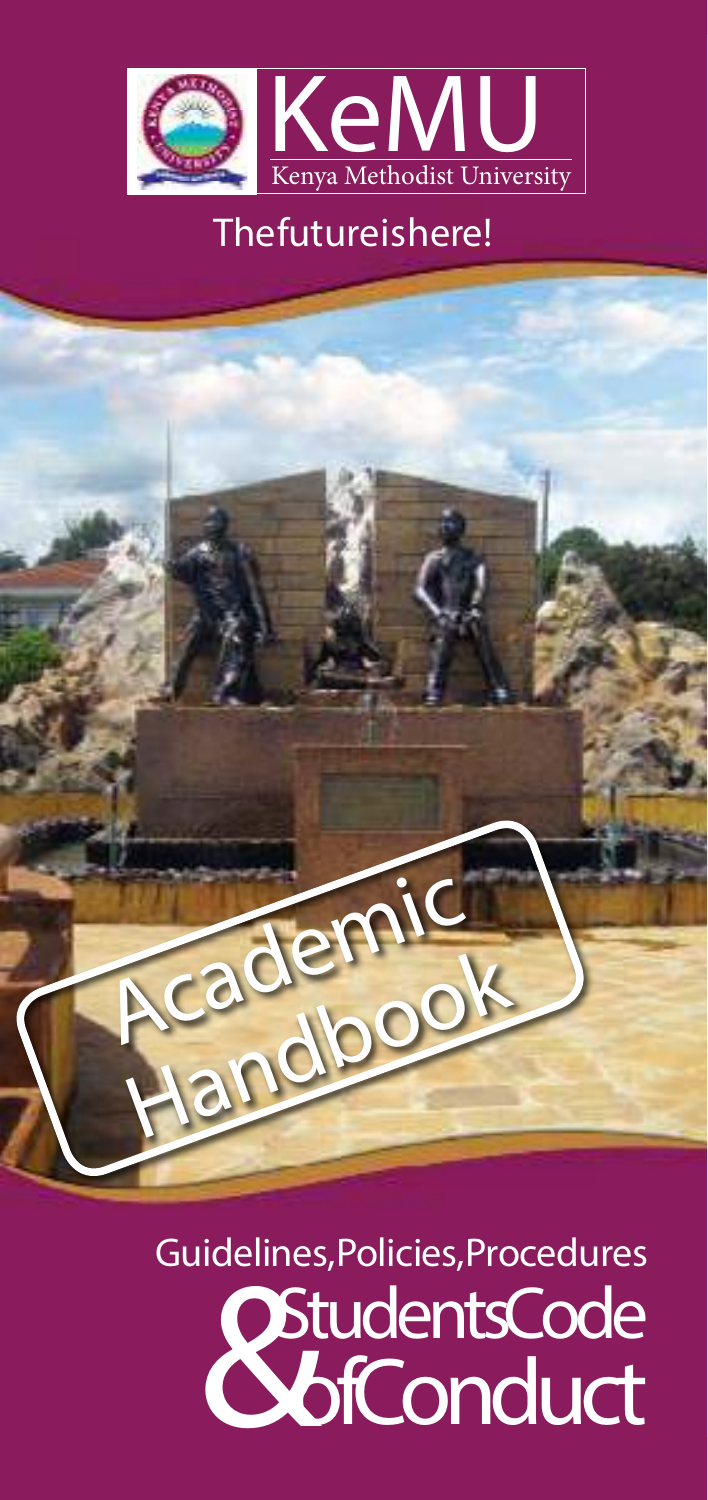<span id="page-1-0"></span>

#### KENYA METHODIST UNIVERSITY

P. O. Box 267 , Meru , Kenya Tel: 064-30301/ 30367/ 31171/ 31146/ 31229 Safaricom 0724-256162, Zain 0734-310655, Wireless 020 21184234/5/6/7 Email: info@kemu.ac.ke | Fax: 064-30162

#### NAIROBI CAMPUS

Kenya Methodist University Building P. O Box 45240-00100, Nairobi Tel: 020-2118443/2247987/2248172 Safaricom 0725-751878, Zain 0735-372326 Email: nairobicampus@kemu.ac.ke | Fax: 020-248160

#### MOMBASA SATELLITE CENTRE

Narok Road (Former Oshwal Academy) Tel: 020-2118446, 041-2495945/8

#### NAKURU SATELLITE CENTRE

Mache Plaza Tel: 051-2214456/ 2215314, 020-2118442

> NYERI SATELLITE CENTRE Tel: 061-2032904, 020-2118441

> > **www.kemu.ac.ke**

# Preface

This Edition (June 2009), supersedes all previous versions and comes into effect from May 2009





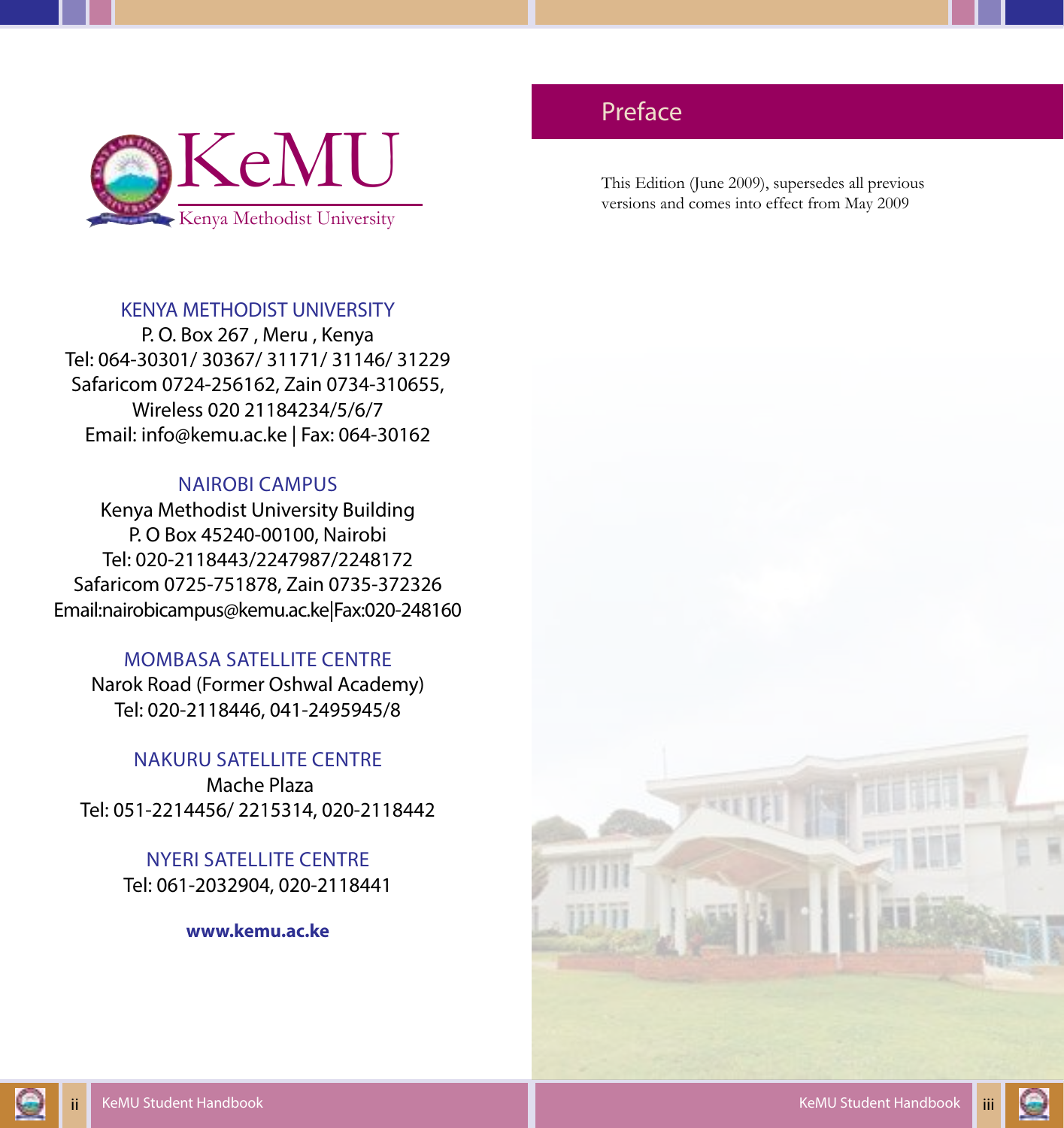# Table of contents

| Preface                                                                    |  |  |  |  |  |  |
|----------------------------------------------------------------------------|--|--|--|--|--|--|
|                                                                            |  |  |  |  |  |  |
|                                                                            |  |  |  |  |  |  |
|                                                                            |  |  |  |  |  |  |
|                                                                            |  |  |  |  |  |  |
|                                                                            |  |  |  |  |  |  |
|                                                                            |  |  |  |  |  |  |
|                                                                            |  |  |  |  |  |  |
|                                                                            |  |  |  |  |  |  |
| 1                                                                          |  |  |  |  |  |  |
|                                                                            |  |  |  |  |  |  |
|                                                                            |  |  |  |  |  |  |
|                                                                            |  |  |  |  |  |  |
|                                                                            |  |  |  |  |  |  |
| 1.5 Broad Objectives of the Institution  3                                 |  |  |  |  |  |  |
| 1.6 Academic Calendar and Academic Year  3                                 |  |  |  |  |  |  |
|                                                                            |  |  |  |  |  |  |
| 1.8 Credit transfer and transfer Students  8                               |  |  |  |  |  |  |
| 1.9 Credit Transfer into other programmes  9                               |  |  |  |  |  |  |
|                                                                            |  |  |  |  |  |  |
|                                                                            |  |  |  |  |  |  |
|                                                                            |  |  |  |  |  |  |
| $\overline{2}$                                                             |  |  |  |  |  |  |
|                                                                            |  |  |  |  |  |  |
|                                                                            |  |  |  |  |  |  |
| 2.3 Change of Academic Programme 15<br>2.4 Course Loading for Students  15 |  |  |  |  |  |  |
| 2.5 Special Programme Requirements17                                       |  |  |  |  |  |  |
|                                                                            |  |  |  |  |  |  |
| 3                                                                          |  |  |  |  |  |  |
|                                                                            |  |  |  |  |  |  |
|                                                                            |  |  |  |  |  |  |
|                                                                            |  |  |  |  |  |  |
|                                                                            |  |  |  |  |  |  |
|                                                                            |  |  |  |  |  |  |
|                                                                            |  |  |  |  |  |  |
|                                                                            |  |  |  |  |  |  |
|                                                                            |  |  |  |  |  |  |
| $\overline{4}$                                                             |  |  |  |  |  |  |
| 4.1 Academic Standing of a student26                                       |  |  |  |  |  |  |
| 4.2 Continuation and Discontinuation on academic@rounds2                   |  |  |  |  |  |  |
|                                                                            |  |  |  |  |  |  |
|                                                                            |  |  |  |  |  |  |
|                                                                            |  |  |  |  |  |  |
|                                                                            |  |  |  |  |  |  |
| 4.7 Classification of Certificates 31                                      |  |  |  |  |  |  |
|                                                                            |  |  |  |  |  |  |

| 5 | 5.2 Setting the Examinations (See Schedule 3)35<br>5.3 Preparation of Examination Papers35<br>5.4 Administration of Examinations36<br>5.5 Marking and Grading of Examinations 37<br>5.7 Approval of the Examination Results (Refer to schedule 3<br>5.8 Disposal of Examination Answer Scripts 39 |
|---|---------------------------------------------------------------------------------------------------------------------------------------------------------------------------------------------------------------------------------------------------------------------------------------------------|
|   | 5.11 Reporting Examination Irregularities 40                                                                                                                                                                                                                                                      |
| 6 |                                                                                                                                                                                                                                                                                                   |
| 7 | 42. Rescinding of Degree, Diploma and Certificate                                                                                                                                                                                                                                                 |
| 8 | 8.2 Additional departmental/Faculty minimum entry<br>8.3 Flow chart for processing of Examinations46                                                                                                                                                                                              |

# Department of Students Welfare and Development

|                                                          | 5tudents' Code of Conduct and Discipline49              |  |  |  |  |  |  |
|----------------------------------------------------------|---------------------------------------------------------|--|--|--|--|--|--|
| 1.                                                       |                                                         |  |  |  |  |  |  |
| 2.                                                       |                                                         |  |  |  |  |  |  |
| 3.                                                       |                                                         |  |  |  |  |  |  |
| 4.                                                       | Conduct in The Halls of Residence 54                    |  |  |  |  |  |  |
| 5.                                                       |                                                         |  |  |  |  |  |  |
| 6.                                                       |                                                         |  |  |  |  |  |  |
| 7.                                                       | Disciplinary and criminal offences 56                   |  |  |  |  |  |  |
| 8.                                                       |                                                         |  |  |  |  |  |  |
| 9.                                                       | Disciplinary Authority and composition of the students' |  |  |  |  |  |  |
|                                                          |                                                         |  |  |  |  |  |  |
| 10 <sub>1</sub>                                          |                                                         |  |  |  |  |  |  |
| 11.                                                      | General guidelines in hearing of a disciplinary case65  |  |  |  |  |  |  |
| 12.                                                      | Disciplinary Appeals Procedures71                       |  |  |  |  |  |  |
| 13.                                                      | Enforcement of rules and regulations72                  |  |  |  |  |  |  |
| 14.                                                      |                                                         |  |  |  |  |  |  |
| 15.                                                      | Procedures for Solving Problems73                       |  |  |  |  |  |  |
| 16.                                                      |                                                         |  |  |  |  |  |  |
|                                                          |                                                         |  |  |  |  |  |  |
| KenyaMethodistUniversity(RulesandRegulationsGoverningthe |                                                         |  |  |  |  |  |  |
|                                                          | <b>Students' Associations, Conduct and Discipline)</b>  |  |  |  |  |  |  |
|                                                          |                                                         |  |  |  |  |  |  |

[Kenya Methodist University Students' bond of good condu](#page-43-0)ct7

G

 $\bullet$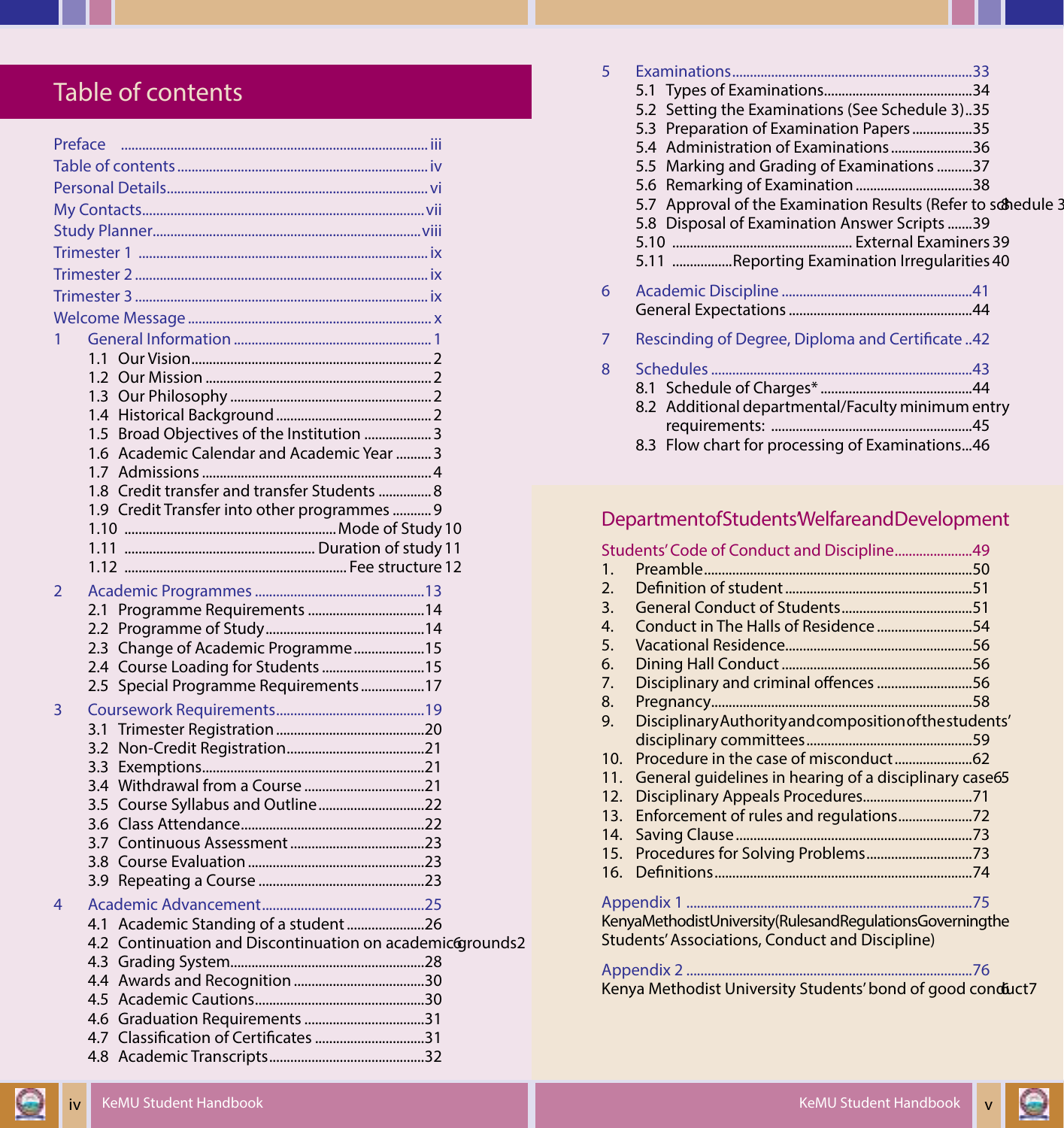# <span id="page-3-0"></span>Personal Details My Contacts



Student No.:

Address:

Email:

Telephone:

Emergency contact:

Known Allegies

Medical Conditions



Name: Telephone: Address: Email:

Name: Telephone: Address: Email:



Name:

Telephone:

Address:

Email:



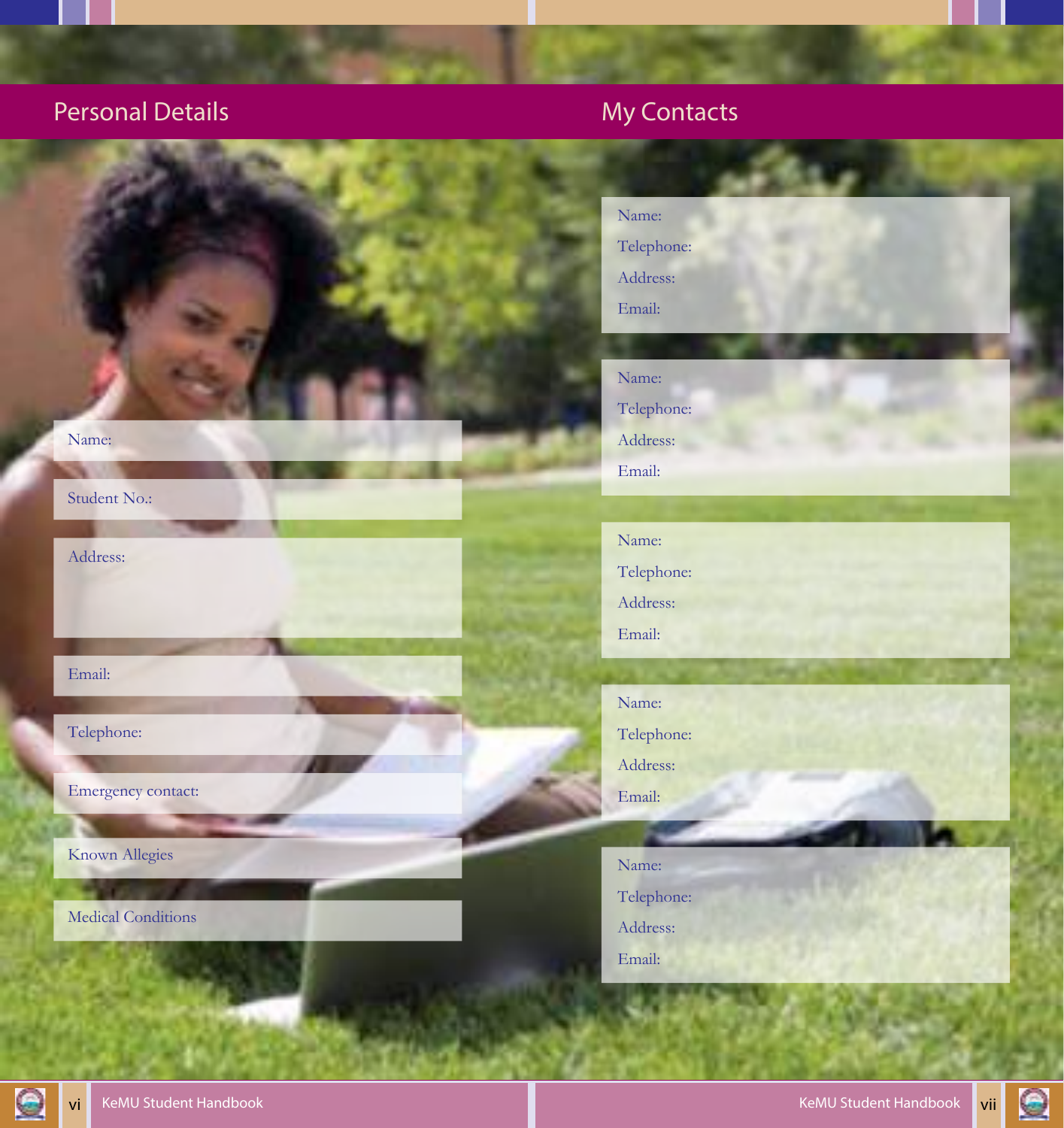# <span id="page-4-0"></span>Study Planner

| <b>Trimester 1</b> |        |         |           |          |        |          | (use pencil) |
|--------------------|--------|---------|-----------|----------|--------|----------|--------------|
|                    | Monday | Tuesday | Wednesday | Thursday | Friday | Saturday | Sunday       |
| 8.00 am            |        |         |           |          |        |          |              |
| 9.00 am            |        |         |           |          |        |          |              |
| 10.00 am           |        |         |           |          |        |          |              |
| 11.00 am           |        |         |           |          |        |          |              |
| 12.00 noon         |        |         |           |          |        |          |              |
| $1.00 \text{ pm}$  |        |         |           |          |        |          |              |
| 2.00 pm            |        |         |           |          |        |          |              |
| 3.00 pm            |        |         |           |          |        |          |              |
| 4.00 pm            |        |         |           |          |        |          |              |
| 5.00 pm            |        |         |           |          |        |          |              |
| $6.00 \text{ pm}$  |        |         |           |          |        |          |              |
| 7.00 pm            |        |         |           |          |        |          |              |
| 8.00 pm            |        |         |           |          |        |          |              |
| 9.00 pm            |        |         |           |          |        |          |              |

# Trimester 2

|            | Monday | Tuesday | Wednesday | Thursday | Friday | Saturday | Sunday |
|------------|--------|---------|-----------|----------|--------|----------|--------|
| 8.00 am    |        |         |           |          |        |          |        |
| 9.00 am    |        |         |           |          |        |          |        |
| 10.00 am   |        |         |           |          |        |          |        |
| 11.00 am   |        |         |           |          |        |          |        |
| 12.00 noon |        |         |           |          |        |          |        |
| 1.00 pm    |        |         |           |          |        |          |        |
| 2.00 pm    |        |         |           |          |        |          |        |
| 3.00 pm    |        |         |           |          |        |          |        |
| 4.00 pm    |        |         |           |          |        |          |        |
| 5.00 pm    |        |         |           |          |        |          |        |
| 6.00 pm    |        |         |           |          |        |          |        |
| 7.00 pm    |        |         |           |          |        |          |        |
| 8.00 pm    |        |         |           |          |        |          |        |
| 9.00 pm    |        |         |           |          |        |          |        |

# Trimester 3

|                   | Monday | Tuesday | Wednesday |   | Thursday | Friday | Saturday | Sunday |
|-------------------|--------|---------|-----------|---|----------|--------|----------|--------|
| 8.00 am           |        |         |           |   |          |        |          |        |
| 9.00 am<br>.      |        |         |           |   |          |        |          |        |
| 10.00 am          |        |         |           |   |          |        |          |        |
| 11.00 am          |        |         |           |   |          |        |          |        |
| 12.00 noon        |        |         |           |   |          |        |          |        |
| 1.00 pm           |        |         |           |   |          |        |          |        |
| 2.00 pm           |        |         |           |   |          |        |          |        |
| 3.00 pm           |        |         |           | . |          |        |          |        |
| 4.00 pm           |        |         |           |   |          |        |          |        |
| 5.00 pm           |        |         |           |   |          |        |          |        |
| 6.00 pm           |        |         |           |   |          |        |          |        |
| 7.00 pm           |        |         |           |   |          |        |          |        |
| 8.00 pm           |        |         |           |   |          |        |          |        |
| $9.00 \text{ pm}$ |        |         |           |   |          |        |          |        |

r ili

**HART IN AND THE CARD OF** 



 $\bigcirc$ 

**REMOVABLE AND A REMOVAL CONTROL**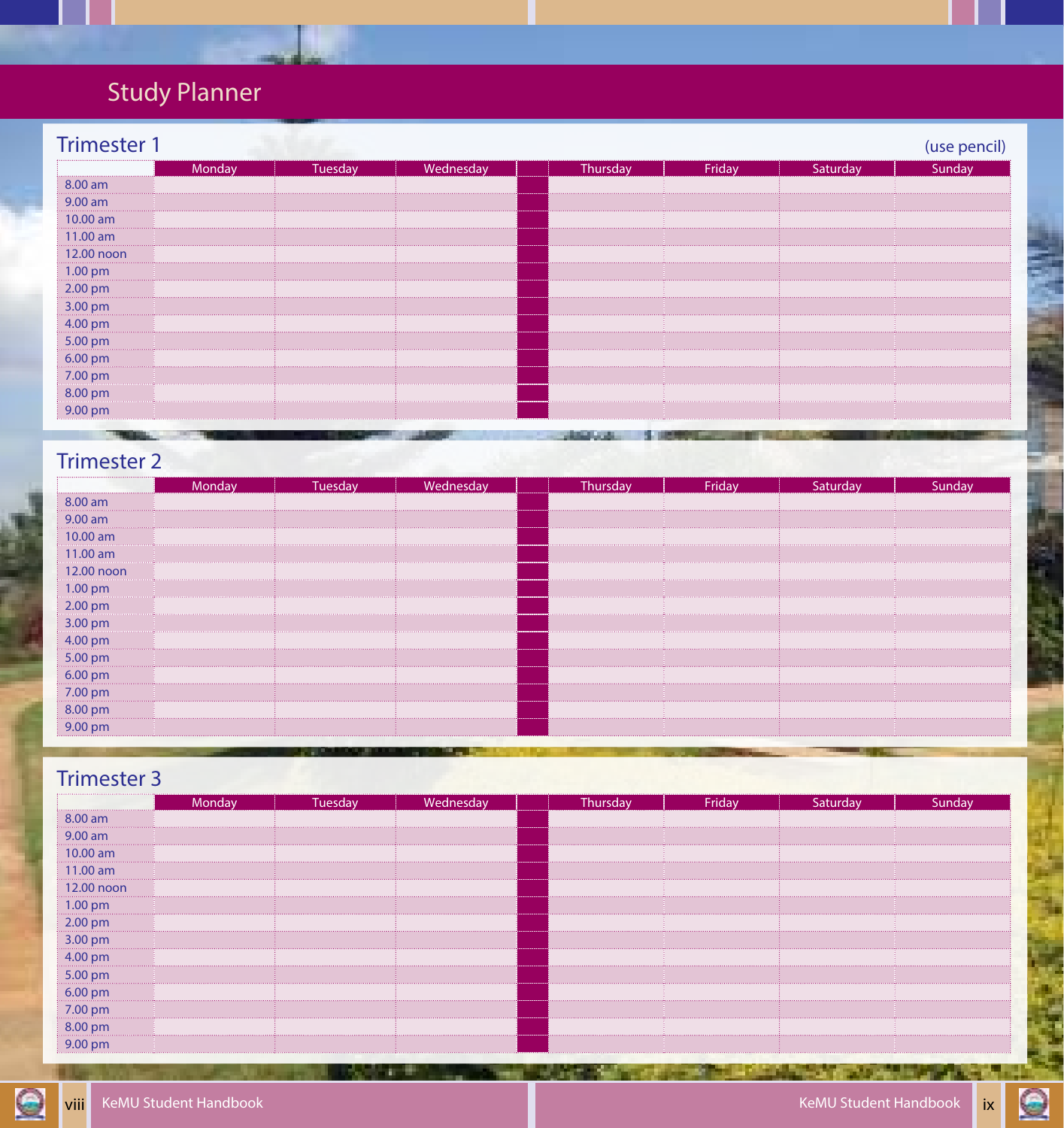# General Information

<span id="page-5-0"></span>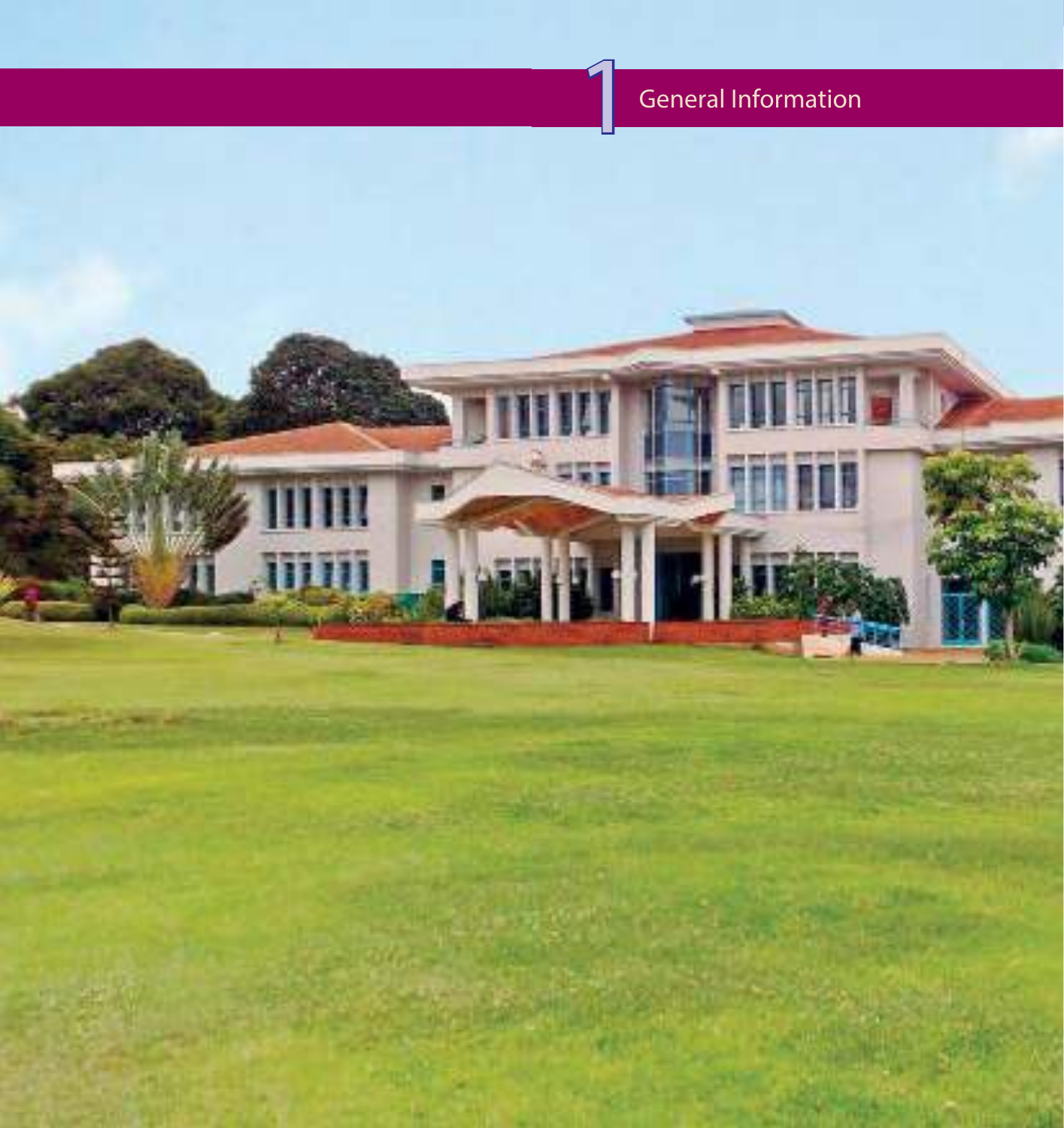#### <span id="page-6-0"></span>1.1 Our Vision

The University's vision is to raise a new generation of transformational leaders, who are well grounded in Christian principles and ethical values.

#### 1.2 Our Mission

The mission of the University is to provide a setting for development of intellect, skills, attitudes, and values through quality teaching and learning; to promote discovery and application of knowledge through research; and to provide service and stewardship to others.

## 1.3 Our Philosophy

The University's philosophy is to foster the intellectual, spiritual and physical development of the wholesome individual in order to recognize and utilize the available opportunities for enhancement of human development with No 2933 13th June 1997) and subsequently was awarded a Charter and Statutes on 28th June 2006 (University Act CAP 210B). This authority mandates and paves the way for the implementation of academic programmes.

#### 1.5 Broad Objectives of the Institution

The University's mission is achieved through objectives which fall into the following broad categories:

- To provide quality training through provision of scholarship specialized skills, advancement of knowledge through research and consultancy, and development of other specialized academic activities.
- To produce graduates with research skills relevant to national development and the global market.
- To produce graduates who are able to participate effectively in community service.



the appropriate recognition and respect for other creations. This philosophy is premised on the belief that God is the creator of Heaven and Earth, and the fountain of Knowledge, and that the application of acquired knowledge and skills should be guided by Christian values and principles.

## 1.4 Historical Background

Kenya Methodist University (KeMU) is an autonomous Christian institution of higher learning, situated in Meru Town on the North Eastern slopes of Mount Kenya. The University has Satellite Centres in other major towns of the country. It was envisioned, proposed and facilitated by the Methodist Church in Kenya, the local community, other Kenyans and overseas friends. The University maintains an ecumenical Christian atmosphere. KeMU was officially authorized to operate as a private university through the Letter of Interim Authority granted by the Commission for Higher Education (CHE) dated 10th July, 1997 (Legal Notice

#### 1.6 Academic Calendar and Academic Year

The Academic Calendar is the schedule of events that take place within an academic year.

- (a) The Academic Year begins in January of each calendar year and ends in December of the same year. The academic year consists of three trimesters. Each trimester consists of fifteen (15) weeks.
- (b) The first trimester begins in January and ends in April. The second trimester begins in May and ends in August. The third trimester begins in September and ends in December.
- (c) Year of Study of a student is the academic level attained by the student in a programme. The level is measured in terms of the cumulative number of credit hours successfully completed. The year of study is thus determined by the sum of credit hours transferred from other institutions and the credit hours successfully completed at KeMU, irrespective of the calendar

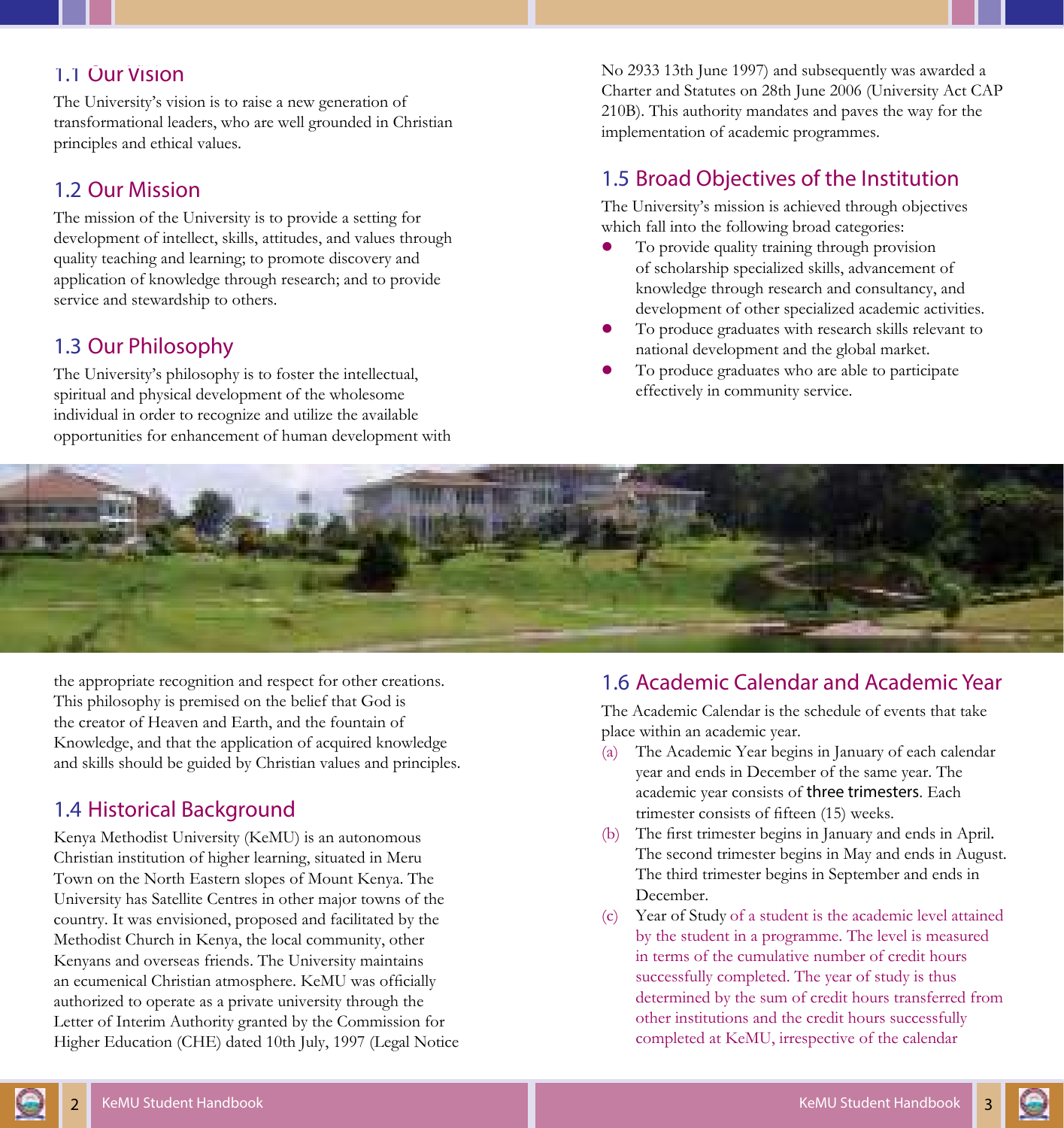<span id="page-7-0"></span>duration of stay at the University. In general, two trimesters successfully completed by a full - time student is approximately equal to one year of study.

The graduation ceremony shall be held at a time and place as may be decided by the University Senate.

#### 1.7 Admissions

A student is admitted into a programme when he or she meets entry requirements into that programme and level. Admission into a programme is done before the beginning of each Trimester. Admission into Kenya Methodist University shall be conducted under guidance of the Senate. Admission requirements for Postgraduate Programmes are stipulated in the 'Common Regulations and Procedures for Postgraduate Studies', published seperately.

#### (a) General Minimum Entry Requirements



- (i) Degree: Mean grade of C+ (plus) in the Kenya Certificate of Secondary Education (KCSE) OR other qualifications recognized by the Senate.
- (ii) Diploma: Mean grade of C (plain) in the Kenya Certificate of Secondary Education (KCSE) OR other qualifications recognized by the Senate
- (iii) Pre-university and Certificates: Mean grade of C- (minus) in the Kenya Certificate of Secondary Education (KCSE) OR other qualifications recognized by the Senate

#### (b) Equivalent entry qualifications:

The Senate shall determine the equivalence between qualifications as follows:

#### For Degree

The equivalent to  $C+$  (Plus) shall be construed to mean:

- (i) A diploma from a recognized examining body or institution and in a field relevant to the programme sought at KeMU.
- (ii) A Certificate taking 2 years and above from a recognized examining body or institution and in a field relevant to the programme sought at KeMU.
- (iii) A Pre-University Certificate from a recognized university with a GPA of 2.5 and above on a 1-4 scale.
- (iv) Div 11 and above in O-level.
- (v) One Principal and a Subsidiary Pass in A-Level.

#### For Diploma

The equivalent to C (Plain) shall be construed to mean:

- (i) A certificate from a credible institution (6 Months and above) and in a field relevant to a programme sought at KeMU.
- (ii) A Pre-University Certificate from a recognized university with a GPA of 2.00 and above on a 1-4 scale.

Learning is the beginning of wealth. Learning is the beginning of health. Learning is the beginning of spirituality. Searching and learning is where the miracle process all begins.

(iii) Div 111 in O-Level

#### (c) Faculty or Departmental requirements

In addition to the minimum entry requirements, each programme may have its own Faculty or Departmental requirements in respect of the mean grade, the subject cluster or individual subjects.

#### (d) Provisional Admission

A candidate may be offered provisional admission if the certifications are not readily interpreted into the local education system. A candidate who is under provisional admission will be considered as being on academic probation during the first two Trimesters after registration. He/she has to register for a standard load and show satisfactory progress to be allowed to continue. Such a student is not allowed to register for a maximum load.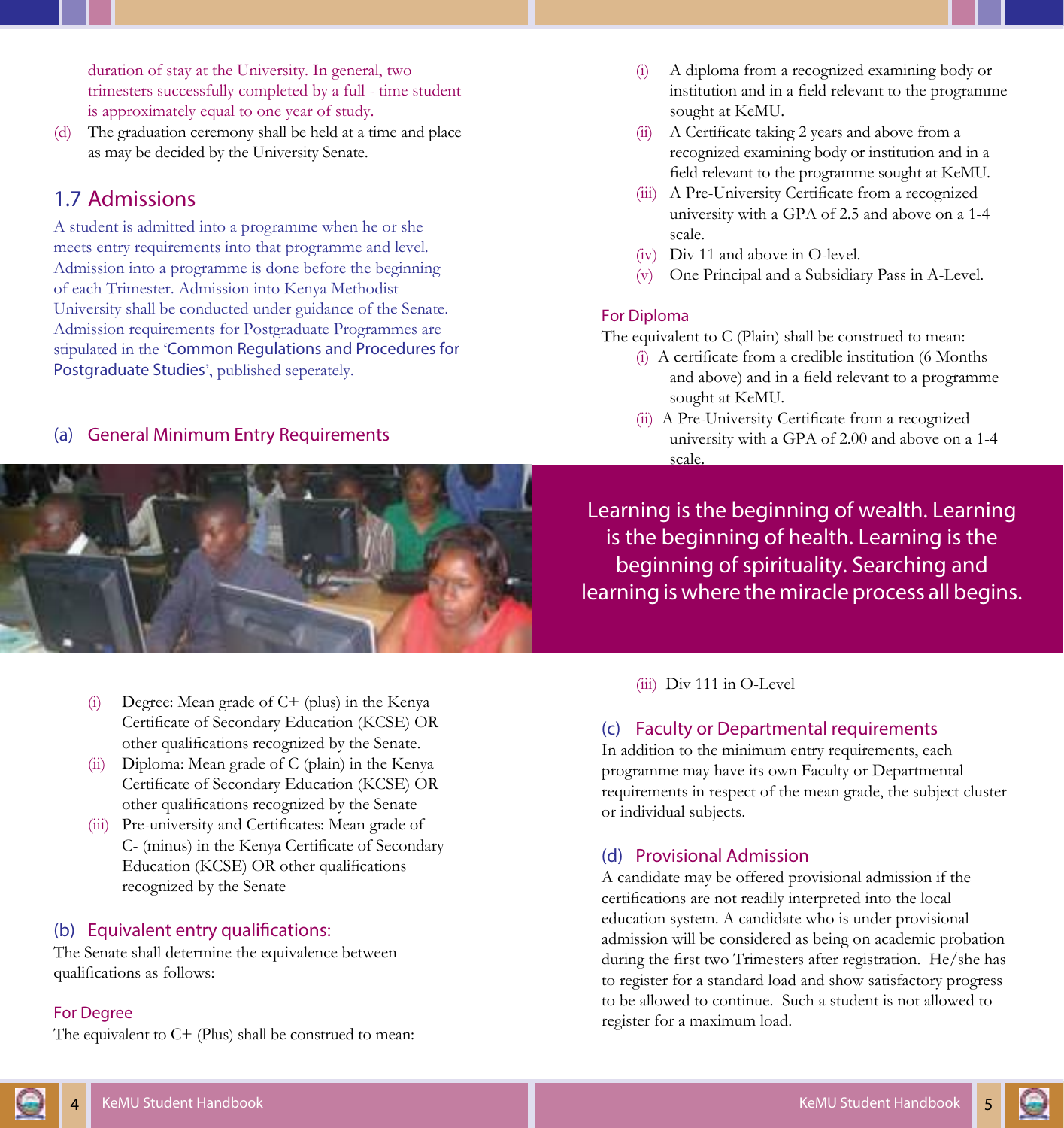- Provisional admission status is waived at the end of the second trimester on the recommendation of the faculty. The status may however be waived at the end of the first Trimester if the student's performance is outstanding.
- The Faculty may, on recommendation of the department, direct a prospective candidate to take an aptitude test for purposes of provisional admission.

#### (e) Application Procedure

(i) All applicants must complete an application form either electronically or in hard copy and submit it to the Registrar. The application forms are available at the Office of the Academic Registrar, Meru and KeMU Satellite Centers – Nairobi, Nakuru, Nyeri, Mombasa or other designated teaching sites. The electronic application form is

- (i) He/she is admitted into that programme and level,
- (ii) He/she has been assigned a registration number upon payment of requisite fees.
- (iii) Applicants admitted are required to have the official letter of offer together with the original copies of certificates and testimonials at the time of registration. Admitted international applicants shall submit or mail certified copies of their certificates and testimonials. They must also submit certified government photo ID (for Kenyans) or any other form of official identification (for international students) and other relevant documents.
- (iv) A continuing student is registered upon payment of requisite fees and signing of the nominal roll. A student is enrolled when he/she has been admitted.

#### (g) Registration Number

(i) The registration number of a student will have the following form:



available on the KeMU website (www.kemu.ac.ke). The application form should be accompanied by all supporting documents showing the applicant's qualifications. Application forms shall be processed only upon receipt of stipulated non-refundable application fee. After processing the applications, the Registrar shall communicate the decision in writing to all applicants.

The applicant is responsible for the authenticity of any documents submitted for the purpose of securing admission. Should such documents be proved at any time to be fraudulent, admission will be nullified and /or certificates issued on the basis of such documents shall be withdrawn and cancelled.

#### (f) Registration

Registration of students is done at the beginning of each Trimester. A new student is registered into a programme after:  $xyz - m - ptrq - n / 20uv$ , where:

- xyz are three capital letters identifying the programme department;
- $m$  takes values  $0, 1, 2, 3, 4$  to indicate Certificate or Diploma, Undergraduate Degree, Post Graduate Diploma, Masters Degree and Doctorate or Ph.D, respectively, to indicate the level of programme that the student is registering in;
- ptrq is the serial number of the student relative to the programme department;
- n / 20uv indicates the period that the student first registered in KeMU, where n takes values 1 for 1st trimester (January), 2 for  $2<sup>nd</sup>$  trimester (May) and 3 for 3rd trimester (August) to indicate the trimester (month) in which the student first registered in KeMU; and where uv is the last two digits of the calendar year in which the student first registered in KeMU.
- (ii) The names of a student shall be as they appear in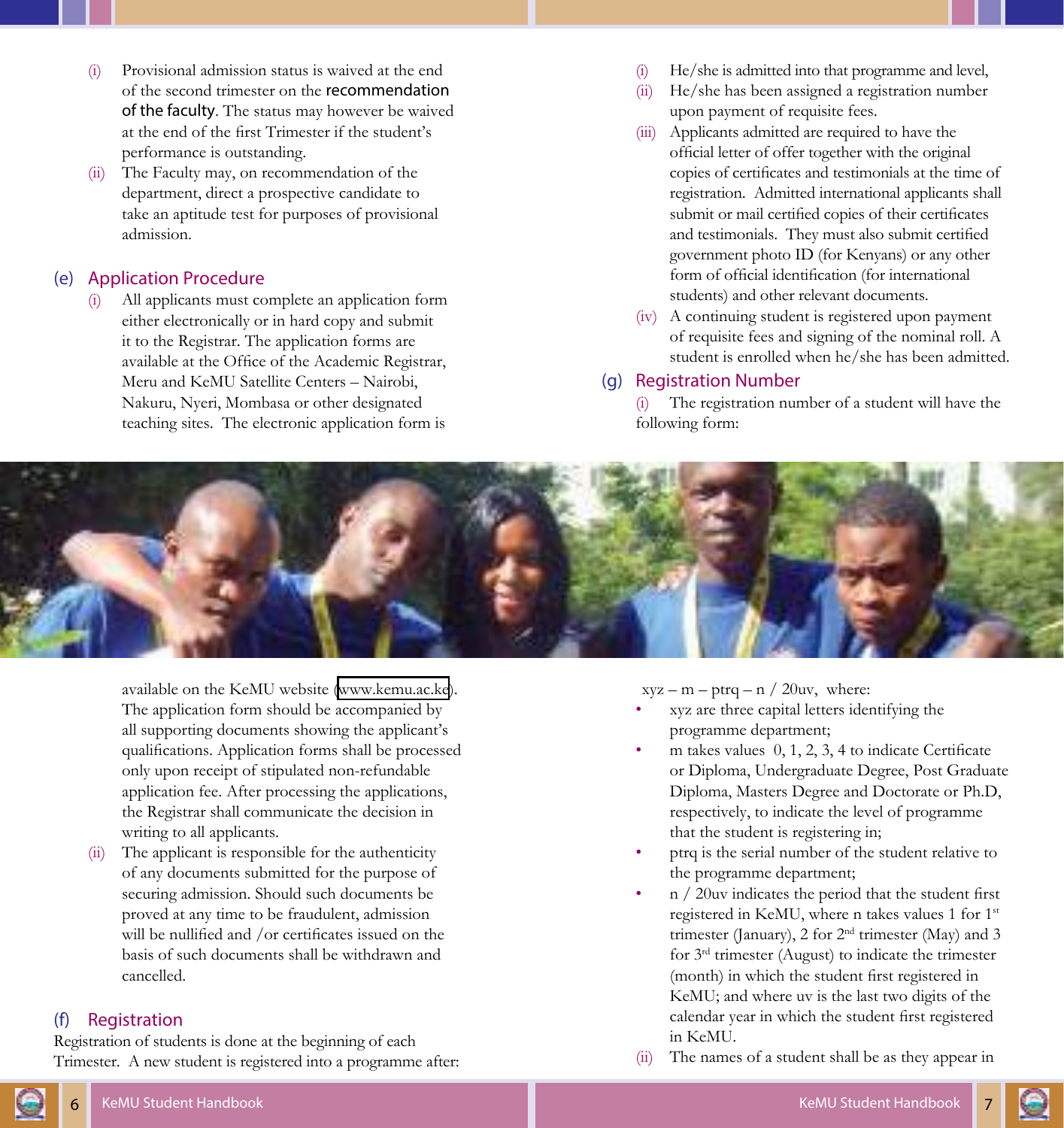<span id="page-9-0"></span>the documents used to seek admission at KeMU, or, where there is conflict, in same way as they appear in the official government photo ID. The same names shall appear and be used in the same order in all official records and in the final certificates. If a student wishes to change names in the course of his/her stay at KeMU, the same must be effected in accordance with existing legal procedures, and official documents submitted to the Registrar before graduation. No changes in names, including the order, will be effected after a student graduates from KeMU.

#### (h) Deferred Registration

A student is enrolled when he or she is admitted. An enrolled student who cannot register immediately may have his/ her place reserved. This reservation can be maintained for a maximum of three trimesters, after which it lapses, and the Registrar shall remove the name of the student from the list of enrolled students at Kenya Methodist University. Such a student may seek fresh admission.

#### 1.8 Credit transfer and transfer Students

- (a) Students from other institutions of higher learning may apply to join KeMU programmes as transfer students. Those with relevant and appropriate credits may transfer some of the credits to join a degree programme at an appropriate level. Testimonials of good standing from their previous institutions are a requirement.
- (b) Similarly, candidates who hold post-high school diplomas and certificates from recognized tertiary institutions and wish to upgrade their academic qualifications may be admitted as transfer candidates. In the same manner, degree holder candidates wishing to obtain a second degree may also be admitted as transfer candidates.
- (c) Application for Credit transfer is made at the time a prospective student applies for admission to KeMU. Requests for credit transfers are considered and approved by the Credit Transfer Committee before a student is registered.
- (d) In exceptional circumstances, a transfer student may be registered provisionally at a level determined by the department pending the processing of credit transfers.
- (e) Credit from courses requiring acquisition of practical skills may not be transferred.

(f) A fee will be charged for each credit transferred in accordance with rates which may be in force at the time. These charges immediately become part and parcel of the student's fees obligations.

#### 1.9 Credit Transfer into other programmes

- (i) A student who wishes to change to a higher academic programme must first complete the requirements of the one in which he/she is registered. Consequently, students registered in Certificate or Diploma programmes may only transfer their credits to diploma or Degree programmes after satisfying the requirements for the current programme.
- (ii) A student graduating with a KeMU diploma or certificate and wishing to continue on a degree programme will be considered as a transfer student for purposes of credit transfer.
- (iii) A student who wishes to transfer credits from a higher to a lower programme may do so, and if admitted, must satisfy the residency and content requirements of the lower programme as determined by the Credit Transfer Committee. The maximum credits transferable cannot exceed half of the programme requirements. A fee will be charged for each credit transferred.
- (iv) A student may transfer from a programme in one department or faculty to another programme in a different department or faculty by completing appropriate application forms obtained from the Registrar, and obtaining written approval from the respective Chairmen of Departments and recommended by the respective Deans of Faculties. Such application must be submitted and processed before the beginning of the next trimester. Students whose applications are approved shall meet all academic and financial requirements of their new programmes afresh.

#### (a) Criteria for awarding block credit transfer

| Status of<br>Academic | <b>Status of Institution</b> | Maximum<br>Credit |
|-----------------------|------------------------------|-------------------|
| Programme             |                              | Awarded<br>in $%$ |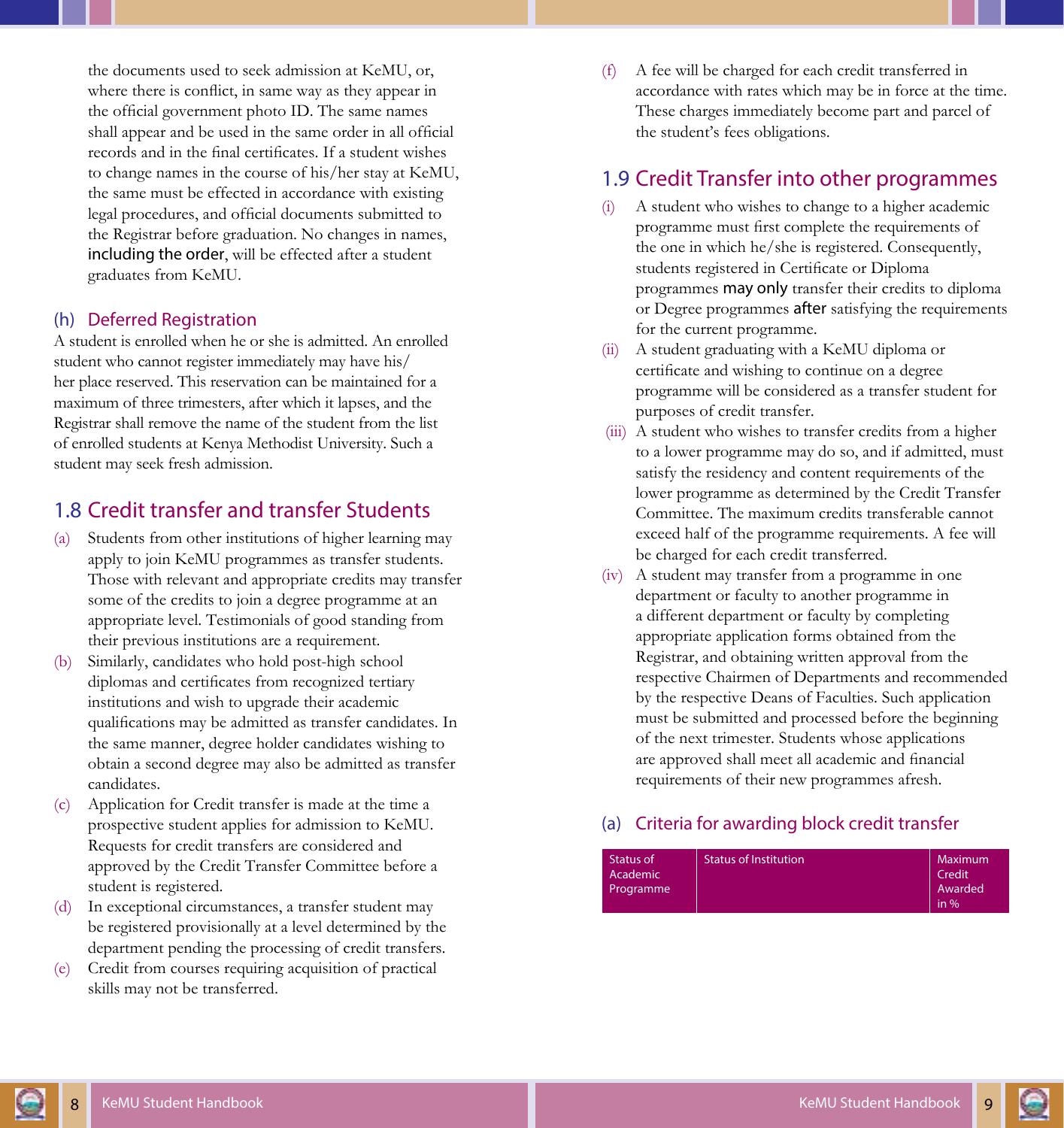<span id="page-10-0"></span>

| Higher<br>Diploma                                                                                                                                                          | Institutions Accredited by CHE                                                                                                                                                                                                         | 50%       |
|----------------------------------------------------------------------------------------------------------------------------------------------------------------------------|----------------------------------------------------------------------------------------------------------------------------------------------------------------------------------------------------------------------------------------|-----------|
| Diploma                                                                                                                                                                    | • Professional bodies e.g. KASNEB<br>• Kenya National Examinations Council,<br>• Nursing Council of Kenya<br>· Institutions associated with KMTC/<br><b>National Polytechnics</b><br>• Government Institutions<br>• AITEA Associations | 45%       |
| Diploma                                                                                                                                                                    | · Religious Institutions<br>• Technical Institutions<br>• Private Institutions e.g. KIM                                                                                                                                                | 40%       |
| Certificate                                                                                                                                                                | • Institutions Accredited by CHE                                                                                                                                                                                                       | 35%       |
| Certificate                                                                                                                                                                | • Professional Bodies e.g. KASNEB,<br>• National Examinations Council<br>. Institutions associated with KMTC/<br>National Polytechnics,<br>• Government Institutions                                                                   | 30%       |
| Certificate                                                                                                                                                                | • Religious institutions<br>• Technical Institutions<br>• Private Institutions e.g. KIM                                                                                                                                                | 25%       |
| Individualized<br>May be awarded in a scenario where<br>the Programme pursued at KeMU is not<br>credit transfers<br>relevant to the applicant's diploma or<br>certificate. |                                                                                                                                                                                                                                        | up to 50% |

#### (b) The maximum transferable credits shall not exceed half (50%) of the programme requirement.

#### 1.10 Mode of Study

Students may study under the full-time, part-time, distance learning and school based (holidays) or other specified modes. Request for change of mode of study shall be submitted to and processed by the programme department for approval by the Registrar before registration. A nonrefundable application fee shall be charged.

#### (a) Full-time Mode (FT)

The Full-time mode of study applies where a student attends scheduled day and evening classes on a regular basis and takes the standard load for this mode.

#### (b) Part-time Mode (PT)

The Part-time mode of study applies where a registered student attends scheduled day and evening classes regularly and takes the standard load for this mode.

#### (c) Distance Learning Mode (DLM)

The Distance Learning Mode (DLM) of study applies where a student is registered for course work but does not attend classes. But a distance-learning student who wishes to attend

some classes with the full time students will be required to apply to the Registrar and, if approved, pay additional fee according to existing rate. Depending on programme requirements, laboratory experience will be carried out at external or university laboratories at extra expense to the students. Students are guided through various courses using instructional materials, assignments, continuous assessment, tutorials and examinations organized by the department.

A DLM student who wants to use university facilities such as laboratories will be required to pay additional fee. Procedures, regulations and other information specific to the Distance Learning Mode are available from the DLM office and respective Departments.

#### (d) School Based/Sandwich (SBS)

This mode is applicable where a student attends classes in blocks. A block is defined as an intensive period of teaching and learning covering an entire or a specified part of a syllabus. It is designed for candidates who are available during school holidays.

#### 1.11 Duration of study

This is the total academic time, evaluated in terms of credit hours required to complete the requirements of the programme. Thus, duration of study of any two programmes need not be the same even if the two programmes are located in the same department and are of the same academic level.

KeMU employs a Credit Hour System in determining the duration in a programme. Courses are awarded credit hours defined as follows.

One Credit Hour is equivalent to 15 contact hours. One contact Hour is equivalent to 50 minutes of teaching time. A student completes the programme after covering the total number of Credit Hours required for the programme and upon satisfying all graduation requirements.

- (ii) Where teaching is tutorial, laboratory or practicum, one credit hour will be defined as follows:
	- For Tutorial and/or Laboratory: One Credit hour is equivalent to Up to 30 hours of student's time, depending on the programme.
	- For Practicum: One Credit hour is equivalent to up to 45 hours of student's time depending on the programme.

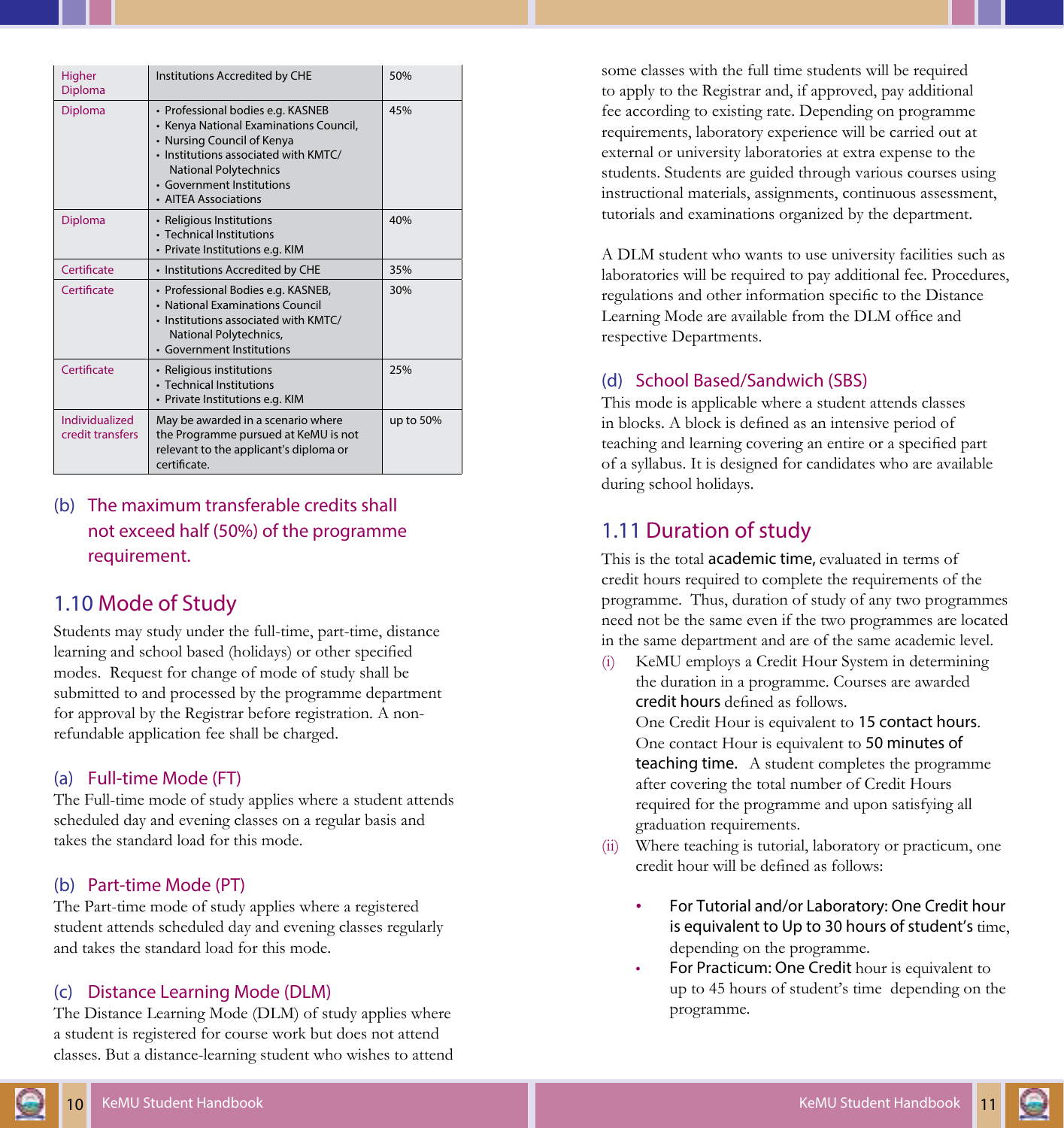#### <span id="page-11-0"></span>(a) Undergraduate Degree

A Bachelor's degree is expected to take a minimum of three academic years (or 9 trimesters) for a full-time, and school based student, and four academic years or (or 12 trimesters) for a student on part-time or distance learning mode. The maximum period allowed is six academic years (or18 trimesters) for a full-time student and eight years (or 24 trimesters) for a part-time or distance learning student.

#### (b) Undergraduate Diploma

A Diploma is expected to take a minimum of one academic year (or 3 trimesters). The maximum period allowed is two academic years (or 6 trimesters) for a full-time student and three academic years (or 9 trimesters) for a part-time or distance learning student.

#### (c) Certificate Courses

The Pre-University programme takes a minimum of one trimester. Other certificate courses have varying duration according to their specific designs.

#### (d) Failure to complete a programme

An enrolled student who cannot complete a programme within the stipulated time due to circumstances beyond his/ her control must inform the Registrar in writing, and obtain official exemption.

#### 1.12 Fee structure

The University charges competitive fees in an effort to make higher education affordable. The tuition fee is determined on the basis of the requirements of an academic programme and mode of study.

Other fees cover the cost of management and development of the university such as registration, orientation, boarding, examinations, instruction, supervision, educational trips, library, laboratories, students' activities, computerization, and medical insurance.

The University reserves the right to review the fees as and when it deems necessary.

Academic Programmes are developed to take advantage of emerging opportunities and address new challenges. The programmes are conceived by the Programme Department, reviewed by the respective Faculty Boards, evaluated and

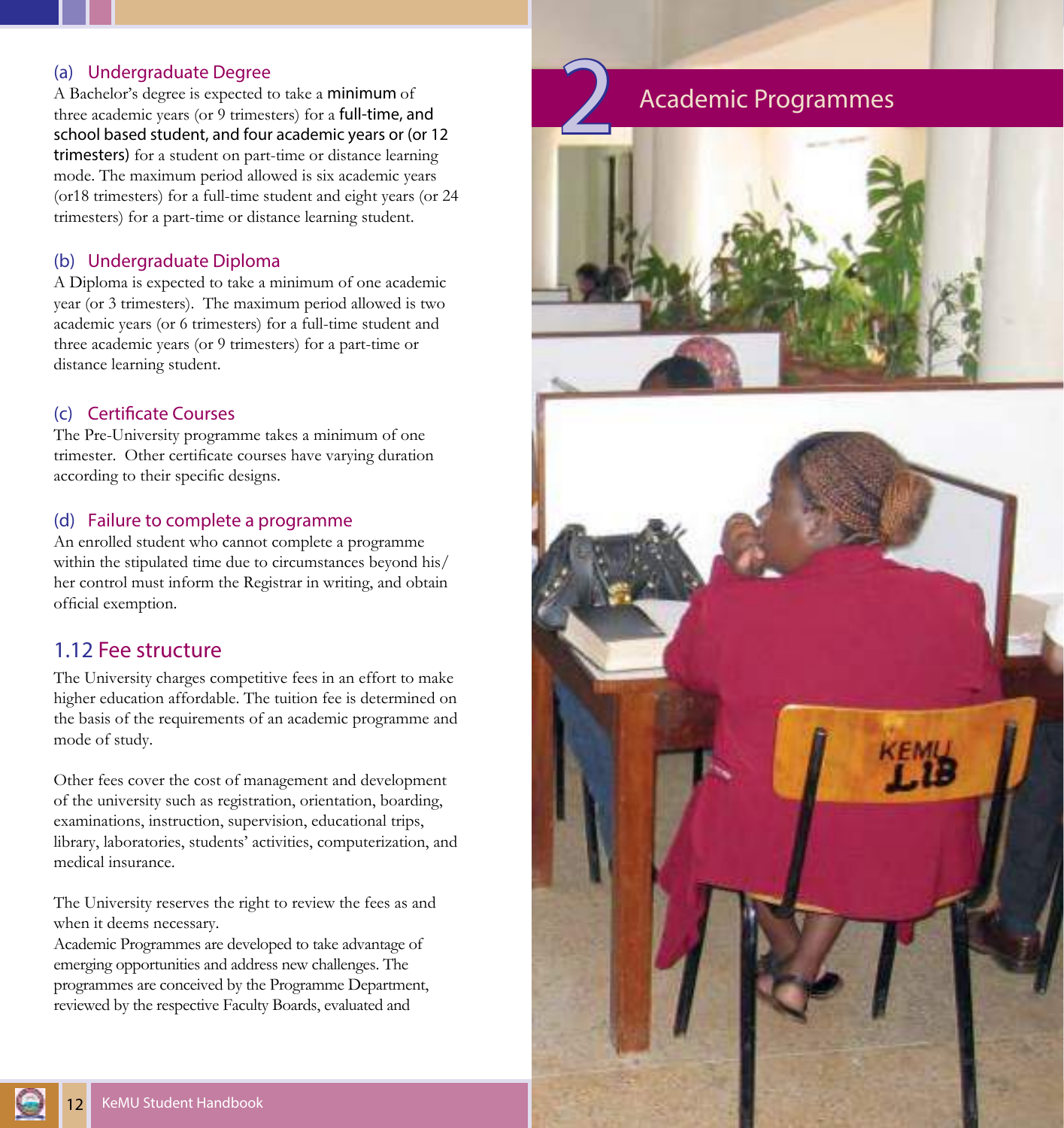<span id="page-12-0"></span>harmonized by the Dean's Committee in respect to the philosophy of the university and the requirements of the Commission for Higher Education (CHE) and other professional or regulatory bodies. The programmes are then forwarded to the Senate for approval.

The University offers programmes leading to the award of certificates, diplomas, undergraduate and postgraduate degrees.

# 2.1 Programme Requirements

Students are assigned academic advisors who guide them on matters regarding their studies. The advisors are experienced instructors well versed in general matters of university education and have the necessary professional requirements. The students are required to maintain regular contact with their advisors, who will subsequently update the departments on the students' performance.



# 2.2 Programme of Study

- (a) A programme of study refers to a trimester-by-trimester sequence of courses a student is to undertake in a given academic programme. A programme of study may vary from one student to another. The programme is made up of University-wide general courses and departmental core courses. The Faculty, upon recommendation by the programme Department, approves the programme of study for each student within the student's first trimester of study. Once approved, the programme of study becomes a Faculty requirement for the student.
- (b) The University-wide general courses are meant to broaden the students' scope of understanding in general University education and to provide a foundation for further professional development. They constitute 21 –

24 credit hours of a programme, and will be published from time to time. They include at least one course in each of the following categories:

- Christian and Religious Studies
- Languages and Communication
- **Humanities**
- Business and Economics
- Mathematical Sciences
- Computer Sciences
- Natural Sciences
- Health Sciences

# 2.3 Change of Academic Programme

(a) New students will be allowed to change their academic programme within the first two weeks of the trimester by completing a prescribed application form obtainable from the department.

"Ability is what you're capable of doing. Motivation determines what you do. Attitude determines how well you do it." [Lou Holtz]

(b) A continuing student who wishes to transfer from one programme to another at any period of his/her study must complete a prescribed application form obtainable from the Academic Registrar's Department. However, a student must complete the trimester in which he/ she is already registered. A non- refundable fee shall be charged.

# 2.4 Course Loading for Students

#### (a) Trimester Load

KeMU uses a varying credit system to fix student course load during each trimester. This system gives flexibility on the course loading, thus allowing progress at the students' pace.

The trimester course loading for each student is determined by the student in consultation with the academic advisor, subject to the following specifications:



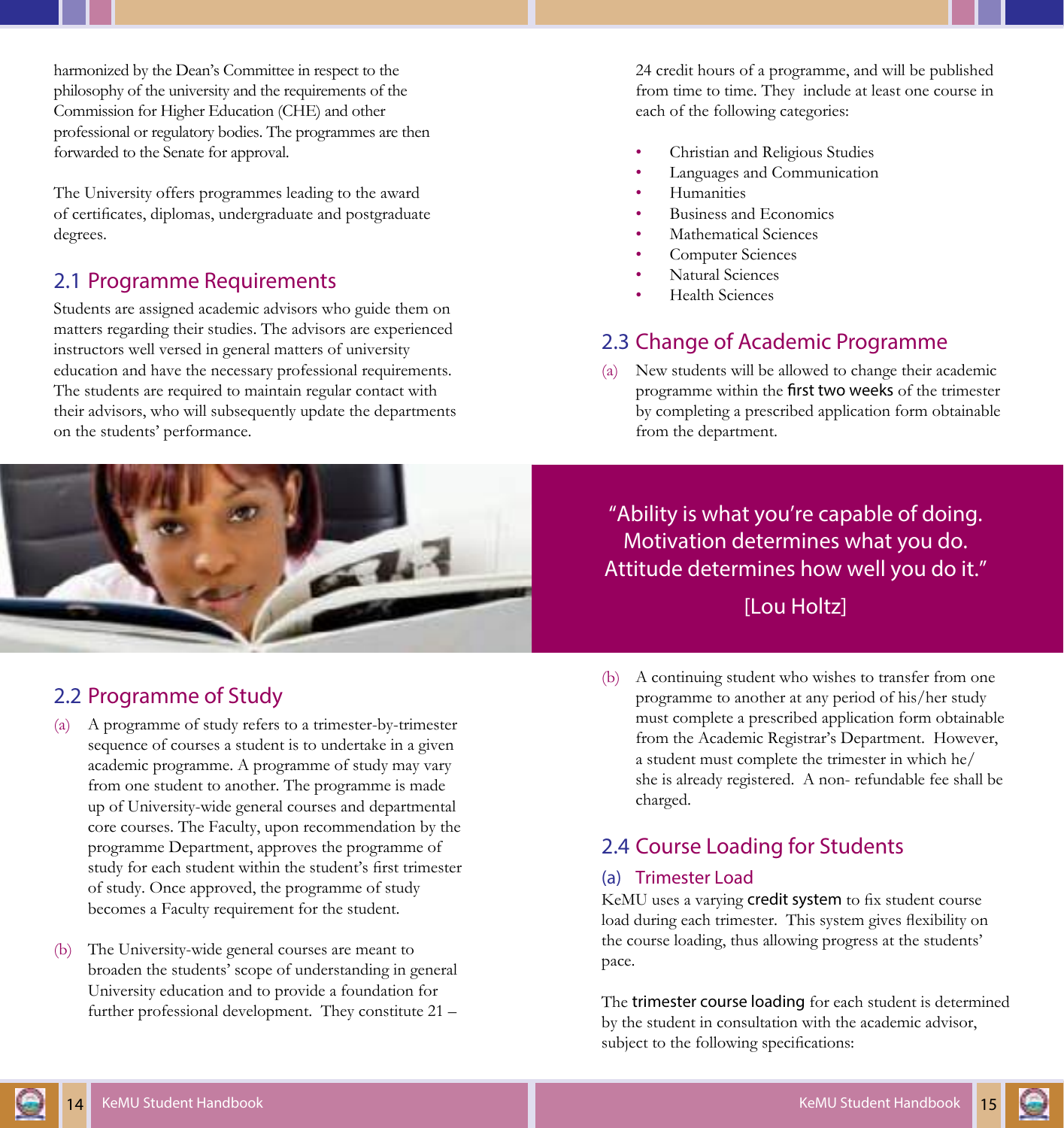- <span id="page-13-0"></span>(i) The standard load for Full-Time students is 16 - 18 credit hours per trimester. Students wishing to take less than 15 credits should seek permission from the Dean of Faculty through the Chairman of Department. Once this permission has been granted, the student automatically falls within the Part-Time category.
- (ii) The standard load for **School Based students** is 16 -18 credit hours per session. Students wishing to take less than 15 credits should seek permission from the Dean of Faculty through the Chairman of Department. Once this permission has been granted, the student automatically falls within the Part-Time category.

The maximum allowable is 21 credit hours. This is subject to recommendation by the Chairman of Programme Department, and approval by the Dean of Faculty, on condition that the applicant's cumulative GPA is 3.50 and above. A fee will be charged for any credit hour above 18 credit hours.

#### (b) Programme Load

The general university requirement for completion of a bachelor's degree programme is as specified in various Academic Programmes. This is subject to fulfillment of specific departmental and/or Faculty requirements.

A general minimum of 70 credits hours is required for completion of an academic diploma programme subject to fulfillment of specific faculty/departmental requirements.

Post-graduate programmes and certificate courses have their own specific requirements specified in various academic programmes.

# 2.5 Special Programme Requirements

#### (a) Practical Requirements

Some academic programmes have practical requirements



- (iii) The standard load for **Part-Time** students is 6-15 credit hours per trimester.
- (iv) The standard load for students on Distance Learning Mode is 12 – 15 credits hours per trimester. Distance learning students have no minimum load provided they are able to complete the programme within the specified period.
- (v) Research projects, seminars and practicum/ internship/field attachment are part of a trimester's (session) standard loading. Students on practicum/ internship/field attachment during a trimester shall register before proceeding for practicum/internship/ field attachment at the end of the preceding trimester. Such registration shall be confirmed by payment of the designated fees and entry into the nominal roll.
- (vi) Notwithstanding, a student in any mode may register for a minimum of 6 credit hours (2 \*3 hr. courses), if so constrained by financial resources.

incorporated in the course work. Distance learning students who register for practical based courses are required to carry out supervised practicals at sites approved by the University at their own cost. All practical requirements have to be met in order to complete the programme.

#### (b) Research Project

Each student is required to carry out a research or investigative study in an area of special interest. He/She is required to write a report or research paper on the same. The research project carries 3 credits hours. The department may raise the number of credit hours to a maximum of 6 depending on the expected academic contribution and depth of the project.

#### (c) Seminars

Students are encouraged to attend seminars, make paper presentations, attend professional meetings/conferences

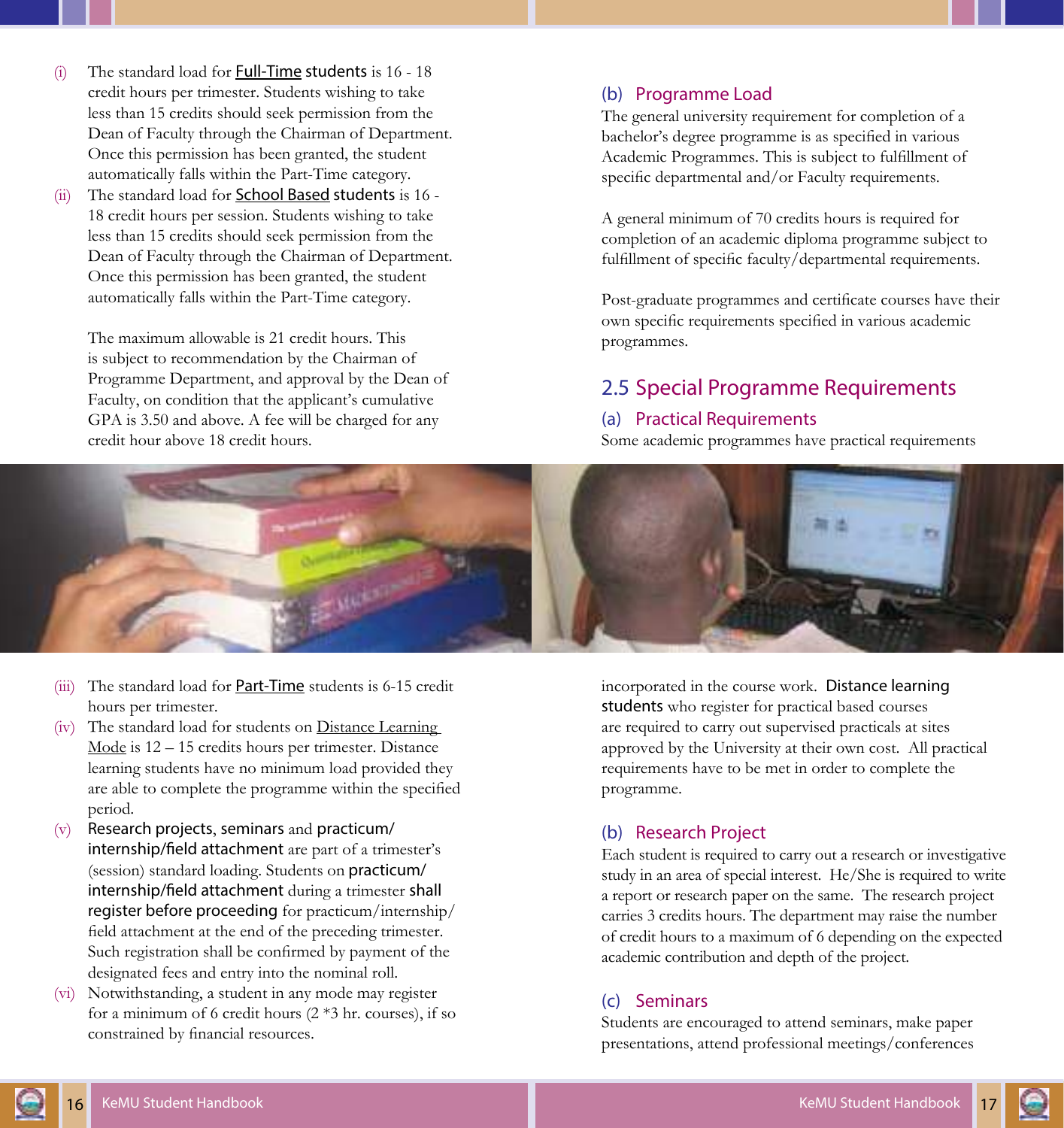<span id="page-14-0"></span>and carry out other scholarly activities in and out of the University.

(i) Where a degree programme requires a student to undertake a course in seminars and present seminar papers from a special area of study, a maximum of 3 credits will be awarded.

**Coursework Requirements** 

(ii) Special programme requirements are fulfilled at the student's cost.

#### (d) Internship/Field Attachment/Practical Experience

For professional development, students are encouraged to undertake an internship, field attachment or practical experience before graduation. This involves professional practical work experience in an organization, private business, industry or a public agency.

Where a degree programme requires a student to undertake an assigned practical attachment in a selected area of study, 3 – 6 credits will be awarded.

"Determine what specific goal you want to achieve. Then dedicate yourself to its attainment with unswerving singleness of purpose, the trenchant zeal of a crusader."

Paul J. Meyer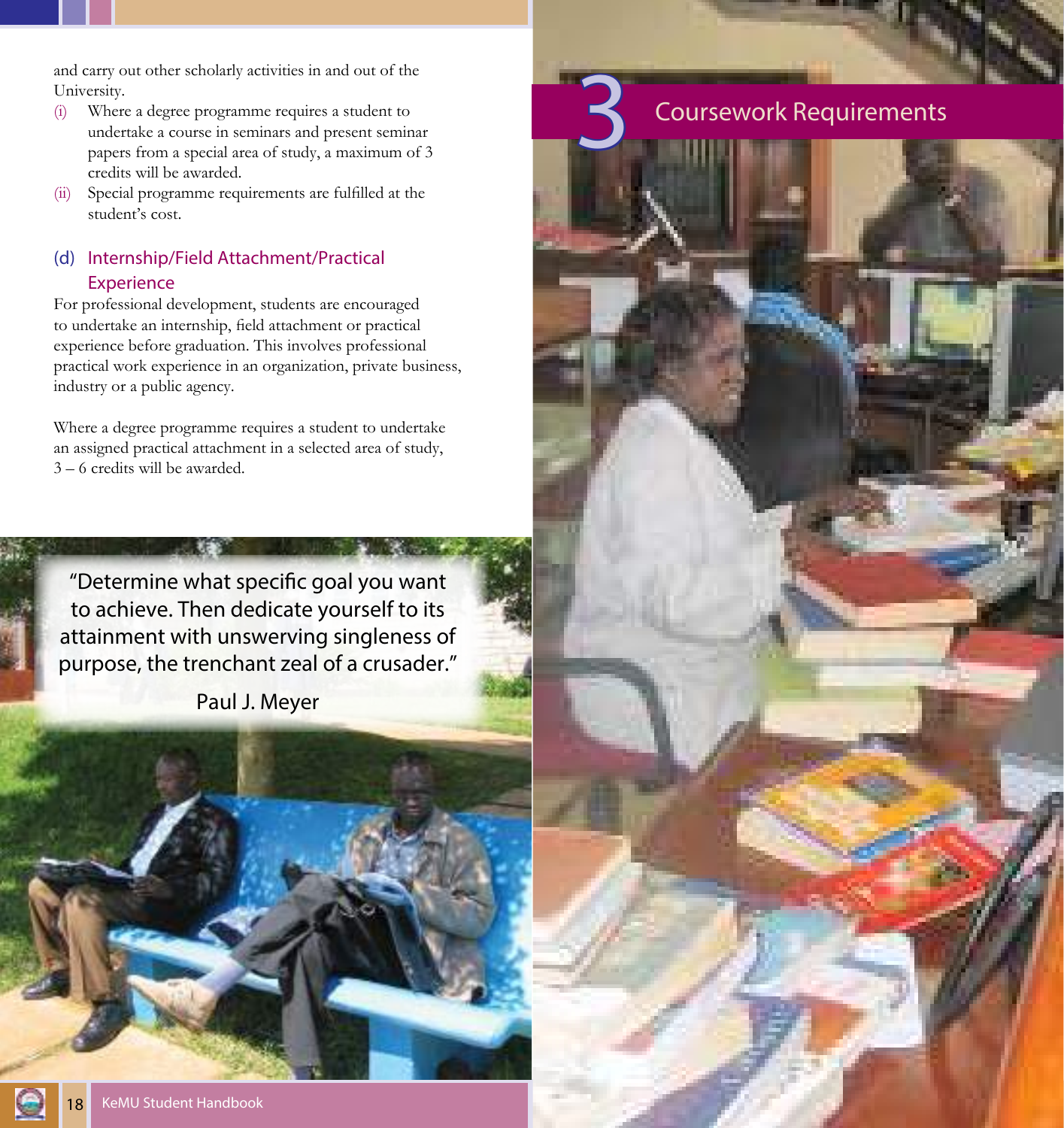#### <span id="page-15-0"></span>3.1 Trimester Registration

- (a) A student registers each trimester by selecting and paying for the courses he/she wishes to take.
- (b) New students will register within the first ten (10) working days of the trimester.
- (c) Continuing students select courses for the next trimester by the end of the current trimester
- (d) Payment for the selected courses to complete the registration is finalized before the start of the classes.
- (e) Late Registration is registration done during the first ten (10) working days after classes start and will be interpreted with reference to the mode of study for the student. Late Registration will attract a charge as specified in the schedules.
- (f) Failure to register within this period is considered as an option to be away for that trimester. The student is expected to formalize his/her request to be away by submitting a written application to the Academic Registrar.

#### 3.2 Non-Credit Registration

- (a) A student may register for a course on a non-credit basis through the Pass / Fail or Audit option to gain additional knowledge or to satisfy a prerequisite in an area outside his/her specific programme of study.
- (b) Courses registered through non-credit options do not contribute to the programme credit requirement. The courses, including credit hours and letter grades (T for Audit, P for Passed, Q for Failed), are listed in the transcripts but are not used in the computation of the GPA. For the Audit option, the student takes the required coursework but he/she is not required to take the examination. The coursework is included in the computation for the trimester load, (but not for the GPA).
- (d) In the Pass / Fail option the student fulfills all the requirements of the course and sits for the examination. The course is included in the computation for the trimester load, (but not for the GPA).



- (g) Only students who are registered may attend class and take examination in the course. It is an offense to attend class or participate in any official academic activity unless registered in prescribed manner.
- (h) No credit can be gained in a course in which the student did not register.
- (i) A student completes registration by signing the Nominal Roll at the Registrar's Office.
- (j) A course is offered only if it attracts more than a specified minimum number of students.
- (k) The Registrar issues the official class lists to departments. The departments tally the list in accordance with the class attendance, and return them to the Registrar, who then issues the final class lists.
- (l) Students on practicum/internship/field attachment during a trimester shall register at the end of the previous trimester.

#### 3.3 Exemptions

A student may apply to the programme department to be exempted from a course if he/she has adequate exposure or prior knowledge, which may be considered equivalent to the given course. However, there are no grades or credit points awarded for these courses, nor do they count towards the programme completion load. Exemptions are determined by the Faculty Board, on the recommendation of the program department. The student shall be charged a fee for each course exempted.

#### 3.4 Withdrawal from a Course

A student who wishes to withdraw from a course may do so under the following conditions:

(a) A student may drop/add a course without penalty within the **two weeks** of the trimester. A penalty will be imposed upon those dropping/adding courses during the third week. No student will be allowed to drop/add courses after the third week.



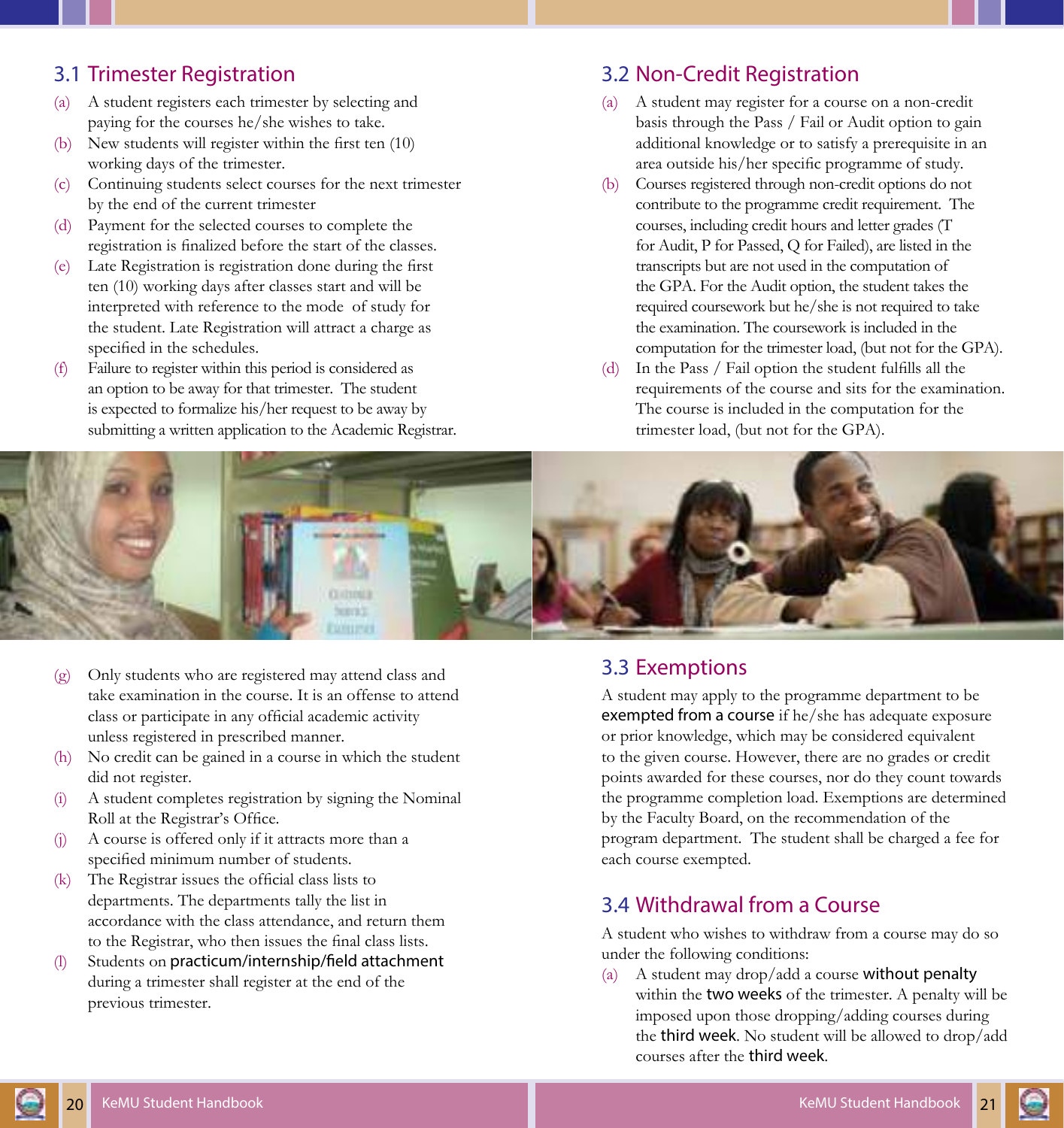- <span id="page-16-0"></span>(b) Request for withdrawal from a course must be submitted to the department by completing a prescribed form obtainable from the Academic Registrar's Department.
- (c) A student who drops a course without official notification as herein provided will be considered to have abandoned the course. He/she will be required to register afresh for such a course in future.

# 3.5 Course Syllabus and Outline

- The programme department provides a course outline indicating the way the course is to be taught. The outline gives the purpose and objectives of the course and outlines the syllabus and what is to be covered. It provides a statement of the knowledge, skills and aptitudes the student would be able to acquire and the tasks he/she would be able to perform at the end of the course.
- (b) The course outline shows the schedule of classes, assignments, practicals, trips and any other planned activities. It indicates the methodologies to be applied and the facilities required such as equipment, tools, appliances and materials. It also provides the methods of assessment to be used, indicates when tests, quizzes or assignments will be taken and states the contribution of each assessment to the final grade.
- (c) The course outline gives a list of class texts, references and bibliography for further reading.

#### 3.6 Class Attendance

- (a) Attending lectures, practicals and other scheduled classes is mandatory for all students in the relevant modes of study. It is the duty of the student to make arrangements to attend classes as scheduled. A student who fails to attend classes for a consecutive or cumulative period of two weeks (or 20% of teaching time) in a trimester is not allowed to take examinations in that course. A class attendance register will be kept for this purpose.
- (b) Reasons for failure to attend classes should be communicated in writing to the course instructor and Chairman of Department.
- (c) Students may request to be absent from studies for various reasons. However absence for periods totaling

to more than two weeks in a trimester is considered as absence for the whole trimester. Request to be absent from studies for the trimester should be forwarded through the programme Department and Faculty for approval by the Registrar.

(d) Students who stay away for a continuous period of more than two trimesters without approved deferment may be deregistered.

A student who is absent from classes for up to two weeks in a trimester, with or without permission, will not be eligible for end of trimester examinations.

#### 3.7 Continuous Assessment

(a) Continuous assessment is done during the scheduled classes in the trimester. Individual Course Instructors and Departments determine the nature of assessments and make arrangements for them. Evaluations should be



adequately spaced to cover a wide part of the trimester.

- (b) Results of Continuous Assessment Tests (CAT) are availed to students before the end of the trimester.
- (c) A student is not allowed to take the final examination before completing the course work assessments.

#### 3.8 Course Evaluation

Students carry out course evaluations each trimester in conjunction with the instructor. These evaluations are analyzed at the departmental level for the purpose of improving the course and its teaching. The summary of evaluations is filed with the Chairman of the department who will use them in the performance management exercise.

#### 3.9 Repeating a Course

(a) A student who fails a course may apply to the Faculty through the department to be allowed to repeat that

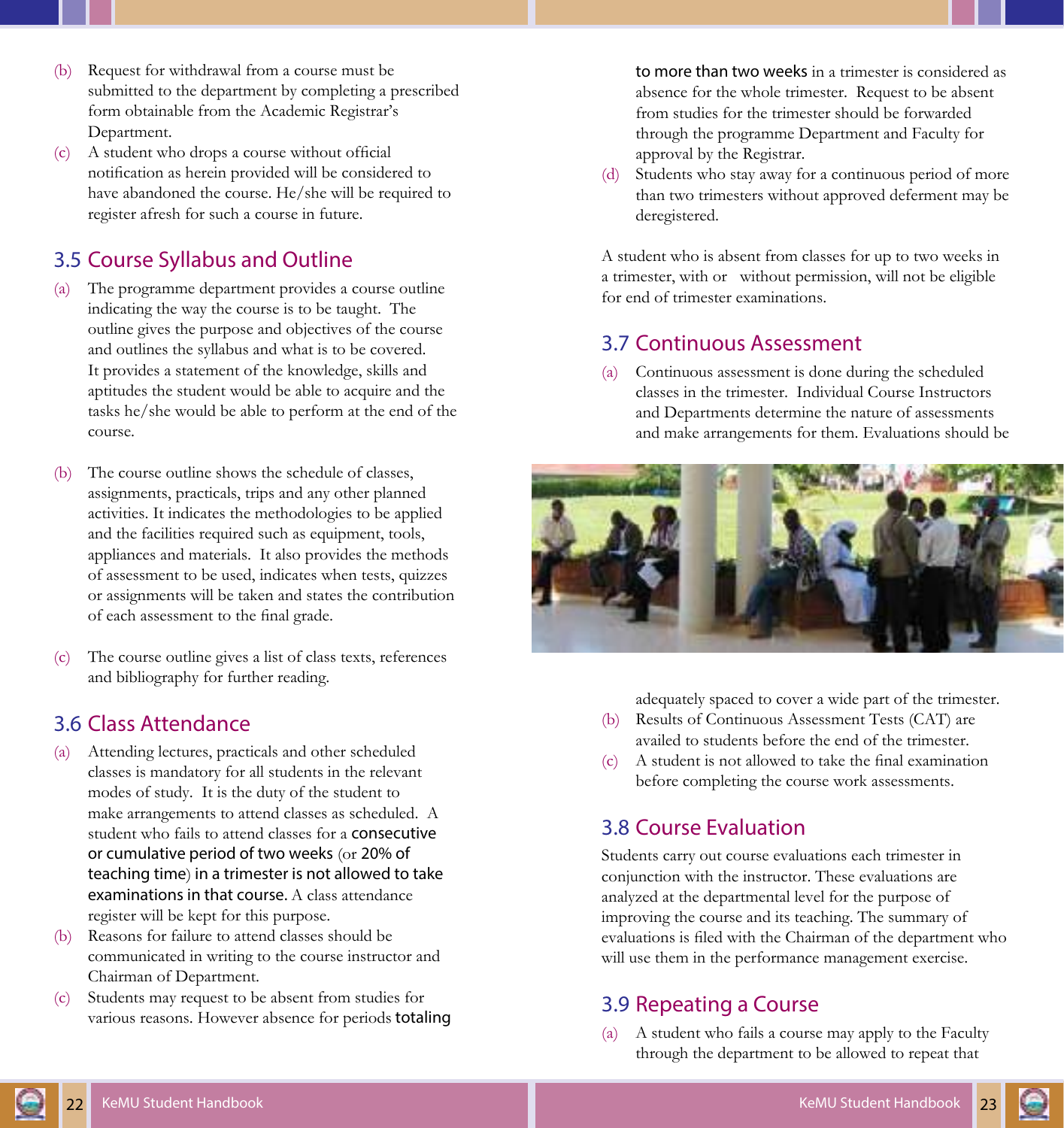course.

- <span id="page-17-0"></span>(b) The Faculty specifies the core and pre-requisite courses which must be passed with at least grade D, and other elective courses in which a student may continue, even when she/ he scores a grade less than D.
- (c) Where the programme requires a course to be passed with a grade higher than D, a repeat for that course may be recommended by the programme department for students with grades less than the required minimum.
- (d) During the repeat a student re-registers for the course and attends all classes and satisfies other course requirements anew. Both grades obtained in the original attempt and the repeats are entered in the Class Schedule and the Transcript for the trimester when they were obtained. Only the credit hours for the repeated course are used to calculate the GPA.
- (e) The grade for the repeated course will be so marked in the transcript.
- (f) A repeated course can be taken when on offer before graduation, but it has to precede all the courses to which it is a prerequisite.

"A non-doer is very often a critic, that is, someone who sits back and watches doers, and then waxes philosophically about how the doers are doing. It's easy to be a critic, but being a doer requires effort, risk, and change."

Dr. Wayne W. Dyer

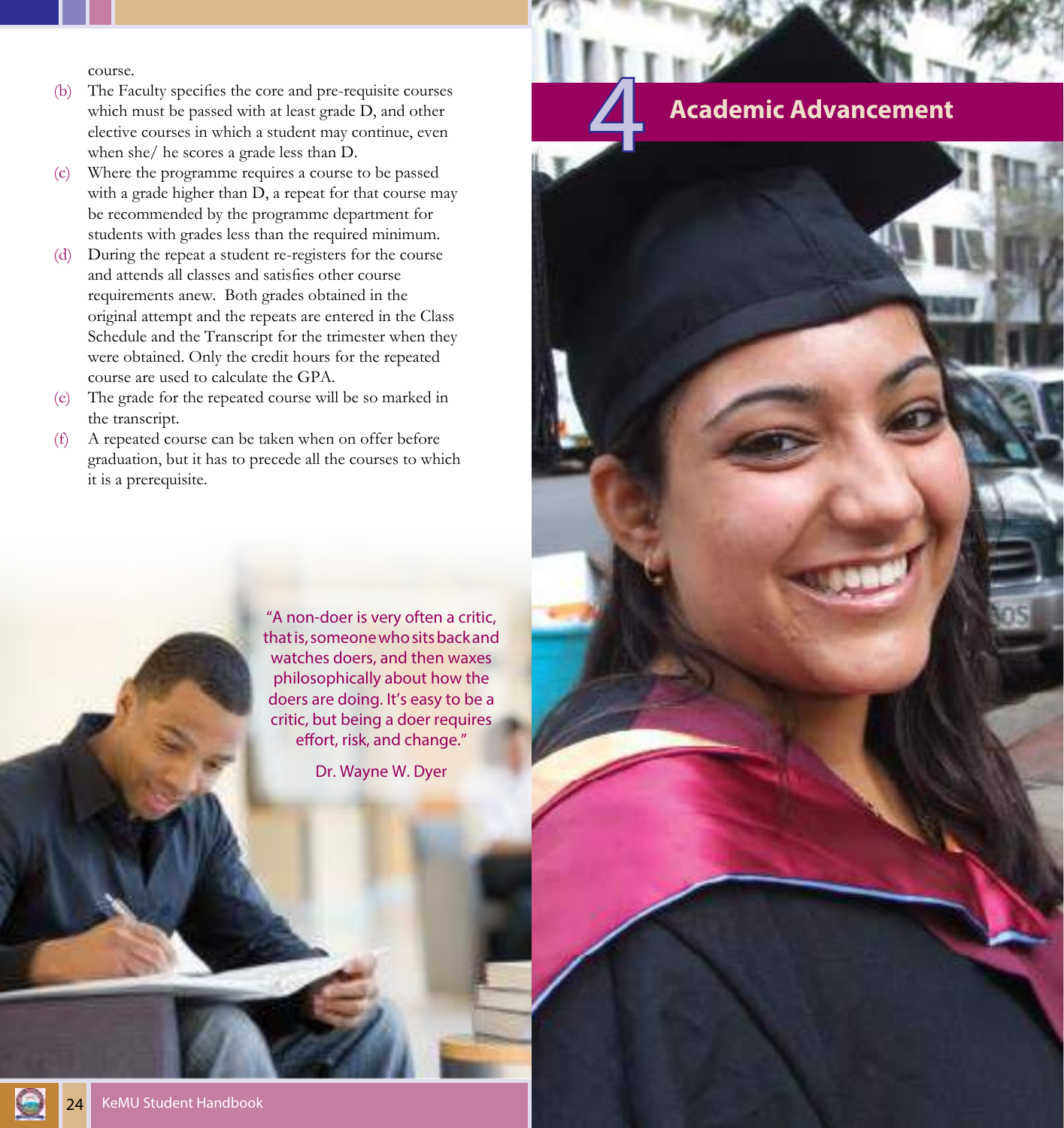#### <span id="page-18-0"></span>4.1 Academic Standing of a student

(a) Students vary in their ability to move through the academic programmes. The system of credit hours allows each student to take the trimester course load that fits his or her ability. This flexibility in the students course load allows students to move at different paces through programmes.

The system of credit hours also allows for transfer of credits earned from other recognized institutions. The University determines the number of credit hours to be considered for transfer, and the Faculty Board approves the number for each student. The Academic standing of students may thus vary from one student to another even though their calendar duration at the University is the same.

(b) The Academic Standing of a student or Year of Study of a student is the academic level attained by the student in a programme. The level is measured in terms of the cumulative number of credit hours successfully completed. The year of study is thus determined by the sum of credit hours transferred from other institutions and the credit hours successfully completed at KeMU, irrespective of the calendar duration of stay at the University. In general, two trimesters successfully completed by a full - time student is approximately equal to one year of study.

Years of study of an undergraduate student are determined as follows:

| <b>Year of Study</b> | Credits earned at KeMU +<br><b>Credits Transferred</b> |
|----------------------|--------------------------------------------------------|
| <b>First Year</b>    | $0 - 36$<br>(equivalent to 2 trimesters of study),     |
| <b>Second Year</b>   | $37 - 73$<br>(equivalent to 4 trimesters of study),    |
| <b>Third Year</b>    | $74 - 110$<br>(equivalent to 6 trimesters of study),   |
| <b>Fourth Year</b>   | 111 and over<br>(Equivalent to 8 trimesters of study). |

#### 4.2 Continuation and Discontinuation on academic grounds

(a) Degree: Continuation in a degree programme on academic grounds is determined by the student's progressive performance as expressed by the Cumulative grade point average (GPA) attained at the end of each trimester.

The following Cumulative GPA is the minimum required at the end of each trimester for a student in a degree programme to be allowed to continue in the programme. Only credit hours earned at KeMU are used in the calculation of GPA s. Similarly, only grades earned at KeMU are used in the continuation and discontinuation decisions.

| Credit hours completed<br>at KeMU | <b>Required Minimum GPA</b> |
|-----------------------------------|-----------------------------|
| Undergraduate                     |                             |
| 16                                | 1.50                        |
| 32                                | 1.75                        |
| 48                                | 2.00                        |
| Diploma:                          |                             |
| 12                                | 1.25                        |
| 24                                | 1.50                        |
| 36 or higher                      | 2.00                        |

- (b) A student who, before completing credit hours equivalent to one trimester of study, fails to reach the respective minimum academic level set out above will receive a written academic warning from the Dean of Faculty.
- (c) A student who attains a GPA of less than 1.00 at the end of his/her first trimester of study will be referred for the trimester.
- (d) A student who fails to meet a cumulative grade point average (CGPA) of 2.00 after completing credit hours equivalent to one year of study for the respective programme will be referred for the preceding year of study
- (e) A student whose GPA falls below 2.00 subsequent to satisfactory attainment of credit hours equivalent to one year of study will be referred for the Preceding trimester.
- (f) A referred student will re-register for all courses in the preceding year of study or trimester of study as the case may be, attend classes and sit for all examinations.
- (g) The previous credit hours and grades are expunged from his/her records and replaced by the new ones. However, the transcript will carry the remark "R" (referred).
- (h) A student who is referred for a complete year of study will be awarded a "Pass" degree irrespective of the final CGPA
- (i) A referred student who fails to reach the stipulated academic level a second time will be discontinued.
- (k) Discontinuation is recommended by the Faculty Board

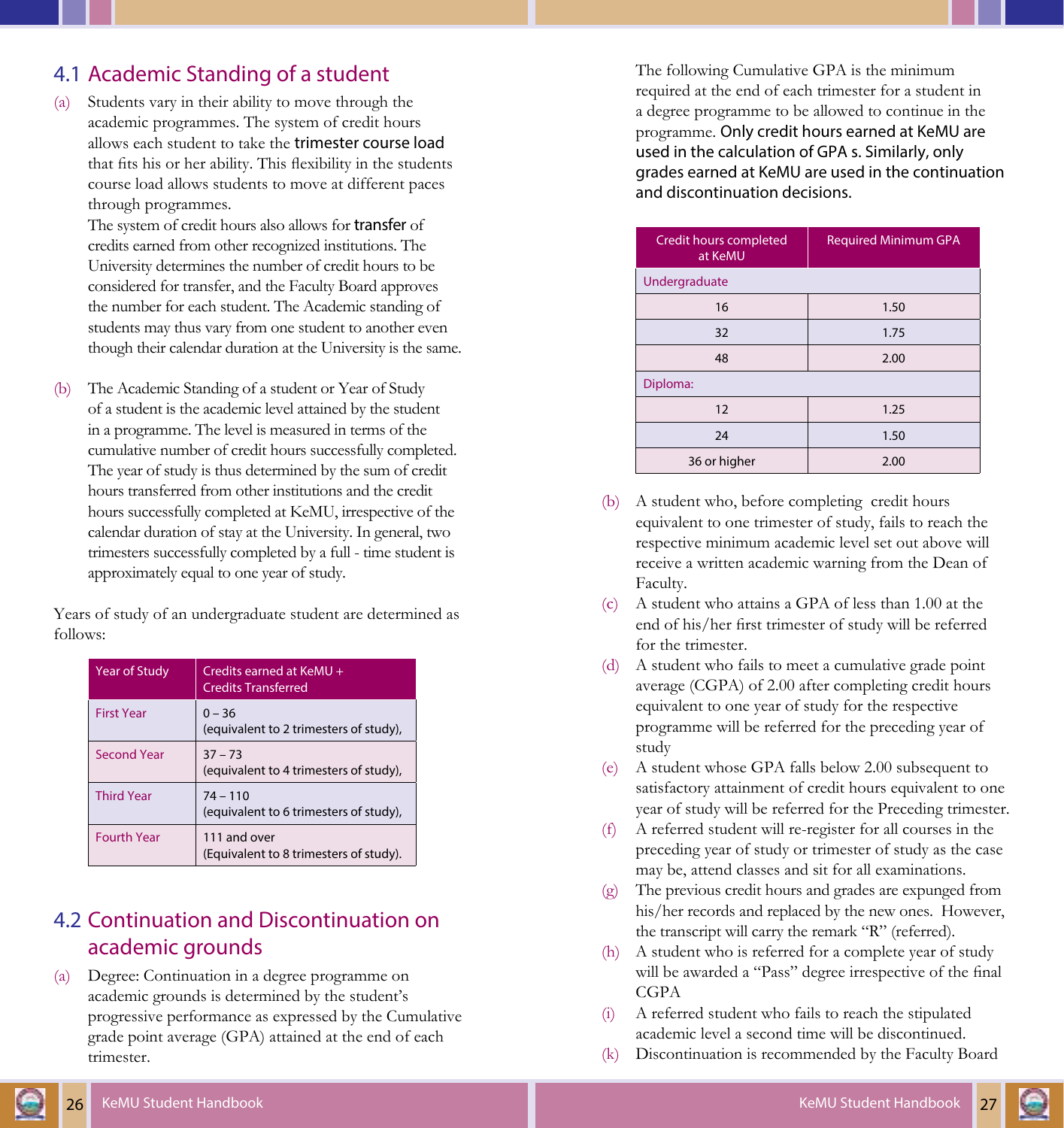and approved by Senate.

- <span id="page-19-0"></span>(l) A discontinued student and his/her sponsors will be informed in writing by the Registrar of the Senate's decision
- (m) A discontinued student forfeits his/her right to any academic certificate from KeMU. However, he/she may re-apply to be admitted afresh in the same or other programme.

#### 4.3 Grading System

- (a) KeMU uses the Grade Point Average (GPA) system. Trimester GPA is a measure of performance of a student for a trimester. A GPA is a number between 0 and 4 inclusive. Cumulative GPA is a measure of performance of student for a number of trimesters. Like Trimester GPA, Cumulative GPA is a number between 0 and 4 inclusive.
- (b) Each course is assessed based on the Continuous Assessment Tests (30% - 40%) and the Trimester

| $40 - 44%$ | 3.0 | 1.0 |
|------------|-----|-----|
| $0 - 39%$  | 0.0 | 0.0 |

The letter grades having no corresponding numerical values are the following:

- $A = Abandoned course = No value$
- $W = W$ ithdrawn course  $= N_0$  value
- $T =$  Audited course = No value
- $P =$  Passed course on Pass/Fail no credit basis  $=$  No value
- $Q =$  Failed course on Pass/Fail no credit basis  $=$  No value
- $R = Referred$
- $r =$  Repeated
- $F =$  Supplementary
- $I = Incomplete course$

A course withdrawn after the third week of a trimester is recorded as W and has no credit points.



Examinations (60% - 70%) and given a letter grade. The letter grade E denotes a failure grade and has a numerical value of zero. To calculate the GPA, each letter grade is assigned a points value, the sum of which is divided by the sum of the credit hours of the courses done to give the GPA.

(c) The letter grades with their corresponding numerical values (including pluses), form an eight-step grade-point scale as shown below:

| Letter Grade | Range of marks | <b>Points</b> | <b>GPA</b> |
|--------------|----------------|---------------|------------|
| A            | $75 - 100%$    | 12.0          | 4.0        |
| $B+$         | $68 - 74%$     | 10.5          | 3.5        |
| B            | $60 - 67%$     | 9.0           | 3.0        |
| $C+$         | $55 - 59%$     | 7.5           | 2.5        |
| C            | $50 - 54%$     | 6.0           | 2.0        |
| $D+$         | $45 - 49%$     | 4.5           | 1.5        |

- (d) A student who has not taken the course work assessments or attended classes for at least 80% of contact hours of teaching time shall not be eligible to take final examinations.
- (e) The Trimester GPA is computed as follows: First, multiply the credit hours of each course taken during the trimester by the corresponding number value of the letter grade of the course. Second, sum up all these products. This sum is called trimester points. Third, sum up the credit hours of all the courses taken during the trimester. This sum is called trimester credit hours. Then, finally, divide trimester points by trimester credit hours. The resulting number is trimester GPA of the student for that particular trimester.
- (f) Cumulative GPA of a student for a certain number of trimesters is computed in the same way as for the Trimester GPA, except that in the case of cumulative



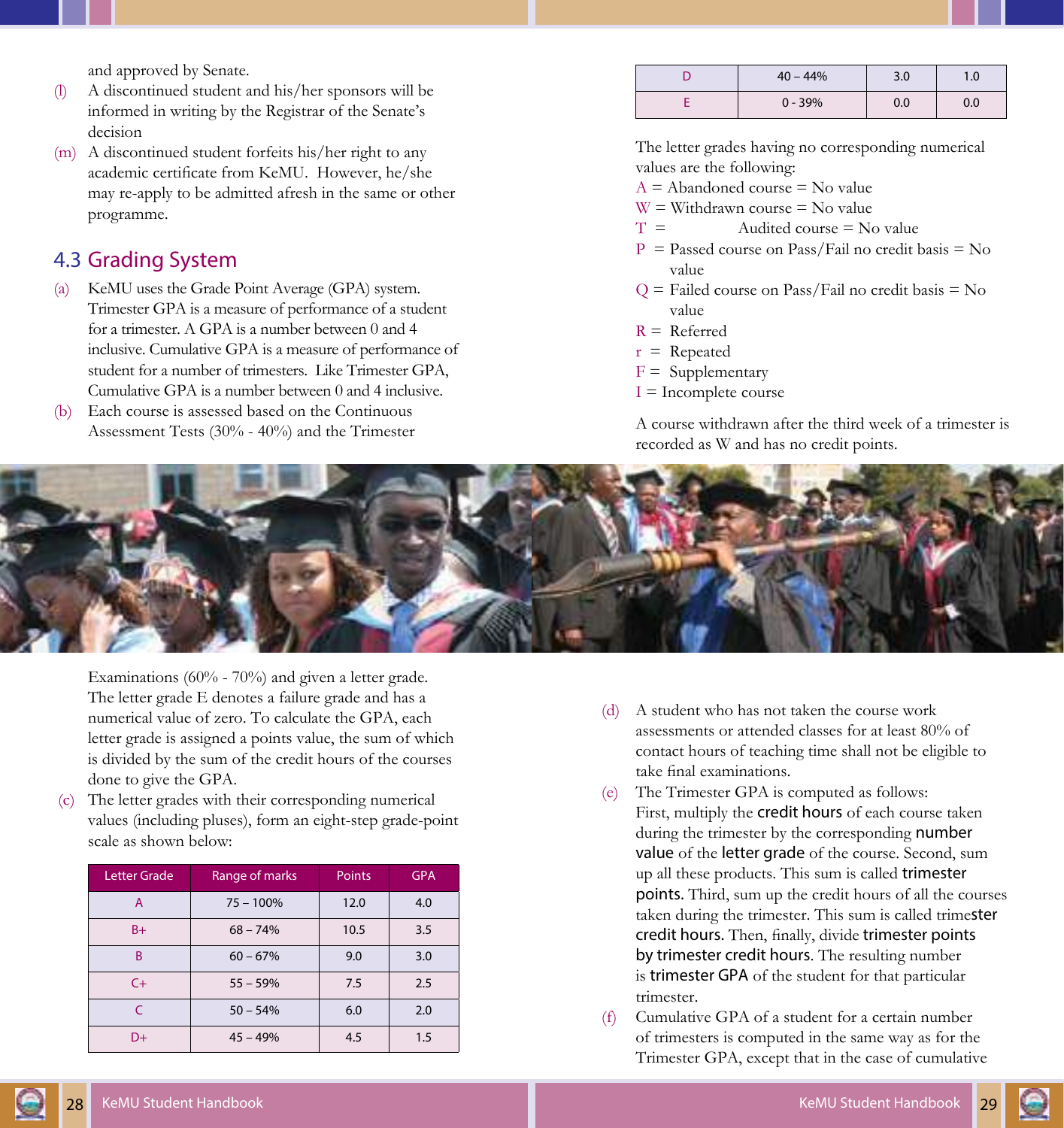<span id="page-20-0"></span>GPA, all the courses taken during all trimesters in consideration are used in the computations. The Trimester and Cumulative GPA's are rounded to the nearest second decimal place. Both are numbers between 0 and 4 inclusive.

Grades that have number values attained in all courses are used in the computation of the GPA. All grades are entered in the official records: the instructor's grade sheets presented to the Department by each instructor; the class schedules presented to the Faculty Board by each Department; and the transcripts presented to the students by the Academic Registrar.

(g) Incomplete (I): The exam result of a course for which a student registered but did not complete for any reason shall be indicated in the grade sheet as "I", i.e incomplete.

#### 4.4 Awards and Recognition

Awards and recognition are given to students who exhibit exemplary/outstanding scholarly achievement. Students who achieve high GPAs receive recognition as follows:

- (a) Vice Chancellor's Role of Honour: Awarded each academic year to students who have maintained a Cumulative GPA of 3.75 or above for three or more consecutive trimesters.
- (b) Dean's Commendation: Awarded each trimester to students in respective faculty who attain the trimester GPA of 3.75 or above for two consecutive trimesters.
- (c) Other recognition may be given by the Vice-Chancellor, Faculty or Departments. Recognition may or may not be accompanied by a token/present.

#### 4.5 Academic Cautions

A student who does not exhibit steady progress receives academic caution as follows:

- (a) Academic Alert: Given to a student whose GPA drops as follows:
	- (i) Trimester GPA drops in two consecutive trimesters.
	- (ii) Trimester GPA drops below his/her cumulative level.

The alerts are indicated on the student's Grade Sheet and are to be given by the programme department.

- (b) Academic Warning: Given to a student whose GPA drops as follows:
	- (i) Trimester GPA drops below 2.00.

(ii) Cumulative GPA is below 2.00 in the first academic year.

Academic warnings are given by the Dean of Faculty in writing on recommendation of the Faculty Board.

(c) Referral and/or Discontinuation from a programme will apply when a student fails to meet the continuation requirements stated in Section 4.2.

# 4.6 Graduation Requirements

- (a) A student may graduate after completing all the general and specific requirements of the academic programme. To be considered for graduation, a student must meet the following requirements:
	- (i) Complete the minimum residence requirement.
	- (ii) Complete and pass all the specified pre-requisite and core courses.
	- (iii) Attain the minimum number of credit hours required for the programme in which the student is registered.
	- (iv) Obtain a minimum Cumulative GPA of 2.00.
	- (v) Have no pending disciplinary case.
	- (vi) Meet all financial obligations.
	- (vii) Clear all outstanding liabilities.
- (b) A candidate who is preparing to graduate should give notice of his/her intention by applying to the Registrar through the Programme Department and Faculty. This notice should be given at the time of registration for the intended 2nd last trimester of study.
- (c) A student who has applied to graduate should seek clearance of all liabilities in the University during the final trimester of study.

# 4.7 Classification of Certificates

(a) Students who qualify for graduation receive certificates for their academic achievements. The certificates are classified under the categories listed below:

| <b>Honours</b>                           | <b>GPA</b> range |
|------------------------------------------|------------------|
| Degree                                   |                  |
| <b>First Class Honours:</b>              | $3.75 - 4.00$ .  |
| Second Class Honours (Upper<br>Division) | $3.25 - 3.74$    |
| Second Class Honours (Lower<br>Division) | $2.75 - 3.24$    |
| Pass:                                    | $2.00 - 2.74$ .  |

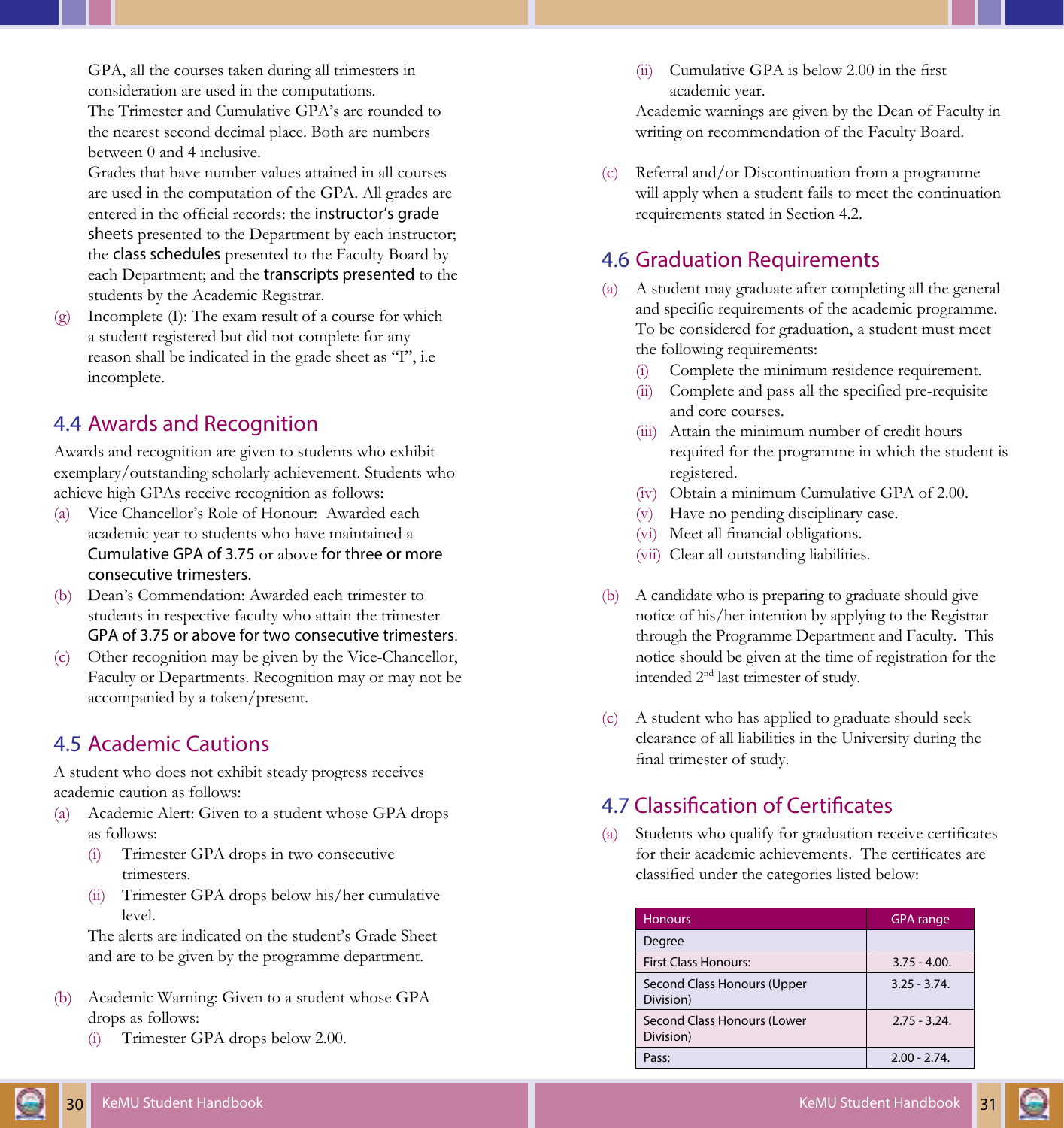<span id="page-21-0"></span>

| Diploma     |               |
|-------------|---------------|
| Distinction | $3.75 - 4.00$ |
| Credit      | $2.75 - 3.74$ |
| Pass        | $2.00 - 2.74$ |

- (b) Notwithstanding the above guidelines, the University reserves the right to deny or withdraw honours to a candidate for any reasons that are deemed contrary to the University's mission and philosophy. Students who were referred for at least a year of study will receive "Pass" certificates.
- (c) The Senate may exempt some programmes from the classification of degrees.

# 4.8 Academic Transcripts

- (a) A continuing student is issued a trimester transcript at the end of each trimester. The trimester transcript covers the results approved by the Senate. The trimester transcript is co-signed by the Chairman of the Programme Department and the Dean of the Faculty.
- (b) A continuing student may, on request, be issued a progressive transcript covering the work completed at KeMU and approved by the Senate. The request is addressed to the Academic Registrar through the Chairman of the Programme Department. The progressive transcript is co-signed by the Chairman of the Programme Department and the Academic Registrar. A fee to be determined from time to time is charged.
- (c) Graduates will be issued the final transcript and the certificate. Transcripts and certificates are co-signed by the Academic Registrar. However, they may, on request and at a cost, be issued with a Provisional Transcript while waiting for the final transcript.
- (d) Certificates are issued only once but a letter of certification can be issued on request for a lost certificate at a cost. There are no duplicates of certificates.
- However, the Registrar may maintain photocopies of certificates in the Archives
- (f) Certified duplicates of Transcript(s) will be sent to third parties upon request by a student. The request should be presented to the Academic Registrar in writing. A fee will be charged accordingly.
- Additional copies of transcripts may be issued for a fee.

# 5 **Examinations**

Charles M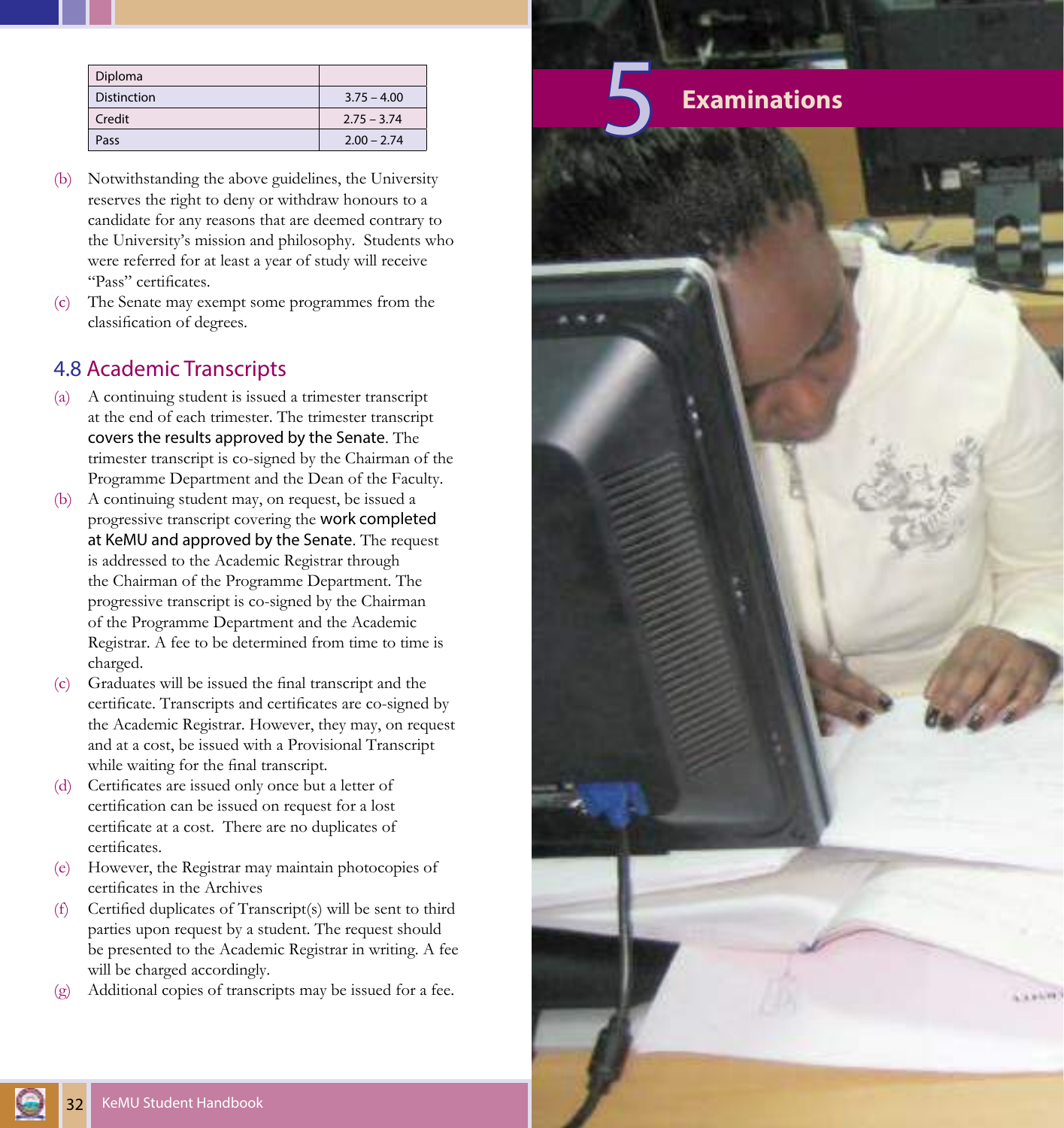# <span id="page-22-0"></span>5.1 Types of Examinations

- (a) Continuous Assessment Tests (CAT's) are taken as tests, quizzes, reports, practicals, and assignments during the trimester. At least two evaluations are made for each course. CATs carry 30% - 40% of the total mark for each course, depending on the requirements of each department. CATs should be done by the 4<sup>th</sup> and the 8<sup>th</sup> week respectively for the 1st and 2nd CAT. Marks for CATs are submitted to the Department before the start of final Examinations.
- (b) Trimester examinations are taken at the end of each trimester. The results constitute 60% – 70% of the total mark for each course. The Academic Registrar may authorize the organization of some trimester examinations during the trimester.
- (c) There may be Out-of-session examinations. Out-ofsession examinations are examinations organized during the trimester. The out-of-session examinations include

examinations are offered. Such reasons must be shown to be clearly beyond the control of the student. A request to this effect must be submitted in writing to the Registrar through the Department and recommended by the Dean of Faculty.

#### 5.2 Setting the Examinations (See Schedule 3)

- (a) Setting examinations is a joint responsibility of the lecturer or course instructor and the Departmental Board of Examiners (DBE). The DBE consists of all the academic staff in the department. The Course instructor submits two sets of examination for each course taught.
- (b) The course instructor and/or the DBE draft handwritten questions and prepare a marking scheme.
- (c) The Chairman or Departmental Examinations Coordinator (or Officer) collects draft examinations for



examinations given to students on school based mode and examinations given to students who took courses taught on block teaching mode. The modalities of organization of out of session examinations will be determined by the Academic Registrar in consultations with Deans of Faculties.

- Supplementary examinations: A student who obtains a grade E (fail) in an examination may be allowed to sit for a supplementary examination in the same course on payment of a fee specified by the Senate. A student who fails a re-sit examination will be required to repeat the course, on paying a specified re-examination fee.
- (e) The grade obtained in a supplementary examination will be identified with an "S" (for Supplementary). Such reexaminations will be taken at times specified by the Senate.
- (f) A student who is unable to appear for an examination for reasons acceptable to the Faculty may be allowed to defer such examinations to next time when the

all courses taught in the department.

- (c) Draft question papers are moderated by the DBE. Departments may choose to form small committees within areas of expertise to moderate examinations. However, the final responsibility rests with the DBE.
- (d) The examination is moderated for quality, including the coverage of the syllabus, level, quality of the questions, conformation to standard format, adequacy of duration, weighting of marks.
- (e) The moderated draft papers are forwarded to the External Examiner, and are further moderated and returned to the department. If many adjustments have been made on the original draft, it may be rewritten, but the original is retained. The marking scheme is adjusted accordingly.

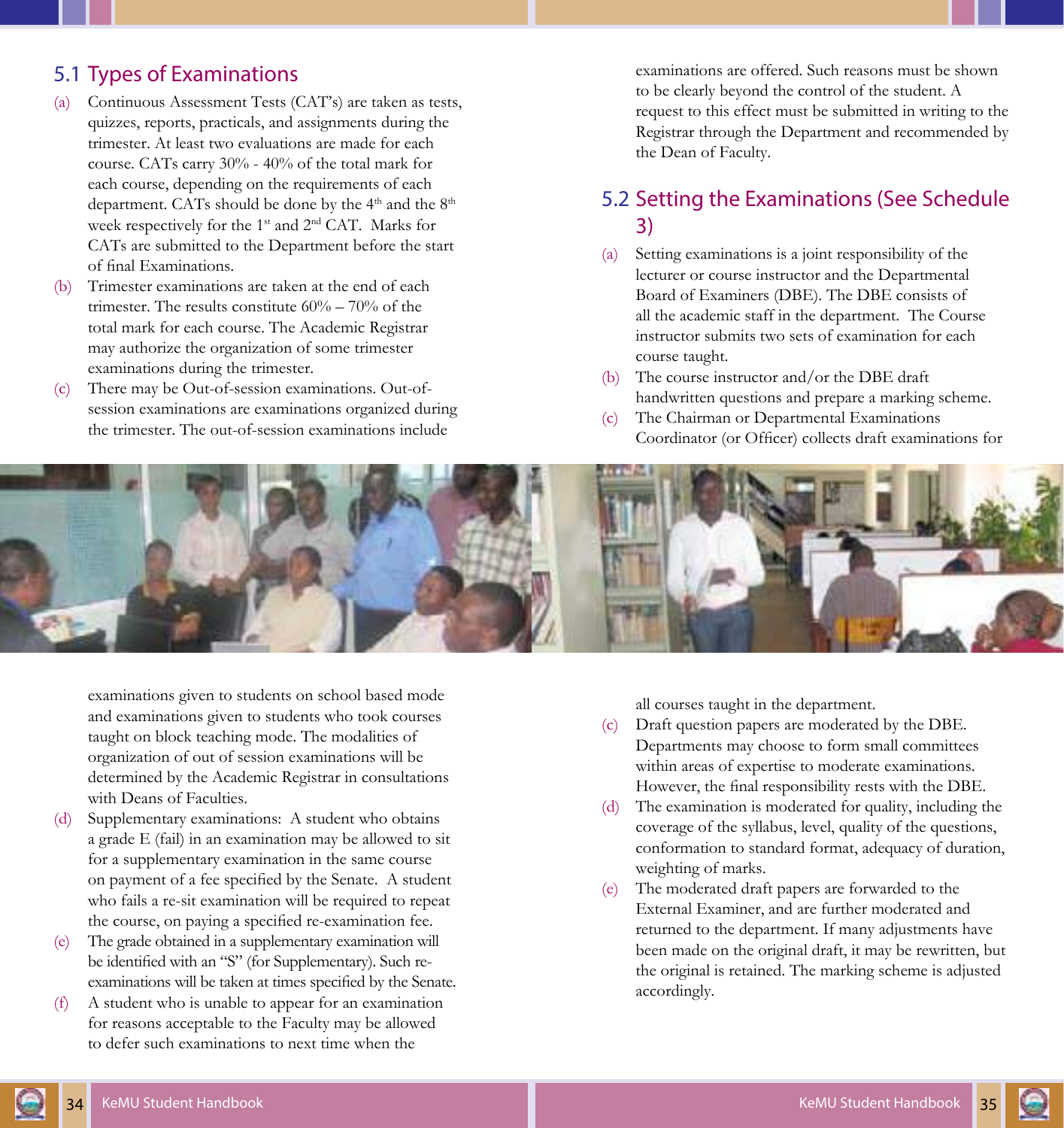## <span id="page-23-0"></span>5.3 Preparation of Examination Papers

- (a) The Academic Registrar ensures that examination papers are in the official format.
- (b) The examiner proofreads the typed examination papers. In the absence of the examiner, the paper may be proofread by the Chairman of Department or the Departmental Examinations Coordinator.
- (c) The Registrar supervises typing, duplication, collation and sealing of the examinations and ensures that there is adequate number of papers according to the official registration list for each course. He/She takes custody of the examinations until the scheduled Examination dates.

#### 5.4 Administration of Examinations

(a) The Registrar ensures that there is security, facilities and materials for examinations, (e.g. examination papers, rooms, etc.) are available and in place.



- (b) Deans of faculties ensure that adequate invigilators are available for examinations. Invigilators, who are the Examiners, collect examination papers from the Academic Registrar, distribute them to students and invigilate the examinations. Normally only members of the academic staff may invigilate examinations. The Dean, may, where necessary designate and train other suitable persons as invigilators.
- (c) The Chief Invigilator (who is a Chairman of Department), ensures that examination papers are collected from the Academic Registrar at least 30 minutes before the beginning of the examination. Candidates are required to be in the examination room 15 minutes before the start of the examination.
- (d) Invigilators supervise entry and exit of students and control any movements within the room. They control the beginning and ending of the examinations. During the examinations, students are not allowed to have any direct form of communication among them. Each

student is required to ensure he/she does not disturb others in any manner. Invigilators ensure honesty and calm in the examinations room.

- (e) Students write their answers to questions of examinations on the official answer books only. No other writing material is allowed in the examination room. No hand-written or printed material is allowed other than that specified on the examination paper itself. Similarly, no equipment, gadgets or tools are allowed other than those specified by the examiner.
- (f) At the end of the examination, every student taking the paper signs up on the list of candidates. Answer books and the lists of candidates are handed over back to the examiner in charge. A copy of each examination paper, the lists of candidates and reports written by examiners or chief invigilator are passed to the Registrar, by the examiner/chief invigilator.
- (g) Examinations rules, regulations and procedures, including clearance to sit the examinations, are made available to students and lecturers every trimester by the

"Academic chairs are many, but wise and noble teachers are few; lecture-rooms are numerous and large, but the number of young people who genuinely thirst after truth and justice is small."

#### [Albert Einstein]

Registrar, (Schedule 4).

#### 5.5 Marking and Grading of Examinations

- (a) Marking and grading of the examinations are done by the course instructor.
- (b) The course instructor enters grades on the official Instructor's Grade Sheet, signs it and returns it together with the examinations scripts to the Chairman of the Programme Department. The Chairman signs the Instructor's Grade Sheet after verification.
- (c) The Departmental Board of Examiners moderates the marking of each paper and allocates the letter grades. This process includes the external examiner where possible. Individual departments determine grades for courses taught and examined in the department.
- (d) Where applicable, scripts are forwarded to external examiners. External examiners review and return the scripts to the Programme Chairmen of Departments. External examiners also submit written reports to the

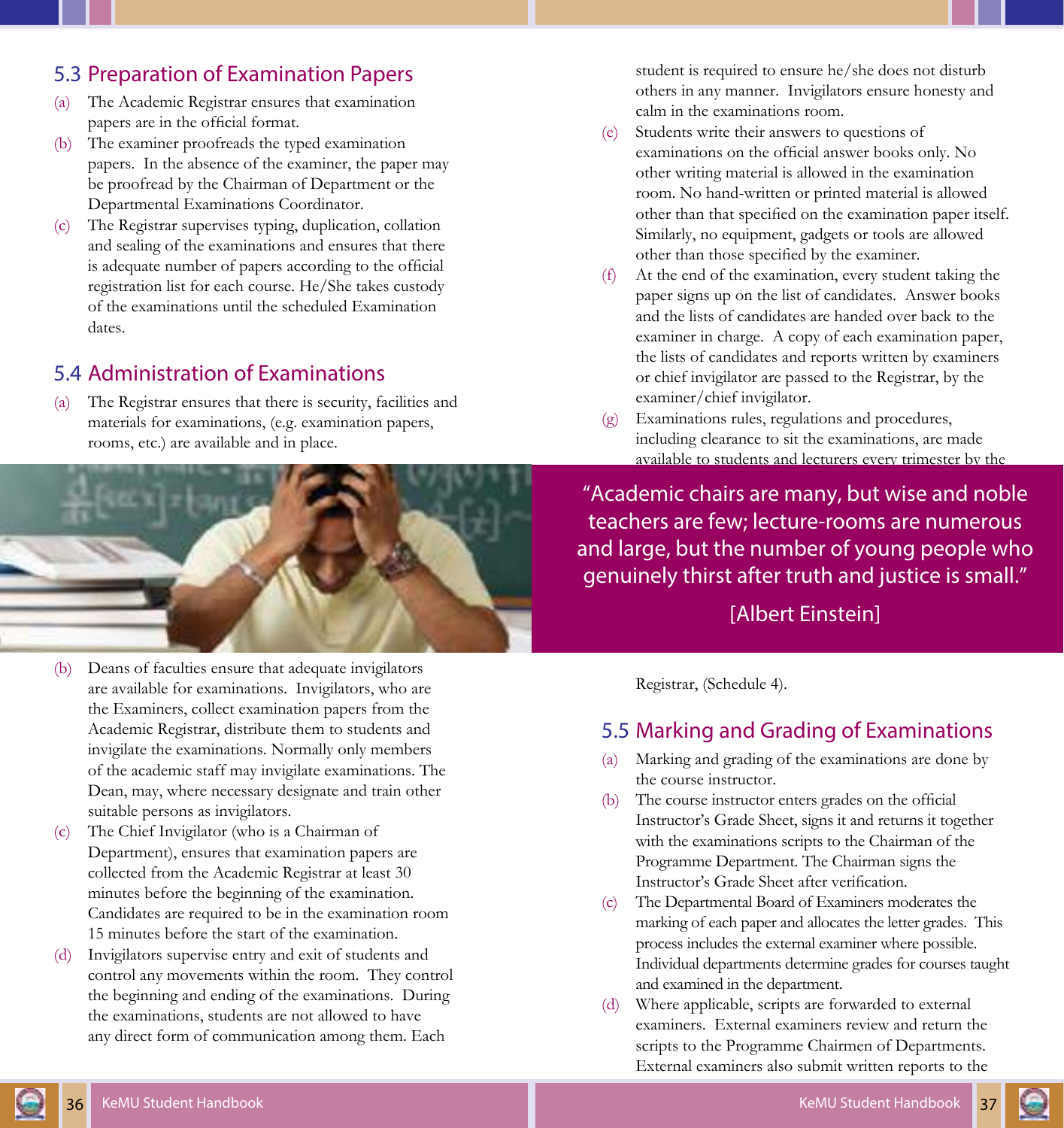<span id="page-24-0"></span>Deputy Vice Chancellor (Academic) with copies to the respective Deans of Faculties.

#### 5.6 Remarking of Examination

A student who is dissatisfied with the marking in any examination, may appeal to have such examination remarked under the following conditions. Such an appeal may be made only once in respect of one paper.

- (a) A candidate shall be allowed to appeal to the Dean of Faculty through the Chief Internal Examiner (Chairman of the Department) for remarking of examination papers, on payment of non refundable remarking fees per paper, as may be determined from time to time.
- (b) The Academic Disciplinary Committee shall deliberate on the appeal cases and make recommendations to the faculty board of examiners, which shall decide on the merit of each on behalf of Senate.
- (c) Remarking shall be done by an examiner (or examiners) other than the original one. The examiner(s) shall be appointed by the Dean of Faculty in consultation with the Chairman of Department.
- (d) The results of remarking are final.
- The remarked script, together with the grade and comments shall be forwarded to the Dean of Faculty, who will communicate the results to the student in writing.

# 5.7 Approval of the Examination Results (Refer to schedule 3)

#### (a) Departmental Board of Examiners (DBE)

There are two levels of moderation. All examiners who taught courses are invited to participate

- (i) Moderation of the course. The DBE reviews all the examination results for courses taught in the Department. Each paper is moderated for the standard of marking – fairness, consistency, adherence to marking scheme and level of grading. The DBE satisfies itself that the examination represents satisfactory assessment of the course.
- (ii) Moderation of performance of candidates. The DBE reviews the performance of each and all candidates, and ensures that the distribution of marks is normal and within expected ranges. Any anomalies are discussed and explained. The grading of internal and external examiners are reconciled and gross differences arbitrated.
- (iii) The DBE may at this stage adjust grades if

necessary. Individual examiners enter the grades.

- (iv) The Chairman of Department, the Examiner and the Examination officer endorse the DBE's decision by signing a certificate of approval of the results.
- (v) The Chairman of Department or Examinations Officer presents the recommendations of the DBE to the Faculty Board.
- (vi) The Chairman of department submits the consolidated performance schedule indicating individual student's grades to the Faculty Dean, who oversees the calculation of the respective GPAs for all the candidates.

#### (b) Faculty Board of Examiners (FBE)

- The FBE includes all examiners for courses taken by the students in any of the programmes in the faculty.
- (ii) The FBE ensures that examination results have conformed to the University and Faculty rules, regulations and specific requirements.
- (iii) The FBE reviews and approves the performance of the candidates on the basis of the GPAs performance of individual students, but may not adjust the results.
- (iv) The FBE also reviews the performance of the academic programmes.
- (v) The Dean of Faculty releases the provisional results after the approval by the FBE, and implements necessary action, pending submission to Senate for approval.

#### (c) The Senate

- (a) Recommendations of the Faculty Board of Examiners are presented to the Senate.
- (b) The Senate reviews and approves the results. The Senate will ensure that the results conform to overall University Rules and Regulations, and meet the standards.
- (c) The Registrar updates individual students' records and officially releases the results to the students.

## 5.8 Disposal of Examination Answer Scripts

Examination answer scripts are retained by the Registrar for two academic years from the time the examination was taken after which they are destroyed. A student who is dissatisfied with the marking in any examination may lodge appeals within a period of four (4) weeks after release of results, after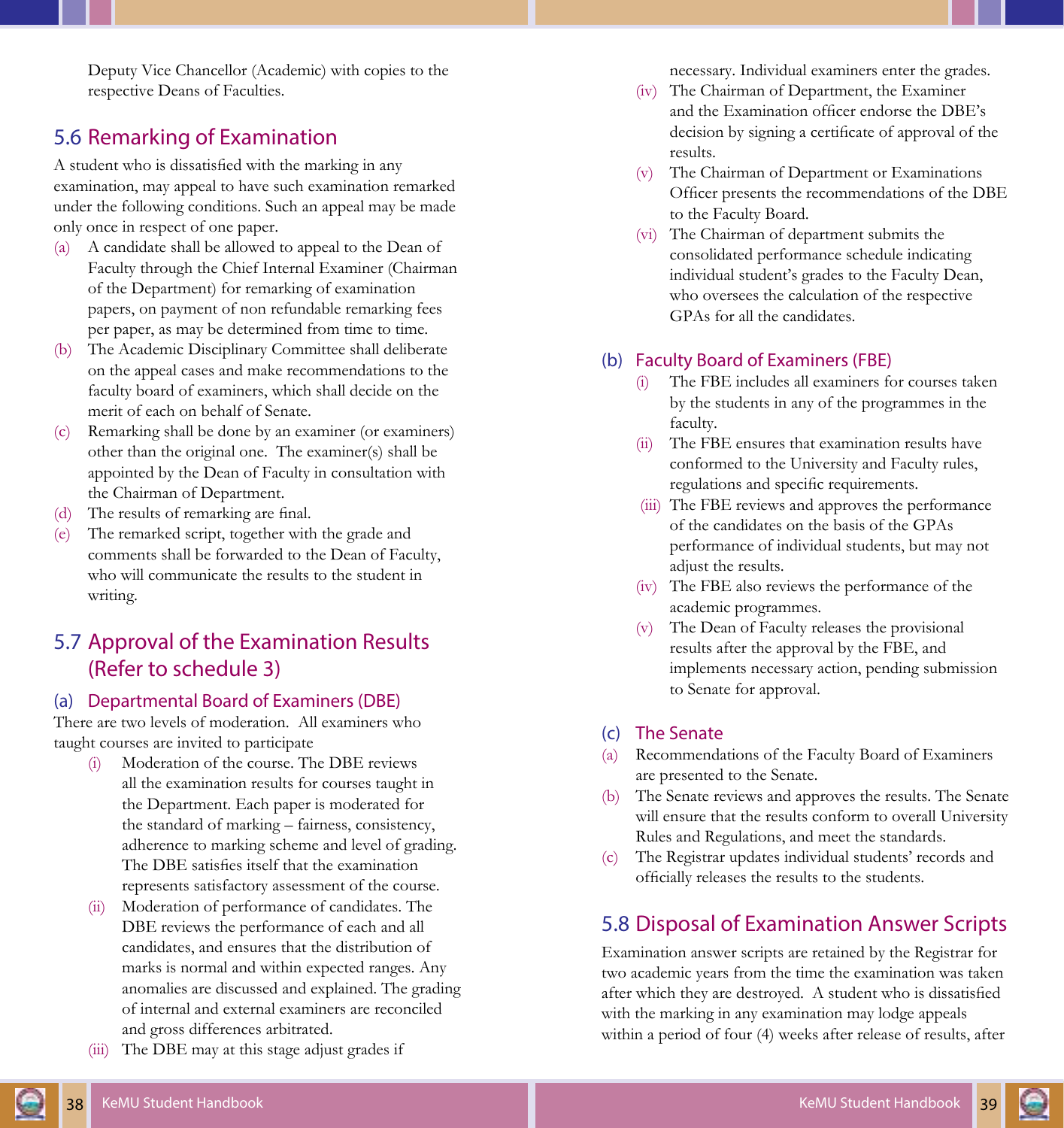<span id="page-25-0"></span>which no appeals are accepted.

#### 5.10 External Examiners

- (a) External examiners are scholars or professionals who are well versed and experienced in the subject areas and university procedures. They are used to provide external reviews and to assist in quality assurance.
- (b) External examiners are proposed by the Departments and Faculties. Those selected are then requested to submit their curriculum vitae to the Deans of Faculties for approval by the Faculty Board. The Deans make recommendations for subsequent appointment by the Vice Chancellor.
- (c) Each External examiner is appointed for a period of three years. The appointment normally expires at the end of the period. The individual may be re-appointed later after one academic year.

## 5.11 Reporting Examination Irregularities

Examination offence is a serious academic offence and the following procedure will be followed:

- (a) The student is required by the invigilator to leave the examination room and make a written statement immediately. The student may be allowed to continue with the examination after writing the statement.
- (b) The materials used in the irregularity, if any, are confiscated.
- (c) The chief invigilator prepares a written report using the standard format, which is countersigned by the invigilator and forwards the written report to the relevant Dean of Faculty together with the student's scripts and any materials confiscated thereof to serve as exhibits.
- (d) The Dean of Faculty refers the cases to the Academic Disciplinary Committee.
- (e) The Academic Disciplinary Committee adjudicates all the academic offences and takes appropriate action as it deems appropriate on behalf of the Senate as stipulated in the University policies.
- (f) Decisions of the Disciplinary Committee shall be reported to the next Senate.
- Students who feel aggrieved by the decisions of the Academic Disciplinary Committee may appeal to the

# 6 Academic Discipline



Chairman of Senate on payment of specified fees.

KeMU strives to build an academic community of integrity. The following regulations on academic discipline at KeMU are anchored in fundamental values of academic integrity. Academic integrity commitment to the five core values, i.e honesty, trust, fairness, respect and responsibility. Honesty advances the quest for truth and knowledge by requiring intellectual and personal honesty in learning, teaching, research and service. Trust foster a climate of mutual trust, encourages the free exchange of ideas, and enables all to reach their highest potential. An academic community of integrity establishes clear standards, practices and procedures and expects fairness in interaction of students, faculty and administrators. Academic integrity recognizes the participatory nature of the learning process, and honors and respects other opinions and ideas. Finally, academic integrity upholds personal accountability and expects responsibility and action in the face of wrongdoing.

Offenses against these values diminish the worth of academic degrees; and are thus regarded very seriously. All students at KeMU are expected to take cognizance of these values in their academic pursuits as they grow into responsible citizens in a Christian setting. An examination offense is an activity, or omission of an activity, which contravenes the establishment procedure,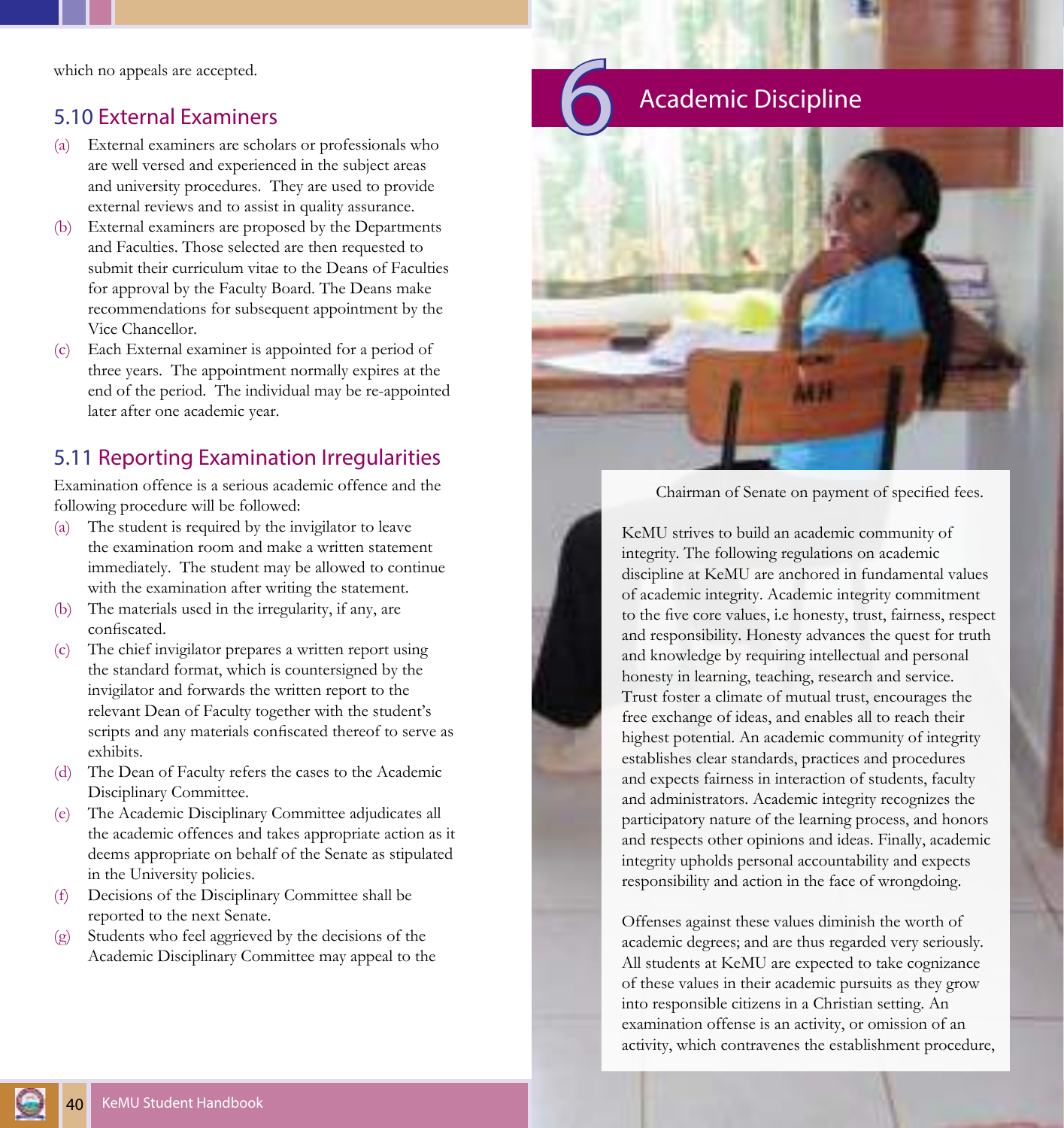# <span id="page-26-0"></span>Rescinding of Degree,<br>Diploma and Certificate



**BOTT ATRON DESER** 

# Schedules



and which offends a one of the stated core values of conduct. The procedures for disciplinary actions are set out in Schedule No. 5

(a) The University may, upon approval by the Senate, rescind any degree, diploma, certificate or any Honour awarded to graduates who, while registered in particular programme, committed an academic offence which if it had been detected before graduation would have resulted in expulsion. Notification of a rescinded degree or diploma shall be communicated to all relevant parties.

42 KeMU Student Handbook KeMU Student Handbook 43

(a) The decision of the University Senate is final.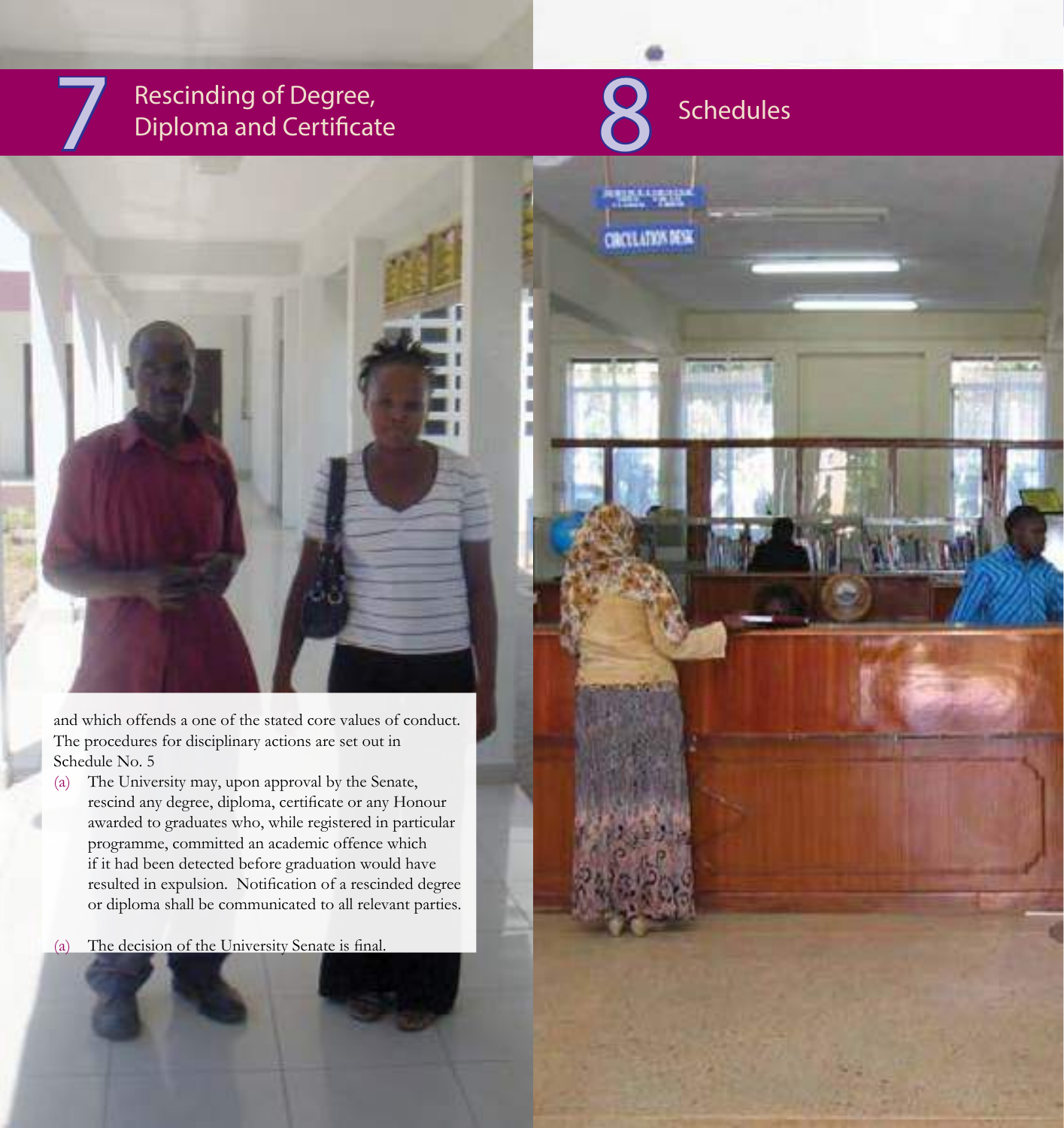# <span id="page-27-0"></span>8.1 Schedule of Charges\*

| Reference               | Item                                                                                                                       | Amount (Kshs) |
|-------------------------|----------------------------------------------------------------------------------------------------------------------------|---------------|
| 1.7(e)(v)               | A fee for taking aptitude test                                                                                             | 5,000         |
| $1.7(d)$ (i)            | A non-refundable application fee                                                                                           | 1,000         |
| 1.8(f)                  | Fee for each credit transferred                                                                                            | 1,000         |
| 1.10                    | A non-refundable application fee for<br>change of mode of study                                                            | 2,000         |
| 2.3(b)                  | A non-refundable application fee for<br>change of academic programme                                                       | 2,000         |
| 2.4a (ii)               | A fee for each additional course unit<br>above the standard load                                                           | $\ast$        |
| 3.1(c)                  | A penalty fee for each day of<br>lateness after the deadline for<br>trimester registration                                 | 500           |
| 3.3                     | A fee for each exempted course                                                                                             | 2,000         |
| 3.4(a)                  | A penalty fee for each day of<br>lateness after the deadline for drop/<br>add a course                                     | 1,500         |
| 4.8 <sub>(b)</sub>      | Progressive transcript                                                                                                     | 1,500         |
| 4.8 $(c)$               | Provisional transcript                                                                                                     | 2,000         |
| $4.8$ (d)               | A fee for a letter of certification of<br>lost certificate                                                                 | 5,000         |
| 4.8(f)                  | A fee for a transcript sent to a third<br>party                                                                            | 2,000         |
| 4.8 <sub>(q)</sub>      | A fee for every additional copy of<br>the official transcript                                                              | 2,000         |
| $5.1$ (d)               | A fee for supplementary<br>examination                                                                                     | 2,000         |
| 5.6(a)                  | A fee for remarking a paper                                                                                                | 5,000         |
| <b>Schedule</b><br>4(f) | Charges for launching an appeal<br>against a decision made by the a<br>University Disciplinary committee,<br>or the Senate | 5,000         |
|                         | * Fees shall be charged per course fees in relevant programmes.                                                            |               |

\*Subject to revision

# 8.2 Additional departmental/Faculty minimum entry requirements:

#### (a) Faculty of Health Science programmes

Attached below is summary of the Admission requirements as submitted by the respective Departments in the Faculty of Health Sciences.

| Programme                                                                                             | <b>Entry Without Bridging</b>                                                                                                                                                                                                                                           | <b>Entry with</b><br><b>Bridging allowed</b><br>when a student<br>has scored<br>minimum grade                         |
|-------------------------------------------------------------------------------------------------------|-------------------------------------------------------------------------------------------------------------------------------------------------------------------------------------------------------------------------------------------------------------------------|-----------------------------------------------------------------------------------------------------------------------|
| Diploma<br>in Clinical<br><b>Medicine</b>                                                             | Aggregate KCSE<br>C<br>Eng or Kisw<br>C-<br>Maths OR Physics<br>$C-$<br>C<br>Chemistry<br>C<br>Biology                                                                                                                                                                  | Aggregate KCSE<br>C<br>Eng or Kisw<br>C-<br><b>Maths OR Physics</b><br>D or D+<br>Chemistry<br>C-<br>Biology<br>$C -$ |
| B.Sc. in<br><b>Nursing-Direct</b><br>Entry                                                            | Aggregate KCSE<br>$C+$<br>$C +$<br>Eng or Kisw<br>Maths OR Physics<br>$C+$<br>Chemistry<br>$C+$<br>$C+$<br>Biology<br>Aggregate KCSE<br>$C+$<br>Eng or Kisw<br>$C+$<br>Maths OR Physics<br>$C+$<br><b>Biological Science</b><br>$C+$<br><b>Physical Science</b><br>$C+$ | No Bridging and<br>Pre-University is<br>allowed                                                                       |
| <b>Bachelor</b> of<br>Science in<br>Nursing -<br>Upgrading<br><b>Student</b>                          | KCSE C or Div 11; Diploma<br>in Kenya Registered<br><b>Community Health Nurse</b><br>(KRCHN); Two years post<br>Diploma Experience in a<br>related field.                                                                                                               |                                                                                                                       |
| <b>Bachelor</b><br>of Science<br>in Medical<br>Laboratory<br>Sciences-<br><b>Direct Entry</b>         | Aggregate KCSE<br>$C+$<br>Eng or Kisw<br>$C+$<br>Maths OR Physics C+<br>$C+$<br>Chemistry<br>$C +$<br>Biology<br>$C+$<br>Aggregate KCSE<br>Eng or Kisw<br>$C+$<br>Maths OR Physics<br>$C+$<br>Biological Science<br>$C+$<br><b>Physical Science</b><br>$C+$             | Aggregate KCSE<br>C+                                                                                                  |
| <b>Bachelor</b><br>of Science<br>in Medical<br>Laboratory<br>Sciences-<br>Upgrading<br><b>Student</b> | KCSE C or Div 11, Diploma<br>in Medical Laboratory<br>Science from a reputable<br>institution                                                                                                                                                                           |                                                                                                                       |

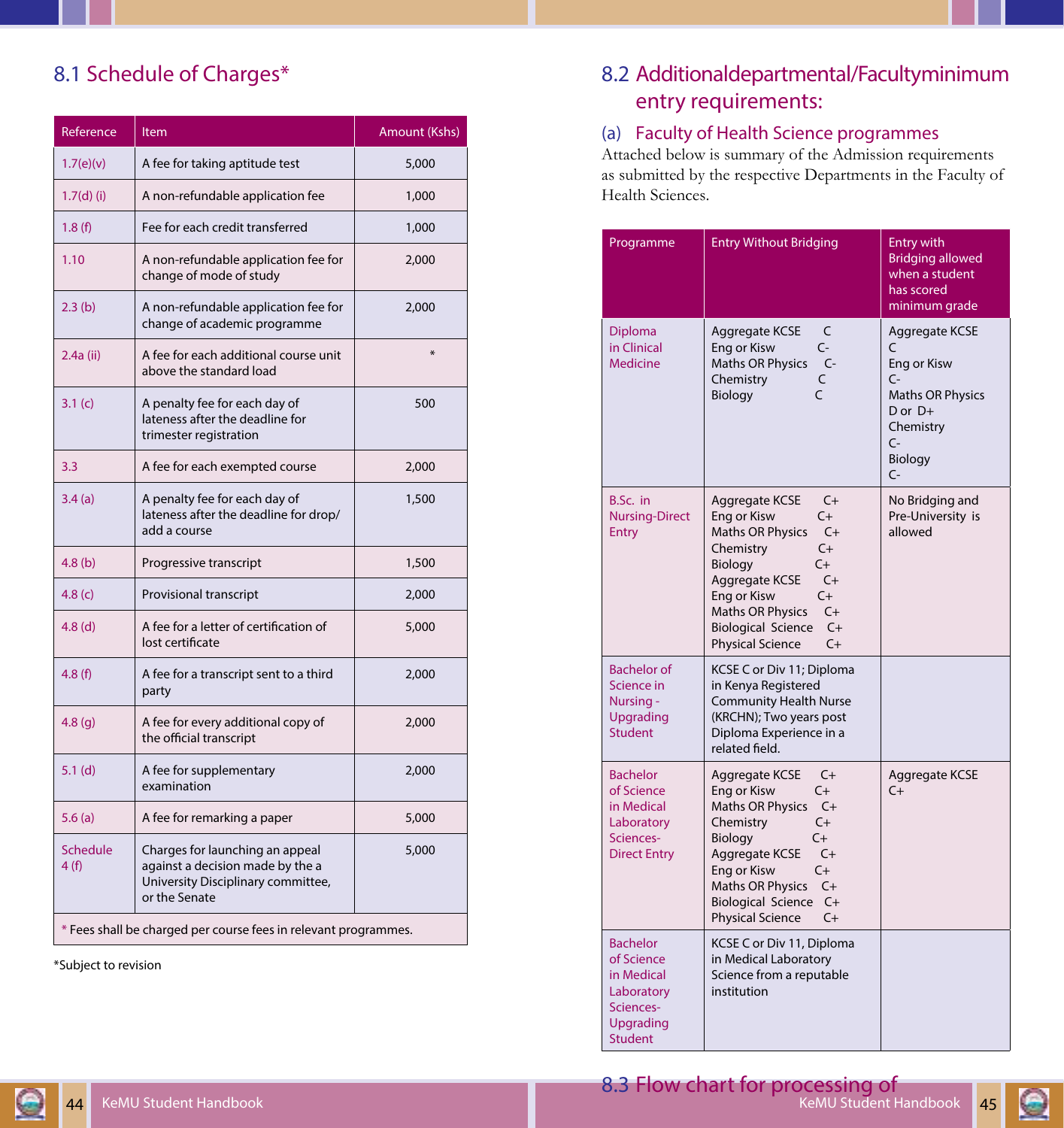<span id="page-28-0"></span>

#### 8.4 Disciplinary Procedures and Penalties

- (i) Any cases of cheating or malpractice in University examinations shall immediately be reported, in writing by the invigilators through the Chief Internal Examiner (Chairman of Department), to the Dean of respective Faculty.
- (ii) The report shall include the complete identity of the student, the examination, time, venue and nature of the offense. It shall be signed by the reporting invigilator, at least one more invigilator and the Chief Invigilator.
- (iii) The Dean of Faculty, upon receiving the report, shall as soon as possible (in any case by the end of the examination session), refer to the Academic Disciplinary Committee (ADC) to investigate, consider and dispose of the cases in accordance with established university rules.

Examinations (a) Academic Disciplinary Committee shall be composed of the following members

| DVC (AA)                                                                                                                       | Chairman  |
|--------------------------------------------------------------------------------------------------------------------------------|-----------|
| Two Departmental Chairmen                                                                                                      | Member    |
| Dean of respective Faculty                                                                                                     | Member    |
| Dean of Students                                                                                                               | Member    |
| Two Chairmen of Departments, (The Chairman<br>of the Department from which the student is<br>enrolled, will be in attendance). | Member    |
| Two faculty representatives from within the<br>Faculty                                                                         | Member    |
| Two student representatives from within the<br>Faculty                                                                         | Member    |
| Senior Assistant Registrar (Academic Affairs)                                                                                  | Secretary |

#### (b) Disciplinary Action/Penalties

- (i) The ADC may take any of the following actions, depending on the gravity of the offense, and the circumstances under which it was committed.
- (ii) The committee may recommend various forms of counseling alongside any of the penalties imposed.
- (iii) Under certain circumstance, such as when there is impending investigation to be done, the student may be suspended indefinitely.
- (vi) On completion of a suspension period, the student is required to apply in writing to the Registrar for re-admission. The ADC may recommend specific conditions on re-admission.
- (v) A student who commits an offense that would cause him/her to be suspended a second time shall be expelled.
- (vi) All other decisions and recommendations of the ADC, except expulsions, shall be immediately implemented, pending approval by Senate.
- (vii) An aggrieved student may appeal the decision of the ADC to the Chairman of Senate. Such an appeal carries a non-refundable fee as stipulated in the schedules.

#### (c) Categories of offenses and penalties

| <b>Offences</b>                                                                                                                                                                                                                                                                                                                    | Penalty                                                   |
|------------------------------------------------------------------------------------------------------------------------------------------------------------------------------------------------------------------------------------------------------------------------------------------------------------------------------------|-----------------------------------------------------------|
| 1. Disobeying instructions of invigilators;<br>2. Disrupting an examination by making noise or being<br>a nuisance;<br>3. Forging medical reports in order to obtain deferment<br>of an examination:<br>4. Intentional failure to respond to summons of the<br>Academic Disciplinary, or other recognized university<br>committee. | Written<br>warning to<br>offender<br>copied to<br>sponsor |
|                                                                                                                                                                                                                                                                                                                                    |                                                           |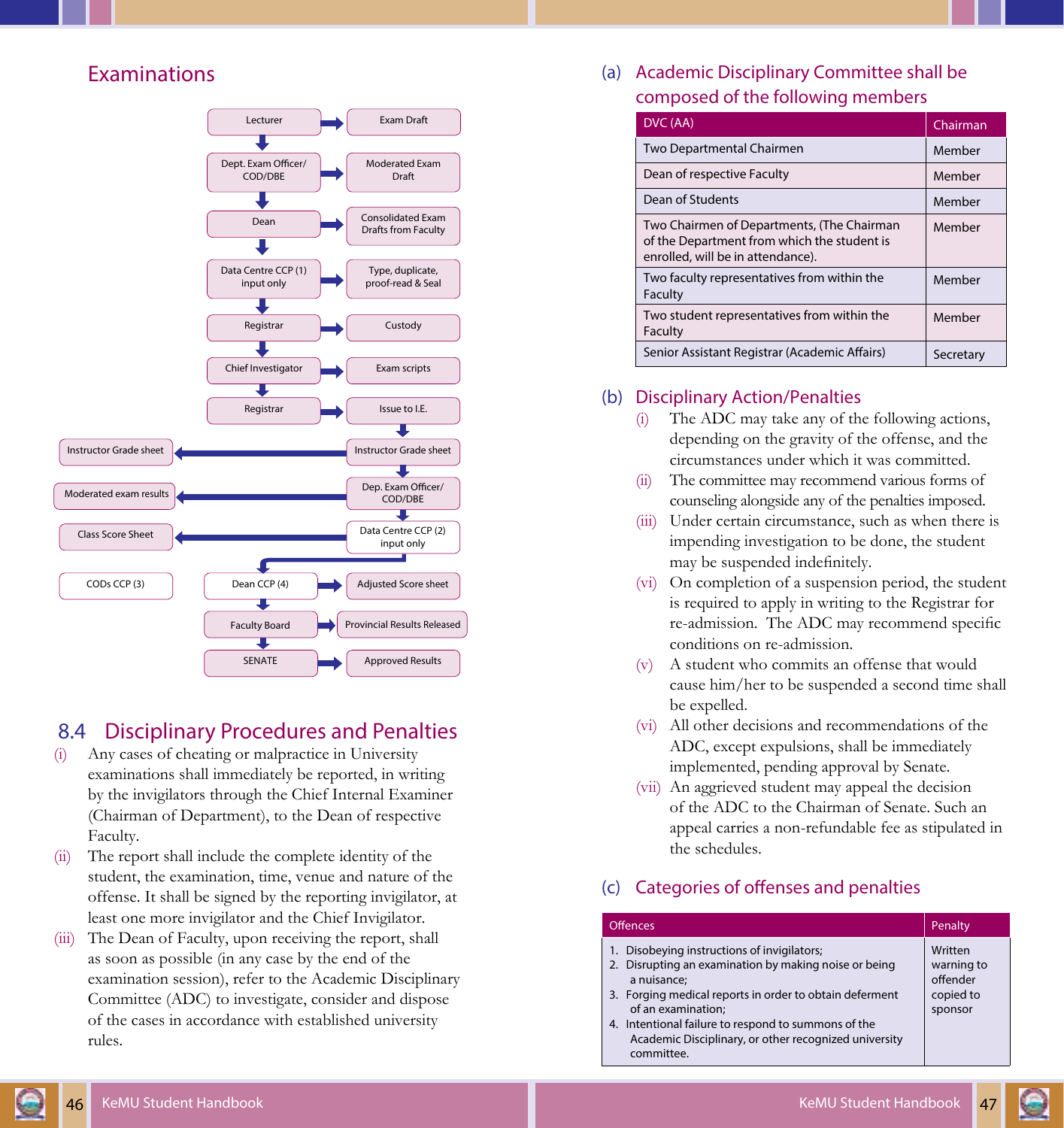<span id="page-29-0"></span>

| 1. Passing verbal, written or electronic communication<br>to other candidates in the examination room; being in<br>possession of or bringing into the examination room<br>unauthorized materials such as books, notes, papers,<br>electronic devices or formulae, pre-written answers;<br>2. Attending, or attempting to attend classes or other<br>academic activity whilst not duly registered                                                                                                                                                                                                                                                                                                                                                                                                                                                                                                                                                                                                                       | Nullification<br>of grade/<br>cancellation<br>of results               |
|------------------------------------------------------------------------------------------------------------------------------------------------------------------------------------------------------------------------------------------------------------------------------------------------------------------------------------------------------------------------------------------------------------------------------------------------------------------------------------------------------------------------------------------------------------------------------------------------------------------------------------------------------------------------------------------------------------------------------------------------------------------------------------------------------------------------------------------------------------------------------------------------------------------------------------------------------------------------------------------------------------------------|------------------------------------------------------------------------|
| 3. Discussing with each other during the examination<br>4. Plagiarism, i.e. using the words or ideas of<br>another person as if they were one's own without<br>acknowledgment of the same;<br>5. Presenting, attempting to present materials lifted<br>from or published (books, papers, articles, and<br>internet information) for purposes of satisfying an<br>assignment, project, or examination, without regard<br>or acknowledgment of the source.<br>6. Obtaining or attempting to obtain someone else's<br>material for purposes of preparing for examination<br>by false pretense, theft or any other reason as long<br>as the materials are obtained without the consent                                                                                                                                                                                                                                                                                                                                     |                                                                        |
| from the owner for the purpose of an examination or<br>fulfillment of examination requirements<br>7. Presenting assignments or projects consisting of<br>materials which has been lifted or copied from<br>another candidate, or copying or attempting to copy<br>from another candidate or facilitating such copying or<br>sharing of material(s).                                                                                                                                                                                                                                                                                                                                                                                                                                                                                                                                                                                                                                                                    |                                                                        |
| 1. Copying or reading from other candidates or from<br>some other unauthorized source<br>2. Lobbying for undeserved examinations grades;<br>3. Abetting, aiding or covering up an examination<br>malpractice;<br>4. Attending or attempting to attend classes, lectures<br>or any other university activity after being barred,<br>suspended, dismissed, discontinued or expelled from<br>the university for any reason whatsoever;<br>5. Threatening or attempting to threaten an instructor<br>or any other officer of the university for the same<br>reasons;<br>6. Presenting, or attempting to present oneself for an<br>examination without a valid Student's Identity Card,<br>or any other required and/or acceptable form of<br>identification;<br>7. Being a nuisance by disturbing others in class, library,<br>examination room or anywhere else, by means of loud<br>music, howling, screaming, shouting or other form of<br>unpleasant vocalization;<br>8. Destroying or attempting to destroy evidence. | Suspension<br>from<br>University<br>and<br>Nullification<br>of results |
| 1. Offering or attempting to offer gifts, bribes, presents<br>to an instructor or any other officer or servant for<br>purposes of gaining undue advantage in academic<br>work or examination and/or changes in grades.<br>2. Exerting, or attempting to exert undue influence of<br>any kind whatsoever, on any officer or servant of the<br>university, for purposes of obtaining undue academic<br>advantage                                                                                                                                                                                                                                                                                                                                                                                                                                                                                                                                                                                                         | Dismissal/<br>expulsion<br>from the<br>University                      |
| Committing or being involved in any activity or act which<br>is deemed by the Academic Disciplinary Committee to be<br>an academic offence.                                                                                                                                                                                                                                                                                                                                                                                                                                                                                                                                                                                                                                                                                                                                                                                                                                                                            | As decided<br>by ADC                                                   |

# Department of Students' Welfare and Development



# Students' Code of Conduct and Discipline [3rd edition]

He who heeds disciplines hows the way of life, but whoeverignores correction leads others astray.

[Proverbs 10: 17, NIV]

# © KENYA METHODIST UNIVERSITY, March 2009

G 48 KeMu Student Handbook Students' Code of Code of Code of Code of Code of Conduct and Discipline KeMU Student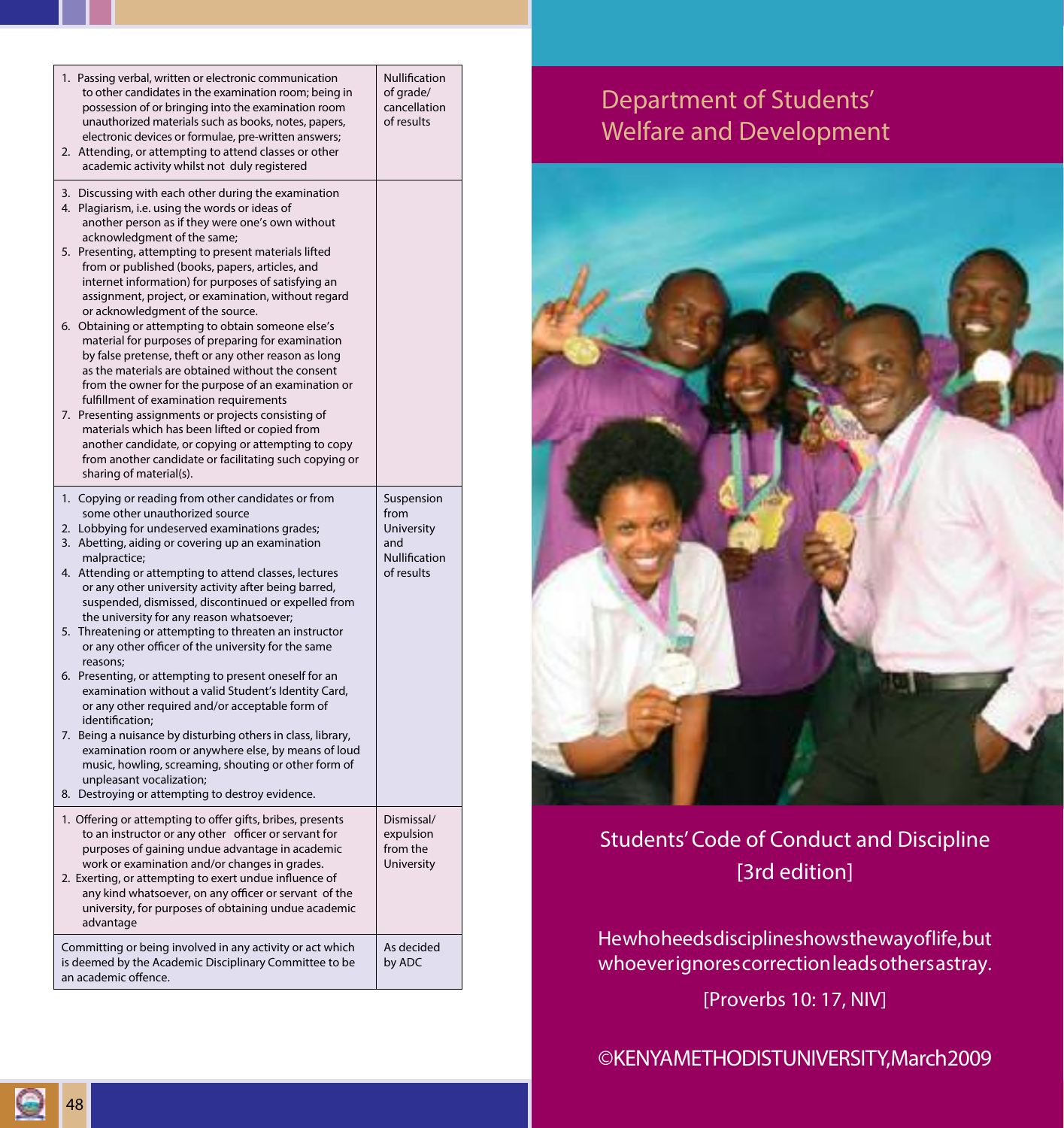#### <span id="page-30-0"></span>1. Preamble

- 1.1 These rules and regulations shall apply to all students of Kenya Methodist University and its college campuses and centers. The students shall be required to observe and abide by the rules and regulations contained in this Academic Handbook and Code of Conduct.
- 1.2 The rules and regulations shall take effect and be binding upon every student of the university on registration, and so long as such a student remains so registered.
- 1.3 Every student shall be required to read these rules and regulations and to sign the declaration and Bond of good conduct certificates appended hereunder, that the contents and meaning hereof have been understood and shall be adhered to.

- 1.4 Nothing in these rules and regulations shall preclude the university from requiring any student to execute any bond, assurance or undertaking to be of good conduct throughout his/her stay at the university.
- 1.5 When required and executed, such bond, assurance or undertaking shall have the same effect as if it were part of these rules and regulations.
- 1.6 The University reserves the right to review and amend the contents of this code from time to time without prior notice, provided that such revisions will be communicated to the students' body, through issuance of the revised edition.

# 2. Definition of student

For purposes of these rules and regulations the term 'student' means and includes:

- 2.1 Any person who has duly signed the nominal roll and is registered into a programme of study for a diploma, undergraduate, postgraduate degree or any other programme of study duly and expressly recognized by the Senate and Council and offered by Kenya Methodist University.
- 2.2 Any student from another university who is registered for a study programme in the university.

# 3. General Conduct of Students

Kenya Methodist University is a Christian institution whose mission, among others is to develop a wholesome individual, in terms of spiritual, mental and physical well-being. All students of KeMU are expected to uphold high moral and

"Everything is permissible"- but not everything is beneficial. "Everything is permissible" - but not everything is constructive. Nobody should seek his own good, but the good of others.

[1 Corinthians 10: 23-24, NIV]

ethical values expected of them by this Christian based institution irrespective of their religious affiliation.

However, students who belong to religious backgrounds, other than Christianity may practice their faiths, BUT, in as long as such practices shall not in any way place demands that will interfere with the smooth running of the University programs, and or, with the Methodist Church's beliefs and practices.

Being members of the KeMU community implies both benefits and responsibilities. First, each one is constantly reminded that he/she must conduct himself/herself with the highest standard of integrity, personal discipline and morality and in particular should seek to bring honor to God in all ways.

The university therefore aims at providing an environment that is conducive for teaching, learning and research in order to achieve academic excellence and spiritual growth.

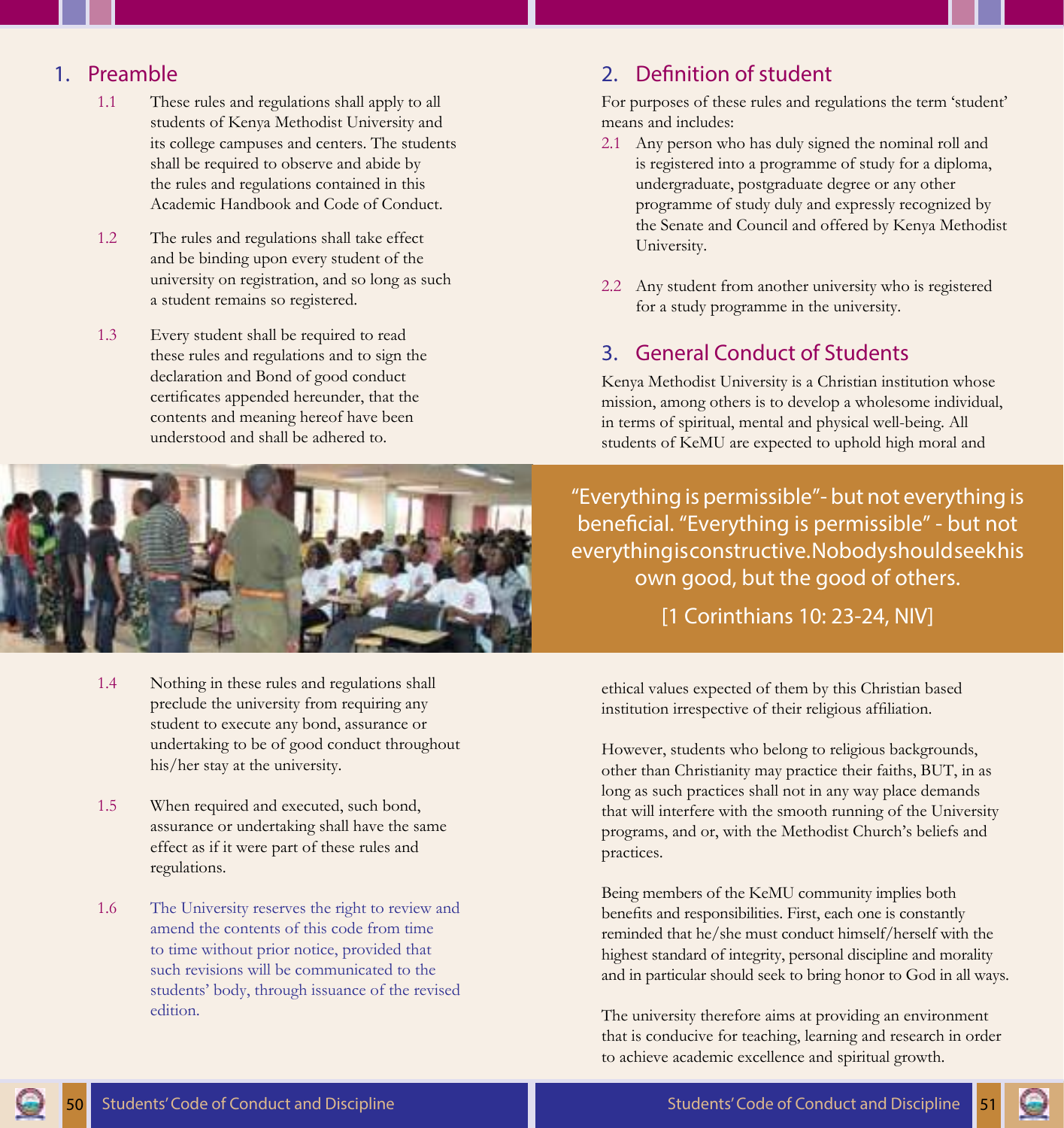In order to realize these objectives, the students and the rest of the university community have a responsibility to create and safeguard an organized and orderly atmosphere. Consequently, all students shall conduct themselves within and outside the university in accordance with the highest standards of integrity, personal discipline, morality and in particular shall:

- 3.1 Comply with all lawful instructions of the university or of a duly authorized officer.
- 3.2 Not keep any offensive weapons within the university premises (knives, firearms, explosives, inflammable liquids e.t.c)
- 3.3 Honor the rights, freedom and privileges of other members of the university and public at all times.
- 3.4 Not use, abuse or introduce intoxicating substances in or outside the university premises.
- 3.5 Refrain from any conduct that might bring the university or any section or programme thereof into disrepute or public odium.



- 3.6 Not report into the university premises after 11 p.m unless with prior arrangement from university authorities.
- 3.7 Conduct themselves in all public places with such demeanor and dignity as befits their status as scholars and educated citizens.
- 3.8 Not threaten, molest, bully, harass, and insult any member of university community or public within or outside the university premises.
- 3.9 Wear appropriate attire during study, at meal times in the dining hall, and in all university functions. Wearing of earrings, plaiting hair or dreadlocks is not permitted for male students while ladies should avoid indecent dressing.
- 3.10 Desist from all acts of hooliganism, unruly or rowdy behavior, fighting, assault, unreasonable or excessive noise or any other acts likely to cause a breach of the peace within or outside the university premises.
- 3.11 Avoid drunkenness or other anti-social behavior as would lead to the disturbance of other students, staff , the university community in general, or of members of the public.
- 3.12 Avoid such vices as covetousness, jealousy, pride, gossip, immodesty, slander, nepotism, profanity, vulgarity, sex outside marriage, cohabitation, e.t.c
- 3.13 Not unlawfully appropriate, misappropriate, use, misuse, steal, destroy, damage or alienate property of the university or of a staff member or of a fellow student or of any other person, or handle such property in a way that is or may be prejudicial to the university or a staff member, student or any other person.
- 3.14 Not display conduct [either in language, behavior or in writing] which is obscene, disgusting, offensive or indecent to any staff member, fellow student or any other person.
- 3.15 Not knowingly make a false or erroneous statement to

Listen, my son, to your father's instruction and do not forsake your mother's teaching. They will be a garland to your head and a chain to adorn your neck.

#### [Proverbs 1: 8-9, NIV]

any staff member or intentionally provide materially, false information to anyone inside or outside the university about the university.

- 3.16 Not willingly refuse to return or compensate for borrowed items, money belonging to a staff member, a fellow student or any other person.
- 3.17 Not circulate, display, affix, distribute a banner, placard, notice, circular, letter or pamphlet on or in the university premises without official authorization.
- 3.18 Not convene, organize or attend an assembly on or in the university premises without obtaining prior authorization or consent from the relevant authority, or attend a gathering prohibited by the university.
- 3.19 Not arrange, organize, instigate, hold or participate in a political or protest demonstration within the university or the immediate vicinity of the university premises.
- 3.20 Dress appropriately all the time while in the University and or when attending all University functions. In

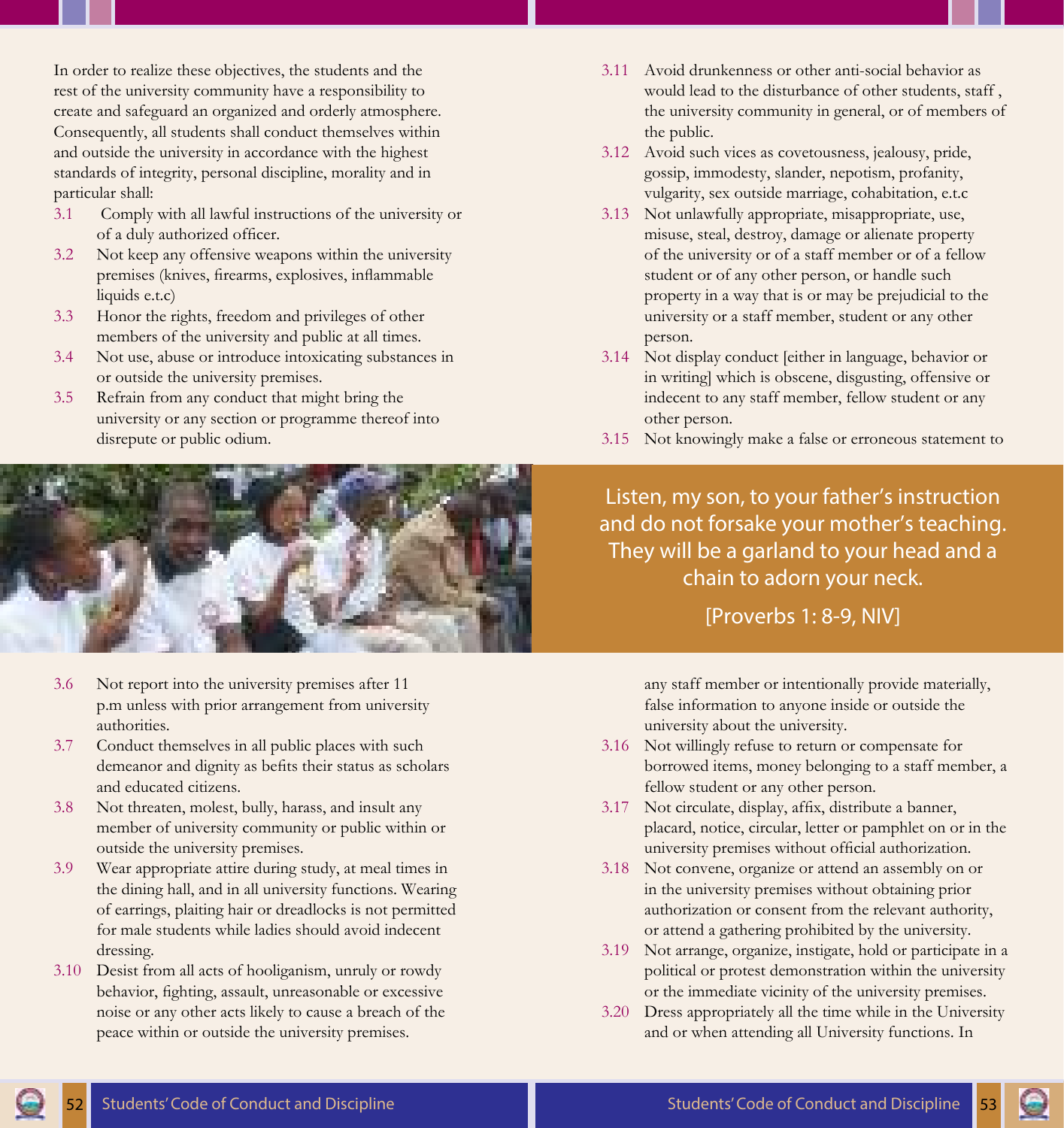#### <span id="page-32-0"></span>particular:

- 3.21 Male students shall not wear;
	- 3.20.1 Rusters/dreadlocks [wear properly groomed hair]
	- 3.20.2 Plaited hair
	- 3.20.3 Earrings
	- 3.20.4 Untucked shirts [Wear properly tucked shirts]
	- 3.20.5 Vests that show their bare chests. [Wear them with a shirt on, unless during an activity that demands such dressing mode].
	- 3.20.6 Hats/caps in classes and in offices since it is disrespectful to do so.
	- 3.20.7 Female students shall not wear:
		- Tumbo-cuts [exposing their belly and naval]
		- Bare-backs [exposing their backs]
		- Mini skirts [any skirt above the
- 4.1 Adhere to the laid-down guidelines for obtaining such accommodation and pay all charges as may be stipulated from time to time by the university. Such charges shall include refundable room key deposit.
- 4.2 Share rooms and other facilities for common use, as may be stipulated from time to time.
- 4.3 Not allow or host visitors of the opposite sex in their rooms at any time.
- 4.4 Not remove furniture or equipment or fixture from the halls of residence or any other university premises except with a written permission from the housekeeper.
- 4.5 Not destroy or damage, deface or vandalize any university property/structure.
- 4.6 Immediately report any loss, missing or misplaced items, or breakages in the rooms to the housekeeper or the janitor of the respective hall.
- 4.7 Surrender all room keys and any other university



knee line]

- Skirts whose slit is above the Knee line
- Nose rings and any other rings, other than earrings.
- Dresses with neckline running down more than 4 inches.
- Body tight trousers [wear well fitting clothes]
- See-through clothes [wear decently]

# 4. Conduct in The Halls of Residence

Whereas the university is not obliged to provide accommodation to any student, the university may at its discretion accommodate a student on application, subject to availability of rooms in the halls of residence. Students who are so permitted to have accommodation in the university halls of residence shall strictly conduct themselves with responsibility and maturity, and in particular shall:

property to the janitor/housekeeper at the end of every semester or academic period, or as may otherwise be required by the university.

- 4.8 Ensure that their rooms are clean, tidy and devoid of any form of defacement at all times.
- 4.9 Use video tapes, radios or any other audio-visual equipment in the halls of residence between the hours 6.00 am and 11.00 p.m only, and provided that, all sound emanating there from does not cause disturbance, inconvenience or nuisance to others.
- 4.10 Under no circumstance interfere or tamper with electrical installations and fittings in university buildings.
- 4.11 Only use such electrical facilities as provided for, and authorized by the University, and not cause or expose any property or person to risk by connecting extraneous electrical gadgets.
- 4.12 Not accommodate visitors in their rooms for whatever

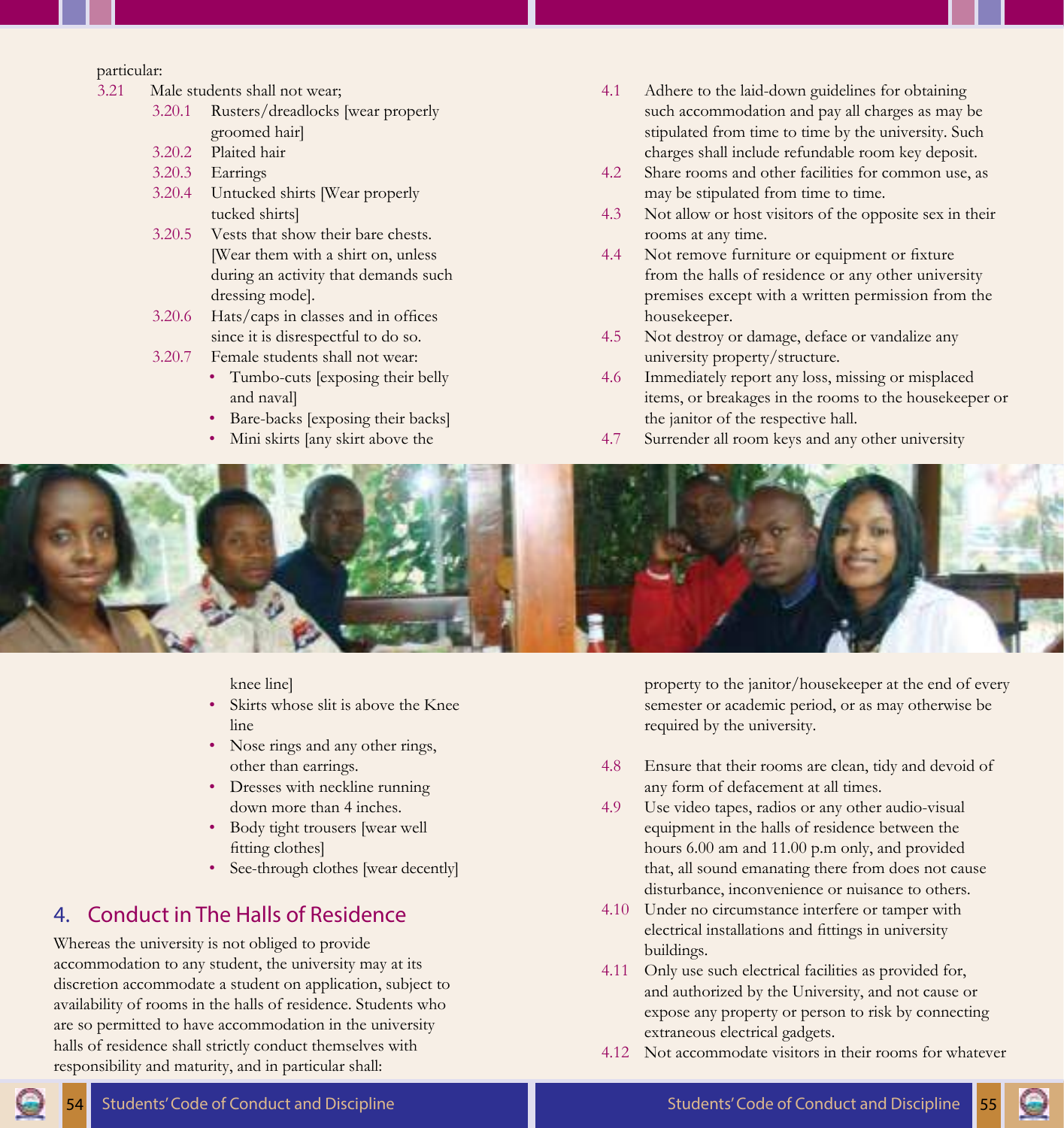<span id="page-33-0"></span>period of time, be they students on vacation, relatives or otherwise without authority from the office of Dean of Students

#### 5. Vacational Residence

- 5.1 Students are prohibited from residing in the university during vacation, except with written permission from the Dean of Students.
- 5.2 Students on such authorized vacational residence shall be housed in a specified hall of residence. Rules governing student conduct in the halls of residence when the University is in session (4.0 above) shall apply without exception.

#### 6. Dining Hall Conduct

To facilitate satisfactory and efficient services in the dinning hall, students shall conduct themselves in an orderly manner and shall be courteous to the catering staff and fellow students.

Now then, my sons listen to me; blessed are those who keep my way. Listen to my instruction and be wise; do not ignore it.

[Proverbs 8: 32-33, NIV]

In particular, students who utilize the dining hall shall:

- 6.1 Take all the scheduled meals in the dinning hall.
- 6.2 Not remove utensils or crockery from the dinning hall
- 6.3 Refrain from taking away food or beverages from the dining hall without prior arrangements with and/ or permission from the Catering Officer.
- 6.4 Desist from entering the kitchen, servery or store or any restricted part of the dining hall except when authorized by the Catering Officer.
- 6.5 Otherwise present and conduct themselves in an orderly, mature and acceptable manner during meals.
- 6.6 Be served with meals only within the specified times unless prior arrangement has been made with the Catering Officer.

## 7. Disciplinary and criminal offences

There are certain instances where the violation or contravention of the University code of conduct will

constitute a serious offence and as such attract instant disciplinary action against the student(s) concerned. In this case, the Vice Chancellor on his/her initiative or on the recommendation of the Students' Disciplinary Committee, will give summary/immediate suspension or dismissal to the student(s) concerned if it is in the interest of the security and the maintenance of order and discipline in the university. Such action may be taken against a student who is under investigation pending completion of the investigation.

#### Criminal offences

The following are some of the criminal offences that will lead to serious disciplinary action being taken against a student:

- 7.1.1 Drunkenness
- 7.1.2 Drug abuse
- 7.1.3 Drug trafficking
- 7.1.4 Possession of illicit intoxicants
- 7.1.5 Illegal trade or hawking



- 7.1.6 Fighting
- 7.1.7 Physically assaulting, molesting, bullying or abusing another person.
- 7.1.8 Arson
- 7.1.9 Theft
- 7.1.10 Impersonation
- 7.1.11 Forgery
- 7.1.12 Fraud, money laundering
- 7.1.13 Possession of fire arms or any other offensive weapon
- 7.1.14 Refusing to obey instruction from an authorized officer
- 7.1.15 Interfering with rights and freedom of other people
- 7.1.16 Procuring an abortion
- 7.1.17 Abetting crime or failure to report a criminal activity to the university
- 7.1.18 Rape or attempted rape

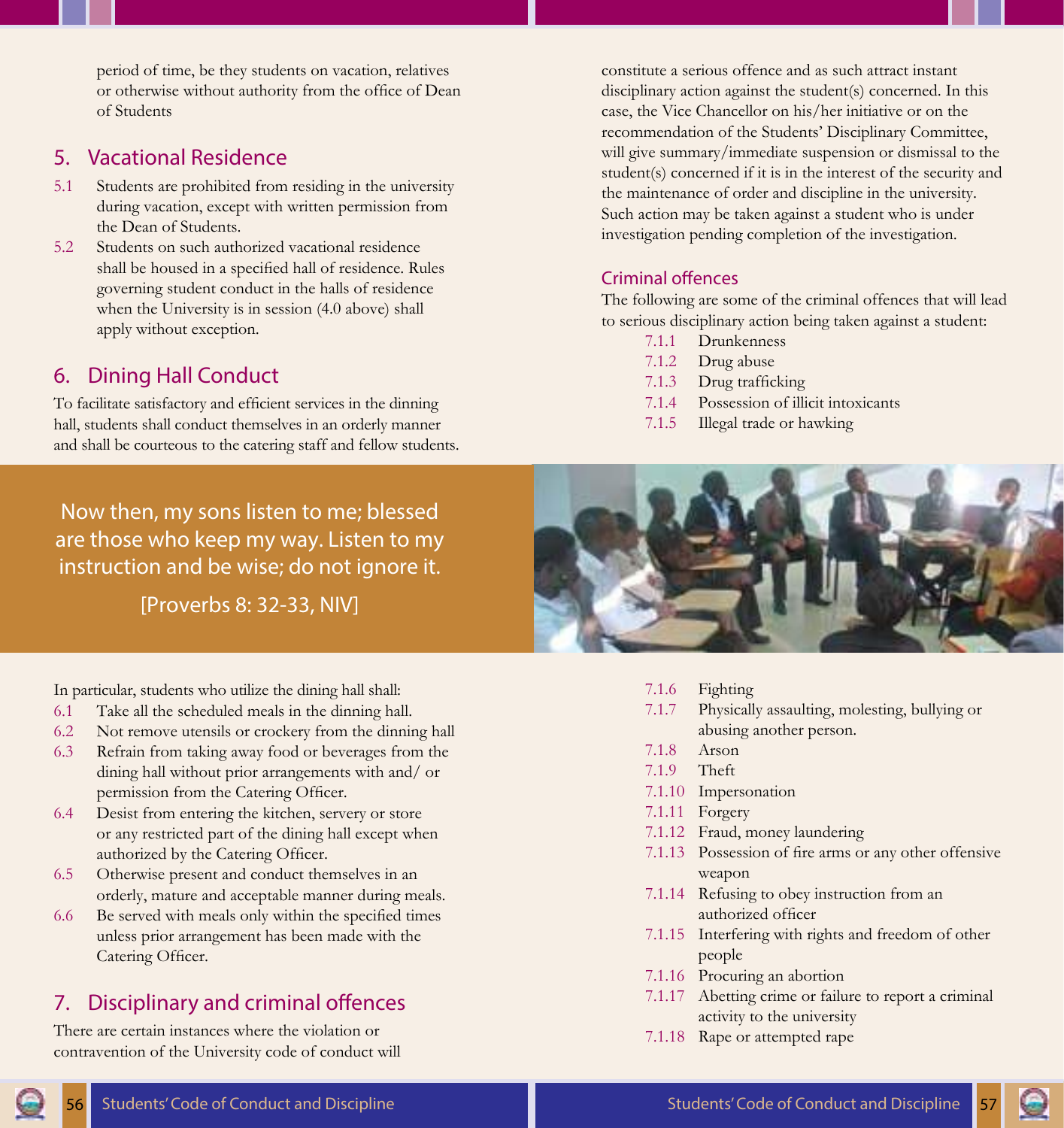- <span id="page-34-0"></span>7.1.19 Sexual harassment
- 7.1.20 Un-natural acts or indecent assault (e.g. homosexuality, lesbianism)
- 7.1.21 Inciting fellow students, staff or other members of the university community
- 7.1.22 Commandeering, hijacking or misuse of university or private, public vehicles
- 7.1.23 Picketing
- 7.1.24 Boycott of scheduled lectures, practicals, other courses of instruction or examinations
- 7.1.25 Intimidation of or issuance of threats, written or verbal, to students with intent to disrupt academic activities or other process
- 7.1.26 Malicious or willful damage to university property, that of other student or members of the public
- 7.1.27 Any attempt to convene or organize or any participation or involvement in demonstrations, gathering, processions or

#### pregnant shall:

- 8.1.1 be required to defer her studies to an appropriate date after delivery and or,
- 8.1.2 if applicable be subject to article 11.4.7 in respect to losses that may arise thereof.
- 9. Disciplinary Authority and composition of the students' disciplinary committees
- 9.1 For the purposes of these regulations the Vice Chancellor, acting on behalf of the council, is the disciplinary authority of the university and may in that capacity:
	- 9.1.1 Vary or add to the list of disciplinary offences specified herein.
	- 9.1.2 Suspend from the university pending further disciplinary action any student suspected of committing an offence under these rules and

My son, do not forget my teaching, but keep my commands in your heart, for they will prolong your life many years and bring you prosperity.

[Proverbs 3: 1-2, NIV]

public ceremonies for which permission has not been obtained from the university administration or government authorities.

- 7.1.28 Authorship, publication and/distribution of anonymous letters or any other literature of a malicious or libelous nature including placards.
- 7.1.29 Any other obnoxious acts or repugnant conduct as may be prejudicial to good order or the proper functioning of the university
- 7.1.30 Gambling, bribery, accultic practices, use of pornographic materials, dishonesty (cheating, plagiarism e.t.c)

#### 8. Pregnancy

Kenya Methodist University discourages pregnancy among students who are not married as it is against the Christian teaching. In this regard:

8.1 Any unmarried registered female student who falls



regulations.

- 9.1.3 On behalf of the Senate take any measures necessary for proper operation of and maintenance of order in the university. There shall be a Students' Social Disciplinary Committee of Senate appointed by the Vice Chancellor and established under the statutes of Kenya Methodist University as shown hereunder.
- 9.1.4 For the Main campus, the committee shall be composed of the following:
	- 9.1.4.1 DVC [A&F] Chairman
	- 9.1.4.2 Registrar Administration Member
	- 9.1.4.3 Dean of Students Member
	- 9.1.4.4 Chaplain Member
	- 9.1.4.5 HOD(s) of department involved Member
	- 9.1.4.6 One Senate Representative Member
	- 9.1.4.7 Chairperson, KeMUSO Member

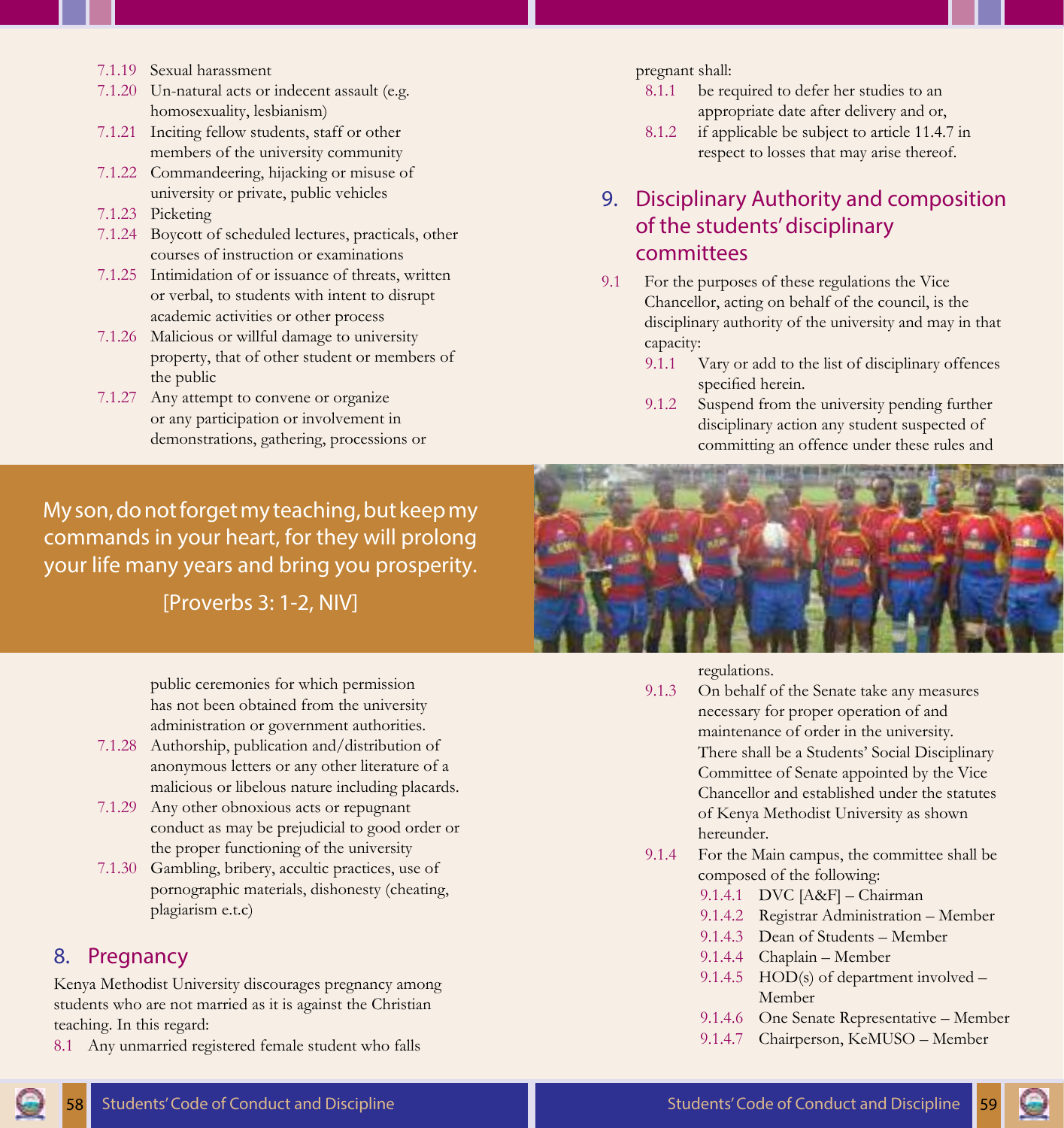- 9.1.4.8 Vice Chairperson, KeMUSO Member
- 9.1.4.9 Senior A. Registrar [Administration] Secretary
- 9.1.5 For Nairobi and Satellite Centers, the Committee shall be composed of the following:
	- 9.1.5.1 Principal Chairperson
	- 9.1.5.2 Registrar Administration Member
	- 9.1.5.3 Chaplain Member
	- 9.1.5.4 Dean of Students Member
	- 9.1.5.5 HOD(s) of Department involved -Member
	- 9.1.5.6 One Senate Representative Member
	- 9.1.5.7 Chairperson, Students Organization Member



- 9.2.9 Academic Secretary [KeMUSO] Member
- 9.2.10 Senior Assistant Registrar [Academic] Secretary
- 9.2.11 For Nairobi and Satellite Centers, the Committee shall be composed of the following:
	- 9.2.11.1 Principal Chairperson
	- 9.2.11.2 Registrar Academic Member
	- 9.2.11.3 Dean of Faculty concerned Member
	- 9.2.11.4 Dean of Students Member
	- 9.2.11.5 HOD(s) of the department involved – Member
	- 9.2.11.6 One Senate Representative Member
	- 9.2.11.7 Chairperson, Students Organization – Member



If your brother sins against you, go and show him his fault, just between the two of you. If he listens to you, you have won your brother over. But if he will not listen, take one or two others along, so that every matter may be established by the testimony of two or three witnesses. If he refuses to listen to them, tell it to the church; and if he refuses to listen even to the church, treat him as you would a pagan or a tax collector.

#### [Mathew 18: 15-17]

- 9.1.5.8 Vice Chairperson, Students Organization – Member 9.1.5.9 Senior Assistant Registrar
	- [Administration]– Secretary
- 9.2 There shall be a Students' Academic Disciplinary Committee of Senate appointed by the Vice Chancellor and established under the statutes of Kenya Methodist University as shown hereunder.
	- 9.2.1 For the Main campus, the committee shall be composed of the following:
	- 9.2.2 DVC [AA] Chairman
	- 9.2.3 Registrar Academic Member
	- 9.2.4 Dean of Faculty concerned Member
	- 9.2.5 HOD(s) of the department involved Member
	- 9.2.6 Dean of Students Member
	- 9.2.7 One Senate Representative Member
- 9.2.11.8 Academic Secretary, Students Organization– Member 9.2.11.9 Senior Assistant Registrar [Academic]– Secretary
- 9.3 The chairpersons of the Students Social and the Students Academic Disciplinary Committees shall call a meeting in their respective areas of jurisdiction within 14 days of receipt of a written charge(s) in respect of a student(s) from the Dean of Students and Dean of Faculty respectively.
- 9.4 The secretaries to the committees shall notify the students and complainant of the date, time, and venue of the meeting.
- 9.5 If upon notification, the accused student(s) fail to appear before the committee without a reasonable explanation [in writing], the committee shall proceed

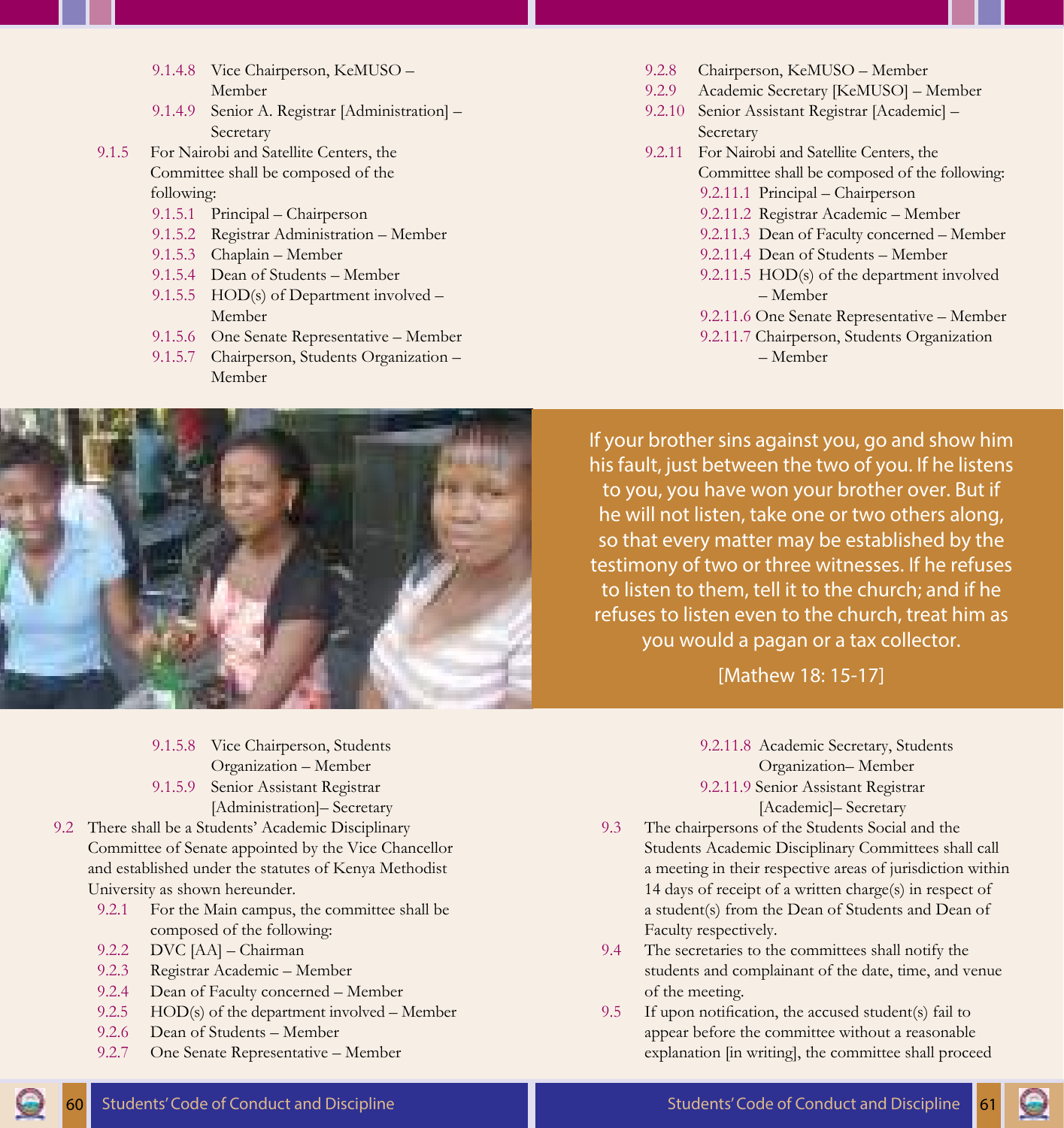with the case nonetheless.

- <span id="page-36-0"></span>9.6 The committee shall hold due enquiry and shall not be required to adhere to the rules of evidence or procedures as applied in a Court of Law. In particular, the committee shall ensure that both sides are adequately heard.
- 9.7 At all meetings of the committee before which a student is summoned, the procedure adopted shall be determined by the committee and the student alone shall be entitled to appear in person. For avoidance of doubt, the committee shall not entertain the audience of advocates, or the legal agents on behalf of the student.
- 9.8 The committee's decision shall be arrived at either by consensus or by simple majority vote through secret ballot. The chairman shall have a casting vote in addition to his ordinary vote.
- 9.9 Subject to statutes of the Kenya Methodist University, the Deputy Vice Chancellor (A&F) or DVC Academic

containing an accusation, complaint or allegation made against him/her has been submitted to the Dean of Students or any other person authorized by him/her.

#### 10.2 Preliminary investigation

- 10.2.1 Investigation principles
	- 10.2.1.1 The Dean of Students and/or any other person shall conduct a preliminary investigation or a committee authorized by him/her to establish the basis of the complaint, accusation or allegation brought to his/her notice, or into the behavior of a student that might constitute misconduct and prepare a written report/charge sheet.
	- 10.2.1.2 The Dean of Students, Committee or any person conducting the



[whichever is applicable] shall communicate the committee's decision to the student within five (05) working days from the date of conclusion of the proceedings.

9.10 The committee shall communicate its decision to the Chairman of senate for notification within fourteen (14) days, and thereafter table a written report during the next Senate Meeting for adoption.

#### 10. Procedure in the case of misconduct

- 10.1 Notification of misconduct
	- 10.1.1 Any complaint of misconduct by or in respect to a student shall be forwarded in writing to the Dean of Students at the earliest time possible, enclosing any information that would facilitate speedy investigation.
	- 10.1.2 A student shall not be charged with misconduct until a written, signed statement

preliminary investigation may obtain information from any person including the student against whom the complaint, accusation or allegation has been made.

- 10.2.1.3 The Dean of Students, Committee or any person conducting the investigation will consult and conduct the investigation at own discretion.
- 10.2.2 Investigation guidelines Once the report is received, the Dean of Students will do the following:
	- 10.2.2.1 Either carry out the investigation himself or forward the matter to the security or other relevant office for further investigation
	- 10.2.2.2 If any student(s) is required to assist the security officers in the

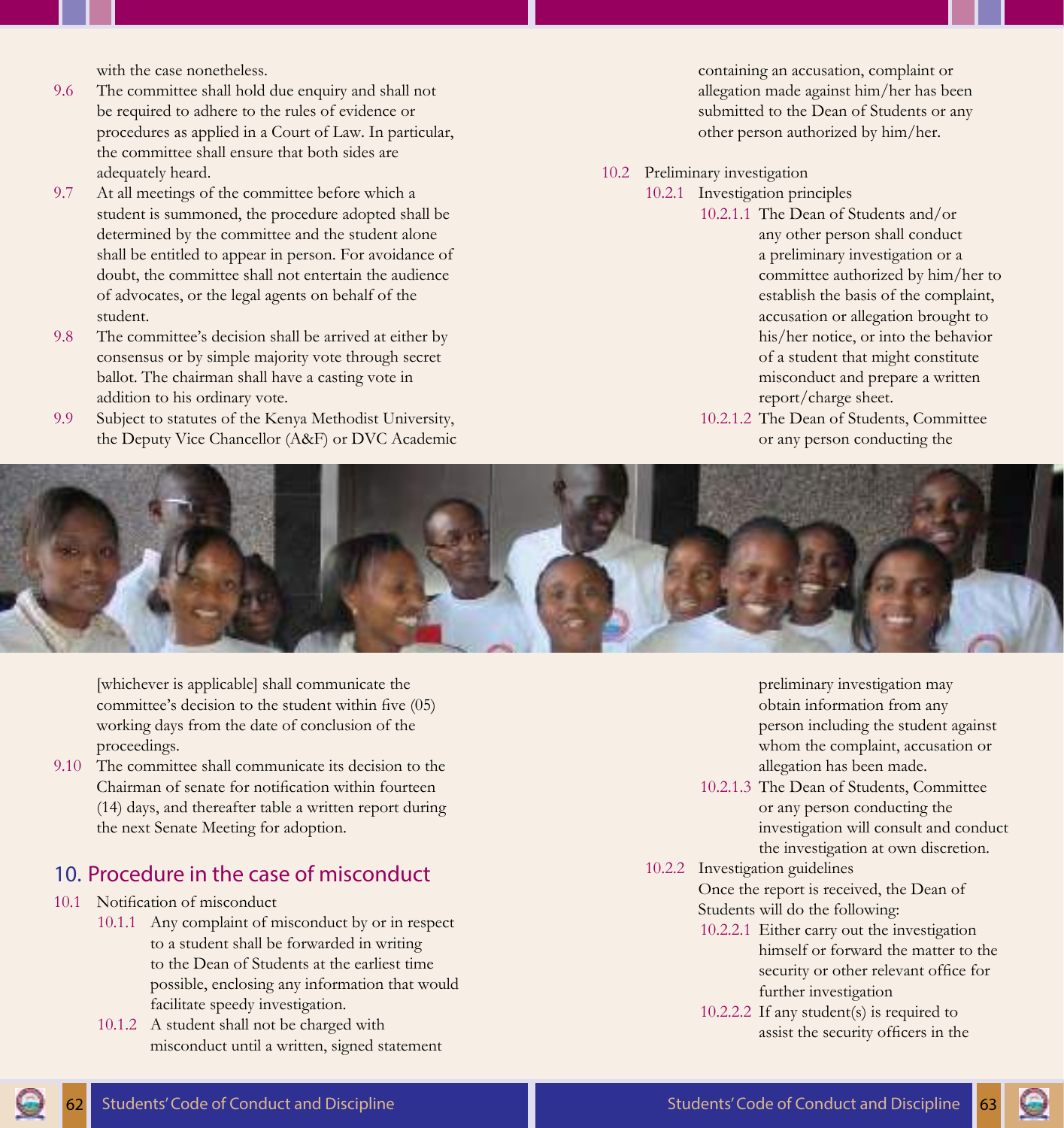<span id="page-37-0"></span>investigation, the Dean of Students will refer him or her to the security or other relevant office in writing and clearly stating the nature of the problem.

- 10.2.2.3 On receiving such summons to report to either the security or any other office, the student will be bound to report without fail
- 10.2.2.4 The security or any other authorized officer will then compile a comprehensive report and send it back to the respective Dean for action
- 10.2.2.5 If the Dean of Students is of the opinion that there are reasonable grounds for a charge of misconduct

the respective Dean in relation to a complaint under investigation. Failure to do so will constitute a disciplinary action (ref. 3.1 above)

- 10.3.3 A student shall not be summoned directly by the security office unless in the event, he/she has been caught in the course of committing a crime whose evidence is likely to be interfered with if left unattended.
- 10.3.4 Security officers have the right to pursue any student found or suspected to be in the process of committing a crime without prior consultation with the respective Dean. However, the Dean must be informed of such an activity taking place.
- 10.3.5 If a local search is required, the warrant to do so will be issued by the respective Dean after consultation with the Security Officer. During



based on the results of the preliminary investigations, he shall draw up a written charge and forward it to the Chairman of the respective Disciplinary Committee for hearing and determination.

- 10.2.2.6 The chairman of the Students' Disciplinary Committee shall then convene a meeting of the respective committee within 14 working days to avoid the student being continuously absent for a long time.
- 10.3 Guiding Principles
	- 10.3.1 Security officers in the course of investigation shall not harass or intimidate student physically or otherwise.
	- 10.3.2 Students shall abide by summons issued by

the search, the student involved and the officer in charge of the service point relevant to the case will be present to witness the operation.

- 10.3.1 Depending on the nature of the offence, the respective Dean in consultation with the Security Officer may, through the office of the Vice Chancellor, refer the complaint for further investigation and action to the law enforcement agents in the public domain.
- 10.3.1 Any student involved in breaking of the Kenyan law within and or outside the university premises shall be handed over to the law enforcement agents for appropriate investigation and action.

# 11. General guidelines in hearing of a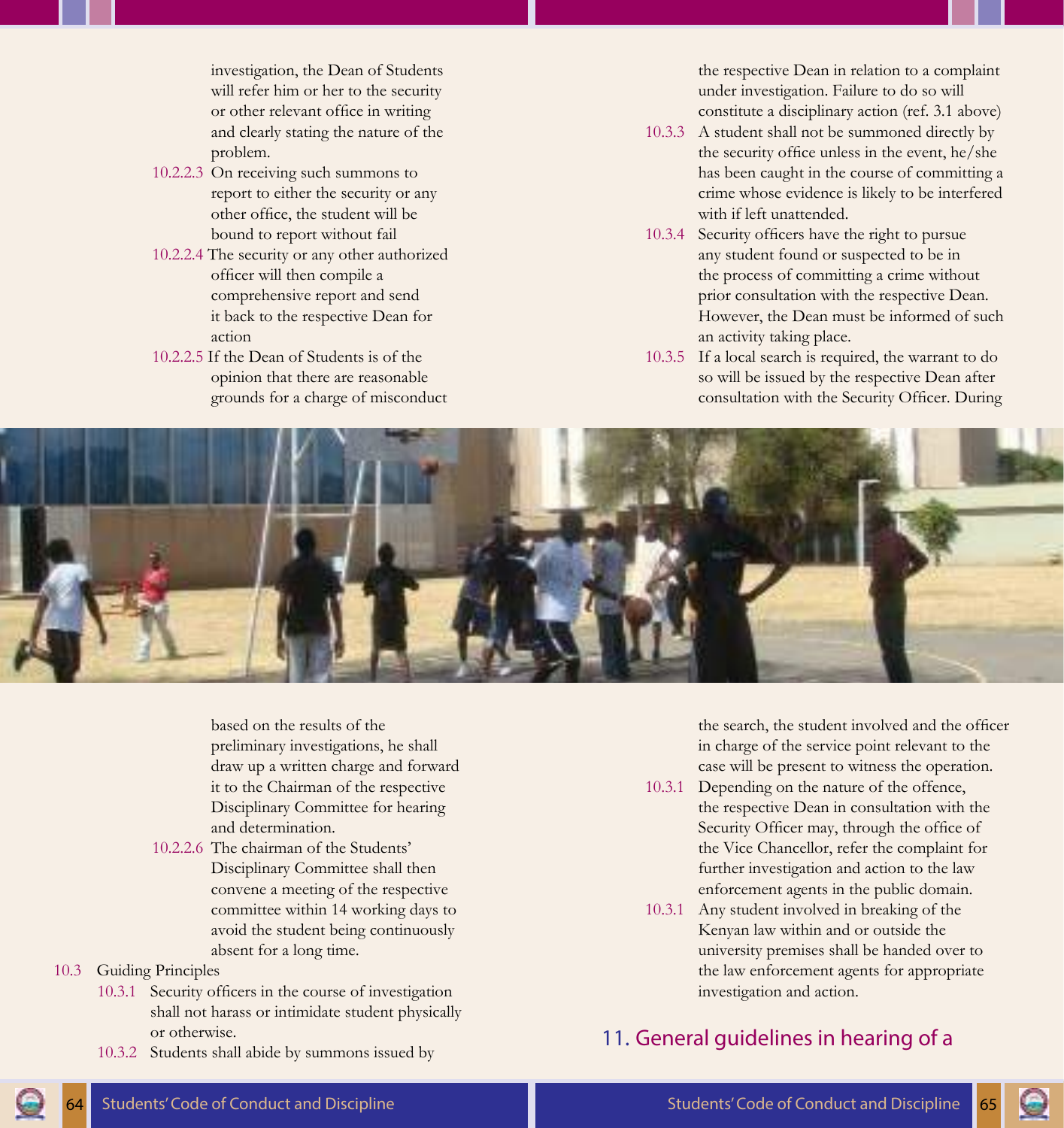#### disciplinary case

- 11.1 The quorum of the Students' Disciplinary Committees shall be 2/3 of all the members appointed by the Vice-Chancellor as shown in 9.2 and 9.3 above.
- 11.2 The Student Disciplinary Committees shall conduct all their meetings and hearing in camera unless the chairman of the committee or the Vice Chancellor orders otherwise.
- 11.3 The chairman of a Student' Disciplinary Committee or the Vice Chancellor may refer the hearing to another body of the university if he/she is of the opinion that the charge concerned should be heard by another body
- 11.4 The chairman of a Student Disciplinary Committee or the Vice Chancellor may stop the hearing at any point before the case is determined if he/she is convinced that the proceedings do not meet the conditions stipulated or it's not in the best interest of all the parties involved.

"No man or woman has achieved an effective personality who is not self-disciplined. Such discipline must not be an end in itself, but must be directed to the development of resolute Christian character."

John S. Bonnell

- 11.5 The proceedings of a Students' Disciplinary Committee shall be recorded and kept in strict confidence.
- 11.6 In case the substantive secretary to the committee is absent, the chairman of a Students' Disciplinary Committee shall appoint another person to provide secretariat services to the committee. If the person appointed is not a member of the Disciplinary Committee, he/she shall not have a right to vote. All documents and recordings shall thereafter be kept in safe custody by the chairman.
- 11.7 In cases where a Students' Disciplinary Committee requires special expertise, the chairman of the Committee may appoint a member to attend, but in an advisory capacity only.
- 11.8 If at any stage during the hearing of a disciplinary case, one or more members of a Students' Disciplinary Committee are no longer able to attend/participate in

the proceedings, the hearing shall continue provided that the remaining members form a quorum.

- 11.9 A member of a Students' Disciplinary Committee who has himself/herself laid a complaint of misconduct against a student shall disqualify himself/herself from the proceedings of the committee for the hearing of a charge arising there from. In addition, where there is a possibility of conflict of interest by a member, such a member shall disqualify himself/herself from the committee proceedings.
- 11.10 If a student charged with misconduct fails to attend his/her hearing, the hearing may be conducted in his/ her absence. The case may also be determined thereof and at the discretion of the chairman.
- 11.11 If a student charged with misconduct interferes with or obstructs any proceedings of a disciplinary case or refuses an instruction of the chairman of such committee, he/she may be ordered to withdraw from the proceedings by the chairman. The proceedings may



then continue in his or her absence.

11.12 If a student charged with misconduct admits guilt in respect of a charge, a Student Disciplinary Committee shall decide whether or not the evidence concerning the charge should be adduced.

#### 11.2 Disciplinary Measures

If a Students' Disciplinary Committee finds a student guilty of misconduct, the committee may impose one or more of the following measures:

- 11.2.1 Serve student with written or verbal reprimand or warning.
- 11.2.2 Require the student to fully recompense for any loss of damage as shall be commensurate with the nature or gravity of the offence committed.

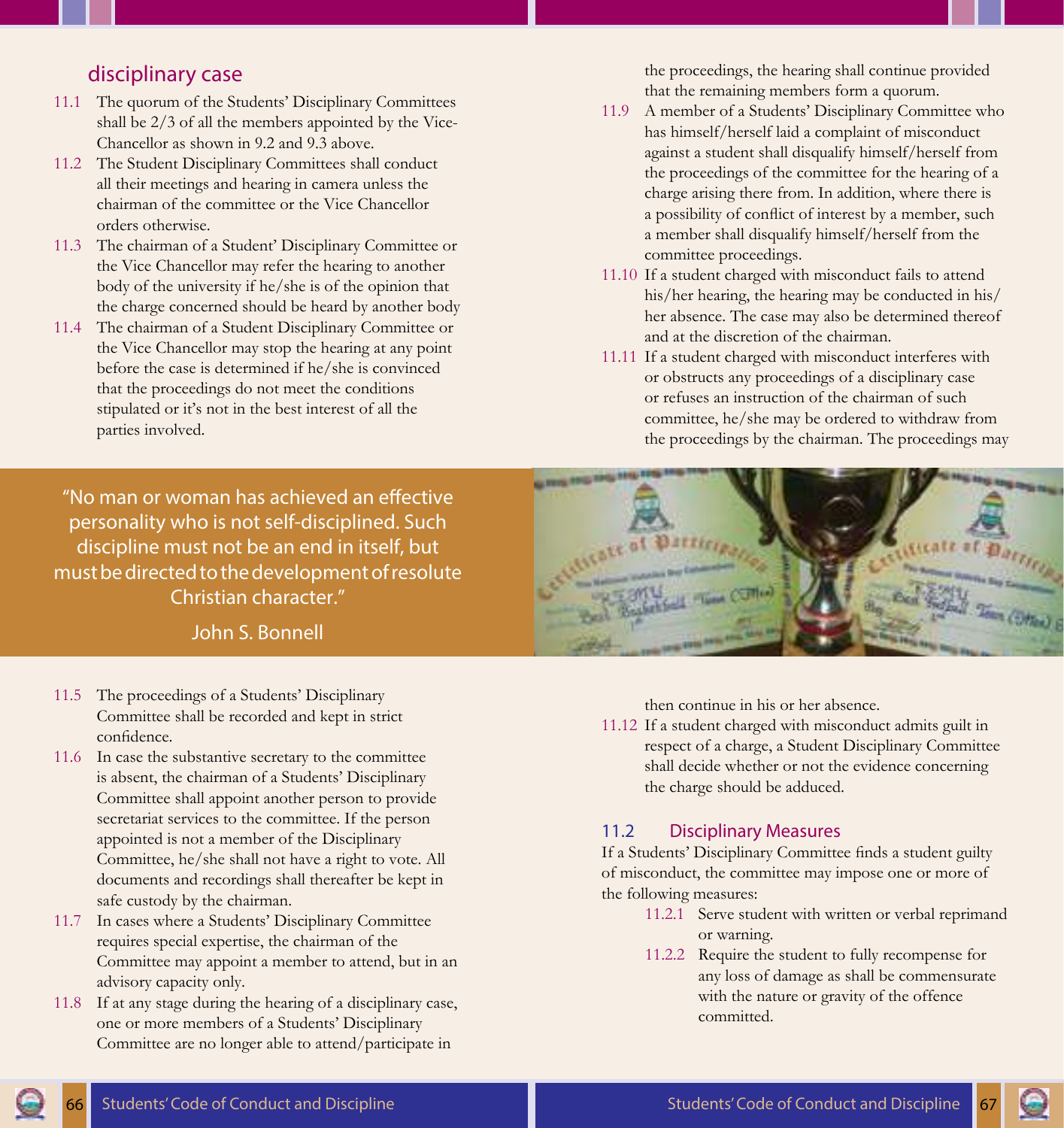- 11.2.3 Withdraw credit or credits obtained in a study unit or units.
- 11.2.4 Suspend the student for a specified period of up to a maximum of 3 years or a further period.
- 11.2.5 Expel the student from the university.
- 11.2.6 Exclude the student from halls of residence for such a period as the committee may deem fit.
- 11.2.7 Impose any other disciplinary measures or sanctions, pardon the accused student, or make any other decision that it deems necessary in the prevailing circumstances.

#### 11.3 Cases of Minor Misconduct

- 11.3.1 Complaints of minor misconduct may be made in writing to the Dean of Students and shall indicate the circumstances concerned so as to enable him/her to decide an appropriate action.
- 11.3.2 The Students' Social Disciplinary Committee in consultation with the Dean of students, will at its discretion determine whether a student's behavior constitutes a minor misconduct or otherwise.
- 11.3.3 Such cases include, but are not limited to, causing disturbance, being a nuisance to others, unbecoming behavior or any other that the Dean of Students or the Students' Social Disciplinary Committee in their opinion, considers to be minor in nature.
- 11.3.4 On notification of such a complaint, the Dean of Students may appoint a committee to conduct a hearing and receive representations from all parties concerned.
- 11.3.5 The accused student(s) shall be notified of the time, place and nature of the alleged misconduct and shall be given an opportunity to make a written statement within a reasonable time and/ or appear before the Student Social Disciplinary Committee in person.
- 11.3.6 If it appears from the explanation contained in the complaint that the accused student(s) should be given the opportunity of making an admission of guilt, the Students' Social Disciplinary Committee shall notify the student(s) in writing:

11.3.6.1 Of the time, place and nature of the

alleged misconduct

- 11.3.6.2 Of the opportunity to make an admission of guilt arising thereof within a specified period of time and that the admission of guilt shall not be recorded as an offence.
- 11.3.6.3 That they are under no obligation to admit guilt
- 11.3.6.4 That failure on their part to admit guilt will not be held against them in the event of a possible hearing.
- 11.3.6.5 That they have a right to defend themselves against the alleged misconduct and the contents of the charges.
- 11.3.7 If the accused student (s) pleads not guilty, the Student Social Disciplinary Committee shall in its discretion decide what further steps should be taken to hear and determine the matter.
- 11.3.8 In cases of minor misconduct, the following disciplinary measures may be imposed;
	- 11.3.8.1 A fine, as may be determined by the Disciplinary Committee.
	- 11.3.8.2 A claim for such monetary amount as may be sufficient to compensate for any damage, loss or cost incurred as a result of the students misconduct.
	- 11.3.8.3 Suspension for a definite period.
	- 11.3.8.4 Any other disciplinary measures or sanctions, pardon or any other decision deemed necessary in the prevailing circumstances

#### 11.4 Implementation of Disciplinary Measures

- 11.4.1 In considering the imposition of appropriate disciplinary measures, the Student Social or Academic Disciplinary Committee shall ensure that such disciplinary measures are as far as possible appropriate to and commensurate with the nature and gravity of the misconduct of which the student has been found guilty.
- 11.4.2 The disciplinary committees shall be empowered to suspend such a student for a specified period subject to any condition (s) on which it decides.
- 11.4.3 If the disciplinary committee finds a student: 11.4.3.1 Guilty, the committee shall notify the

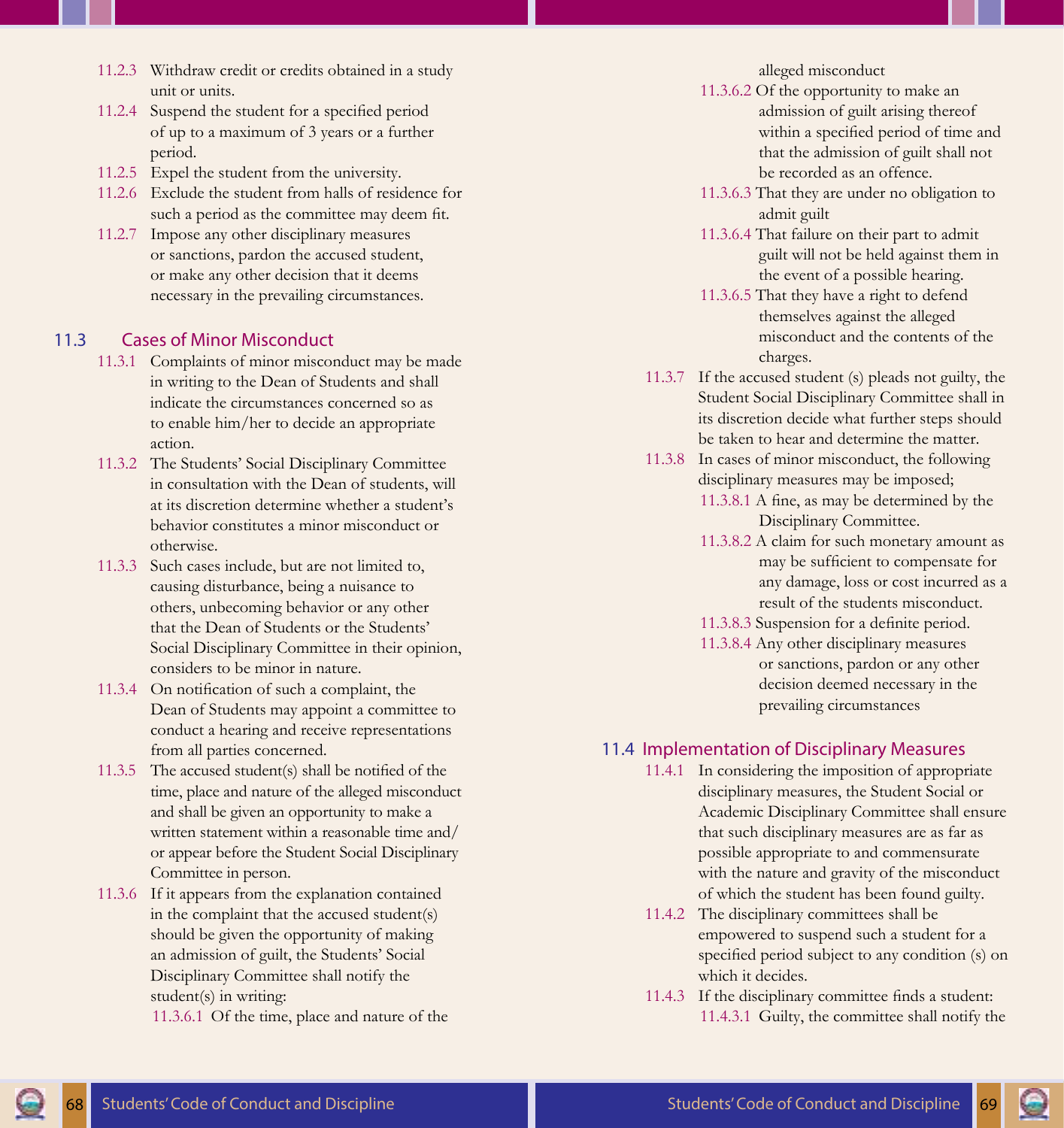student in writing of the finding(s) and of the disciplinary measure(s) imposed by the committee on him/ her.

<span id="page-40-0"></span>11.4.3.2 Not guilty, the student shall be notified in writing to that effect.

- 11.4.4 The Students' Social or Academic Disciplinary Committee or the university shall not be held liable for any inconvenience, expense, embarrassment, compensation or any other claim arising in the event that the student(s) is found to be GUILTY OR NOT GUILTY.
- 11.4.5 When an appeal is lodged against a decision of the Students' Social or Academic Disciplinary Committee, the enforcement of any disciplinary measure imposed by the disciplinary committee continue to apply pending the out come of the appeal.
- 11.4.6 If a student in respect of whom the

"Success is not measured by what you accomplish but by the opposition you have encountered, and the courage with which you have maintained the struggle against overwhelming odds."

#### [Orison Swett Marden]

disciplinary committee has imposed a disciplinary measure fails to exercise his/her right of appeal, the respective committee shall enforce the disciplinary measure without any reference to the student in question.

- 11.4.7 If a student is temporarily or permanently deprived in terms of this code of a right or privilege, which he/she enjoys as a student, or if he/she is temporarily or permanently denied admission to the university, such a student shall forfeit any claim for repayment, refund, reduction or remission of money paid or payable to the university.
- 11.4.8 The respective disciplinary committee may, at the conclusion of disciplinary proceedings decide whether to disclose the finding arrived at, the disciplinary measure(s) imposed, the name of the student concerned and the faculty

with which he/she is registered either in the form of statement or in some other way or whether or not to disclose the said particulars to any interested person or body.

#### 12. Disciplinary Appeals Procedures

The student shall have the right to appeal against the decision of a Students' Disciplinary Committee at a cost of Ksh. 5,000, which must be paid before the appeal is heard. Once the appellant has complied, the following steps shall be taken:

- 12.1 The Disciplinary Appeals Committee shall hear appeals against findings of a disciplinary committee.
- 12.2 This committee shall consist of at least five members appointed by the Vice Chancellor on behalf of Senate and who were/are not members of the disciplinary committee, which tried the students concerned. The Vice Chancellor shall chair the Disciplinary Appeals Committee while the Dean of Students will provide the



secretariat services to the committee.

- 12.3 A student who has been found guilty of misconduct may, within 14 working days of being informed in writing of the finding of the disciplinary committee concerned appeal to the Disciplinary Appeals Committee by lodging a written notice of appeal with the Vice Chancellor. The notice will furnish detailed grounds for his/her appeal.
- 12.4 However, a student who has been found guilty of misconduct after having pleaded guilty to the charge against him/her shall have no right of appeal against such finding.
- 12.5 On receipt of a notice of appeal the Vice Chancellor shall forward the same to the Dean of Students who will prepare the relevant documents and records for each appeal and invite the students to attend the hearing.
- 12.6 The appeal shall be heard solely on the grounds of the record of the hearing concerned together with any documents, evidence and exhibits earlier placed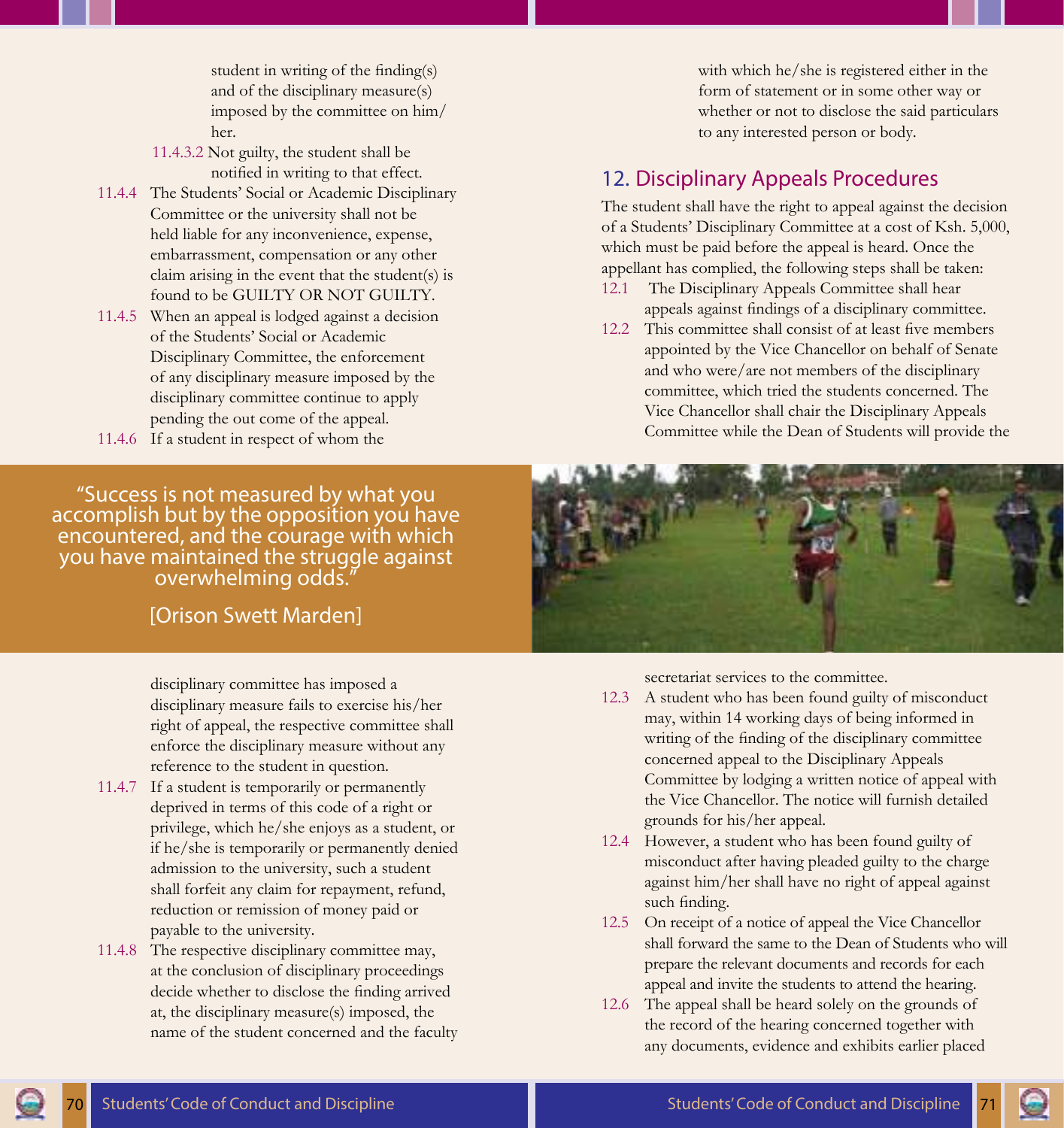<span id="page-41-0"></span>before the disciplinary committee. No new documents, evidence or exhibits may be introduced at the appeal.

- 12.7 The appellant will be allowed to make written or verbal representations to the Disciplinary Appeals Committee, with the approval and consent of the committee.
- 12.8 Upon consideration and determination of an appeal, the Disciplinary Appeals Committee may:
	- 12.8.1 Uphold the appeal wholly or in part and set aside or amend the decision of the Disciplinary Committee concerned
	- 12.8.2 Disallow the appeal and confirm the decision of the Disciplinary Committee either wholly or in part
	- 12.8.3 Impose any other disciplinary measures or sanctions, pardon the accused student or make any other decision that it may deem necessary in the prevailing circumstances
	- 12.8.4 Refer any question pertaining to the hearing back to the Disciplinary Committee concerned and order that a report be submitted.
- 12.9 The decision of the Disciplinary Appeals Committee shall be final
- 12.10 After disposing of an appeal, the Disciplinary Appeals Committee shall, without delay communicate its decision to both the University Management and the Senate for information.
- 12.11 The provisions of disclosure of findings in paragraph 11.4.8 shall apply.

#### 13. Enforcement of rules and regulations

- 13.1 The responsibility of maintaining discipline at the university is vested in the Vice Chancellor who may from time to time delegate such authority and powers to other officers of the University for Purpose of investigation and enforcement.
- 13.2 The administrative and academic staff of the university otherwise have authority in areas of their jurisdiction or competence to ensure that the rules and regulations are adhered to by the students.
- 13.3 Students on Field Attachment/ Internship/Teaching Practice shall be subject to the supervision and disciplinary authority of the mandated university staff and of the officers of the host organization under whom the university has placed them upon.
- 13.4 In the event of breach of these rules and regulations on Field Attachment /Internship/ Teaching practice, and depending on the nature of severity of the offence, the staff and officers responsible shall take the following actions:
	- 13.4.1 Warn or caution the student either verbally or in writing.
	- 13.4.2 Report the student in writing to the Dean of Faculty enclosing all documentary evidence.
	- 13.4.3 Take any other actions that may deem appropriate.

#### 14. Saving Clause

The provision of these rules and regulations and any decisions made by the Students' Disciplinary Committee thereof shall not derogate from, or prejudice the right of the police or any member of public so entitled to bring any action or institute legal proceedings in respect of the same state of facts against any student in a Court of Law, nor shall anything herein preclude the state from taking any action which it may deem necessary against any student.

#### 15. Procedures for Solving Problems

A major achievement in any community's development is the people's willingness and ability to solve problems amicably and in the shortest time possible. For this to happen a workable procedure, suitable to a given community must be established and adhered to with zeal and commitment. Being an academic community, adhering to the following simple procedure would improve our human relations and increase efficiency in problem solving. If you encounter a problem in getting services from any officer (academic or administration) do the following:

- 15.1 Discuss exhaustively with the officer concerned
	- 15.1.1 If, after the discussion the problem persists, discuss it with the relevant Head of Department. At this point, the respective secretary in the students' council may be involved.
	- 15.1.2 If the problem remains unsolved, seek help from the Faculty Dean (Academic problems) or the Dean of Students for other problems.
	- 15.1.3 If the problem still persists after involvement of the Deans, then the respective Dean will take it up with senior university management. At this point, the chairman, students' council will be involved.

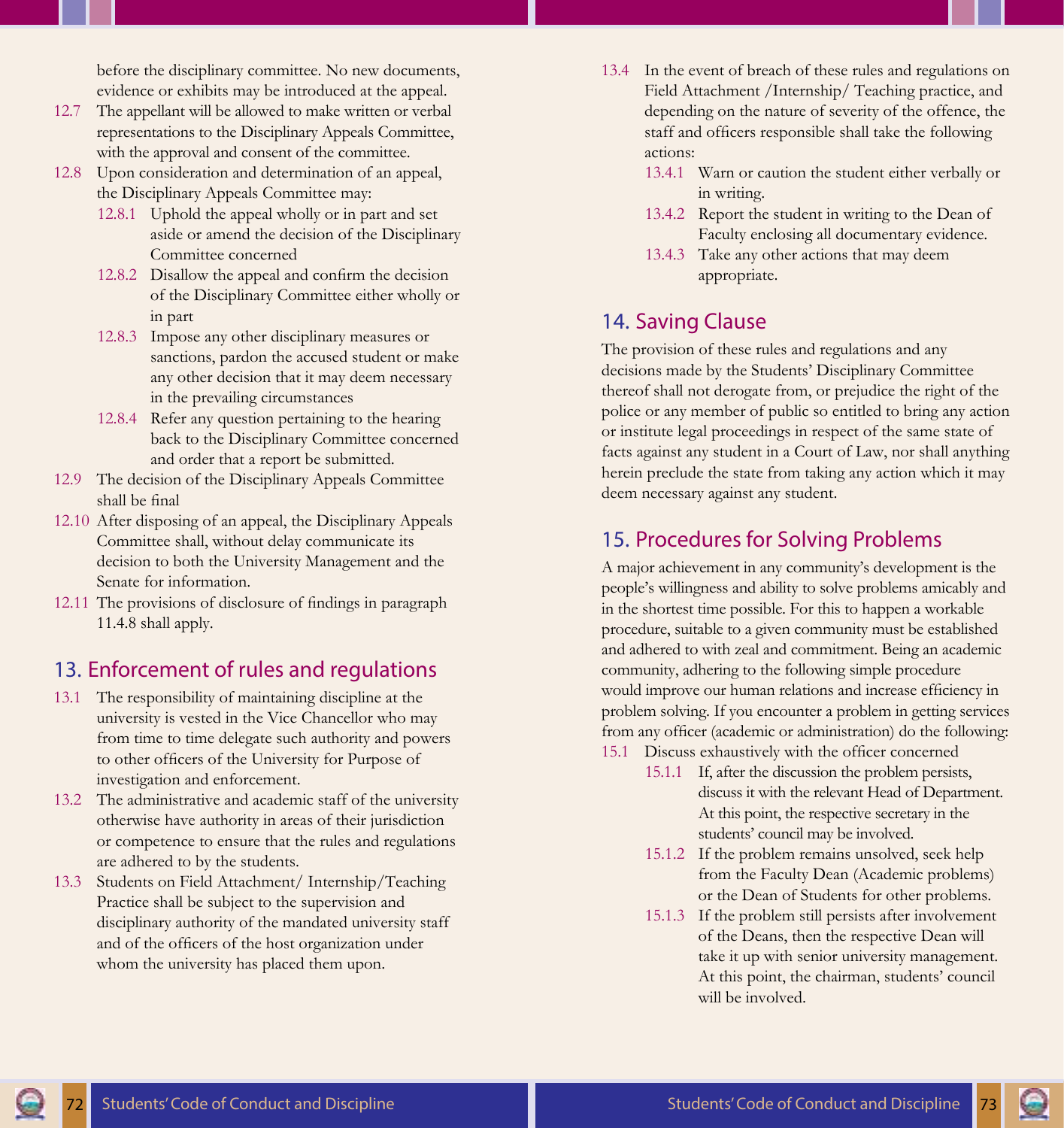<span id="page-42-0"></span>15.2 Should any student(s) choose to ignore this procedure and try to seek help from a higher authority without exhausting the previous levels, he or she will be referred back to the relevant level.

# 16. Definitions

- "Disciplinary committee" means a committee instituted by the university to hear charges of misconduct brought against any student(s). This may be in the form of minor, major or gross misconduct
- "Student" means any person who at the time of alleged misconduct is or was registered or enrolled for study in any field listed in the university calendar or for tuition or evaluation in any university premises [in main and constituent campuses and centers] by someone appointed or commissioned for that purpose by the university.
- "Staff member" means any employee of the university whatever the level or grade.
- "University premises" means any location, building or premises belonging to the university or used for purposes of university activities.
- "Vice Chancellor" means the Chief Executive Officer (CEO) of the university

"Dean of Students" means the officer in charge of Students' Welfare and Deve<sup>1</sup>

# Appendix 1

ᇛ

# Kenya Methodist University (Rules and Regulations Governing the Students' Associations, Conduct and Discipline)

(All students must sign two copies of this document)

# Declaration by the student

I have read and understood the Rules and Regulations Governing Students' Associations, Conduct and Discipline and I accept to abide by them.

# For Official Use

| (Dean of Students) |  |  |
|--------------------|--|--|

Cc: Registrar Academic Dean of students

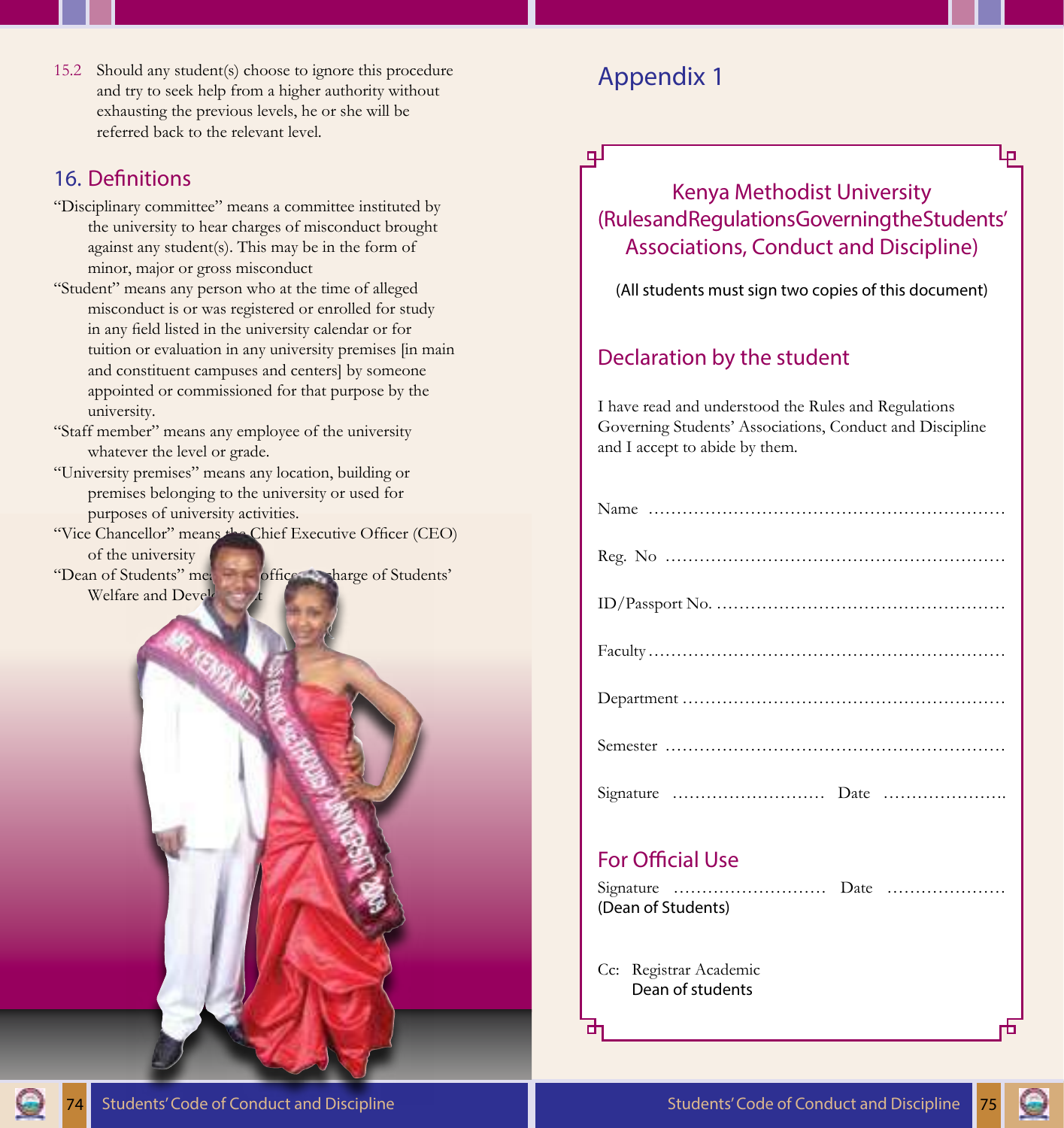# <span id="page-43-0"></span>Appendix 2

ᇛ

## Kenya Methodist University Students' bond of good conduct

(Two copies of this document should be signed by all students)

- I, …………………………………. Understand that;
- 1. Kenya Methodist University's Students' Disciplinary process is not negotiable.
- 2. Rules and regulations governing the association conduct and discipline are not designed to prohibit interaction and other activities by students but instead to regulate and guide so that the interaction and activities are carried out in a manner that is socially and morally acceptable and facilitative of an environment in which the University's academic endeavors can thrive.
- 3. I undertake to be of good behavior as stipulated in the said rules and regulations. Failure on my part to fulfill these requirements will result in the university taking any action it deems necessary against me.
- 4. If disciplinary action is taken against me the university is at liberty to communicate the same to my parents, guardians and sponsors. [Whichever is applicable]

| (Dean of Students)                         |
|--------------------------------------------|
| Cc: Registrar Academic<br>Dean of students |



KeMU aims at raising a new generation of transformational leaders, who are well grounded in Christian principles and ethical values

> Handbook concept by Joy Kirimi Buria ©Kenya Methodist University, 2009